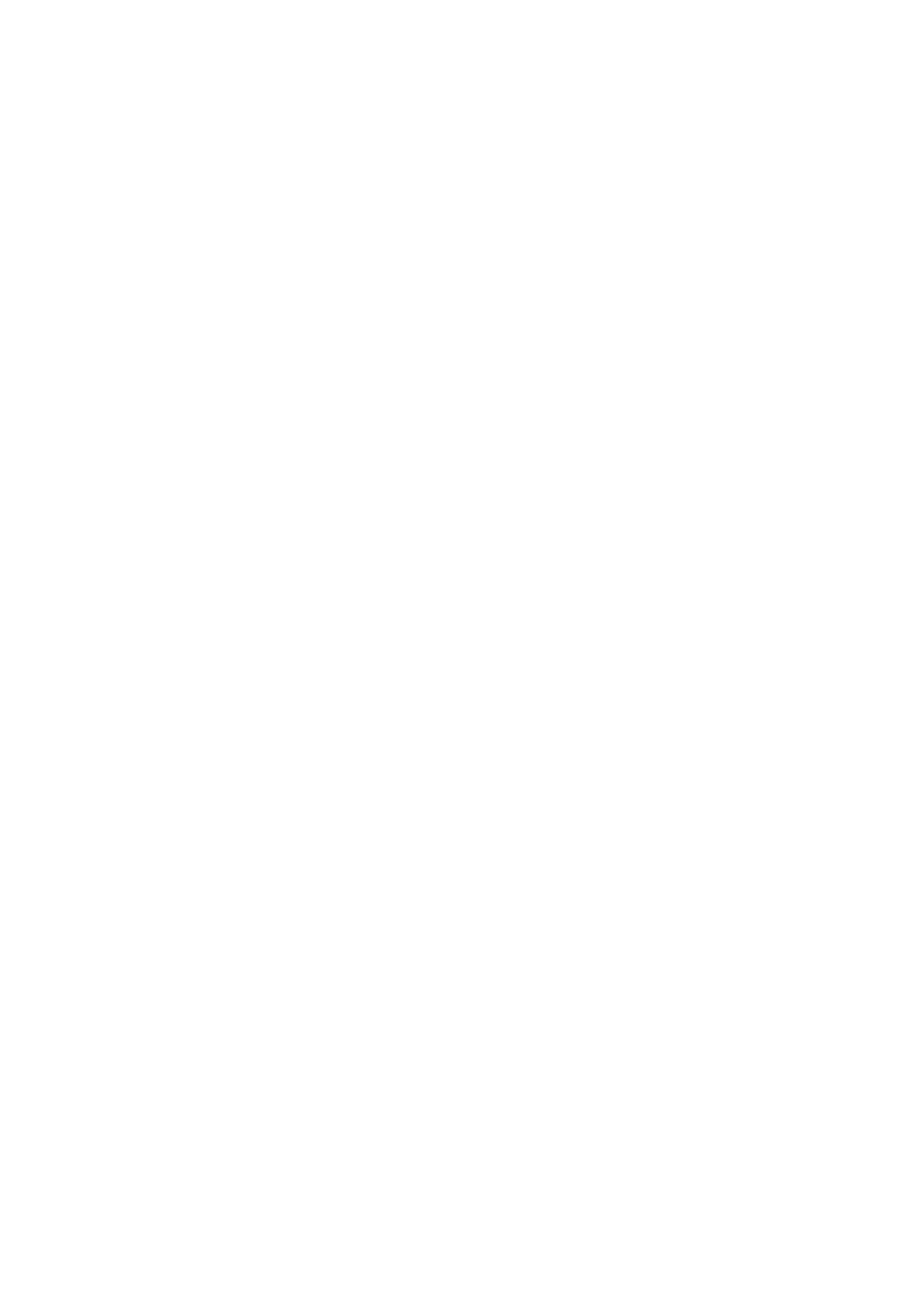## **Abbreviations and Acronyms**

| AFN                 | <b>Agriculture for Nutrition Project</b>                                                        |
|---------------------|-------------------------------------------------------------------------------------------------|
| AWPB                | Annual work plan and budget                                                                     |
| CDD                 | Community driven development                                                                    |
| СF                  | Community facilitator                                                                           |
| DAEC                | Department of Agricultural Extension and Cooperative                                            |
| <b>DAFO</b>         | District Agriculture and Forestry Office                                                        |
| DPC                 | Department of Planning and Cooperation                                                          |
| <b>DPIO</b>         | District Planning and Investment Office                                                         |
| DHO                 | <b>District Health Office</b>                                                                   |
| <b>DONRE</b>        | District Office of Natural Resource and Environment                                             |
| <b>DRDO</b>         | District Rural Development Office                                                               |
| <b>DTEAP</b><br>ECU | Department of Technical Extension and Agricultural Processing<br>Extension and cooperative unit |
| <b>FAO</b>          | Food and Agriculture Organization                                                               |
| FDI                 | Foreign Direct Investment                                                                       |
| FNS                 | Farmer nutrition school                                                                         |
| <b>GAFSP</b>        | Global Agriculture and Food Security Program                                                    |
| GALS                | Gender action learning system                                                                   |
| GIS                 | Geographic information system                                                                   |
| GOL                 | Government of Laos                                                                              |
| GST                 | Group support team                                                                              |
| <b>HGNDP</b>        | Health Governance and Nutrition Development Project                                             |
| <b>IFAD</b>         | International Fund for Agriculture Development                                                  |
| KDP                 | Kum Ban Development Plan                                                                        |
| ΚM                  | Knowledge management                                                                            |
| LWU                 | Lao women union                                                                                 |
| MAF                 | Ministry of Agriculture and Forestry                                                            |
| MIS                 | Management information system                                                                   |
| MDG                 | Millennium Development Goal                                                                     |
| МОН                 | Ministry of Health                                                                              |
| MPI                 | Ministry of Planning and Investment                                                             |
| NAFRI               | National Agriculture and Forestry Research Institute                                            |
| <b>NNSPA</b>        | National Nutrition Strategy to 2025 and Plan of Action 2016 – 2020                              |
| <b>NPCO</b>         | National Project Coordination Office                                                            |
| <b>NPSC</b>         | National Project Steering Committee                                                             |
| ODA                 | <b>Official Development Assistance</b>                                                          |
| <b>PAFO</b>         | Provincial Agriculture and Forestry Office                                                      |
| PAR                 | Participatory action research                                                                   |
| PHO                 | Provincial Health Office                                                                        |
| PIM                 | Project implementation manual                                                                   |
| <b>PoNRE</b>        | Provincial Office of Natural Resource and Environment                                           |
| PPP                 | Public private partnership                                                                      |
| <b>PPSC</b>         | <b>Provincial Project Steering Committee</b>                                                    |
| PRF                 | Poverty reduction fund                                                                          |
| <b>RIMS</b>         | Results and Impact Management System                                                            |
| SEDP                | Social economic development plan                                                                |
| SIP                 | Strategic investment plan                                                                       |
| <b>SSFSNP</b>       | Strategic Support for Food Security and Nutrition Project                                       |
| SSWGUp<br>TA        | Sub Sector Working Group Uplands<br>Technical assistance                                        |
| тот                 | Training of trainer                                                                             |
| TSC                 | <b>Technical Service Center</b>                                                                 |
|                     |                                                                                                 |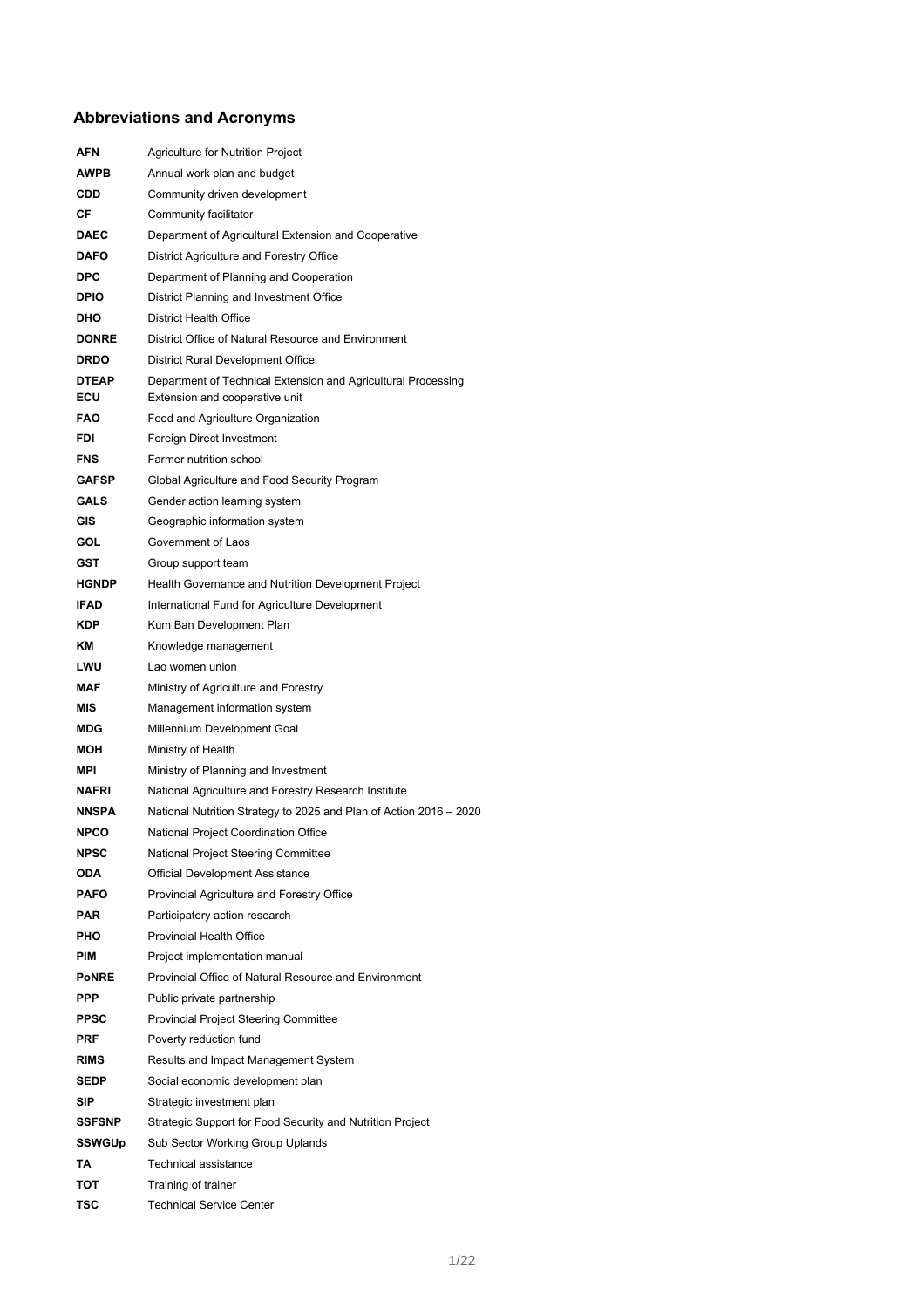| <b>VDP</b>  | Village development plan     |
|-------------|------------------------------|
| <b>VIT</b>  | Village Implementation Teams |
| <b>WASH</b> | Water, sanitation and health |
| <b>WFP</b>  | World Food Program           |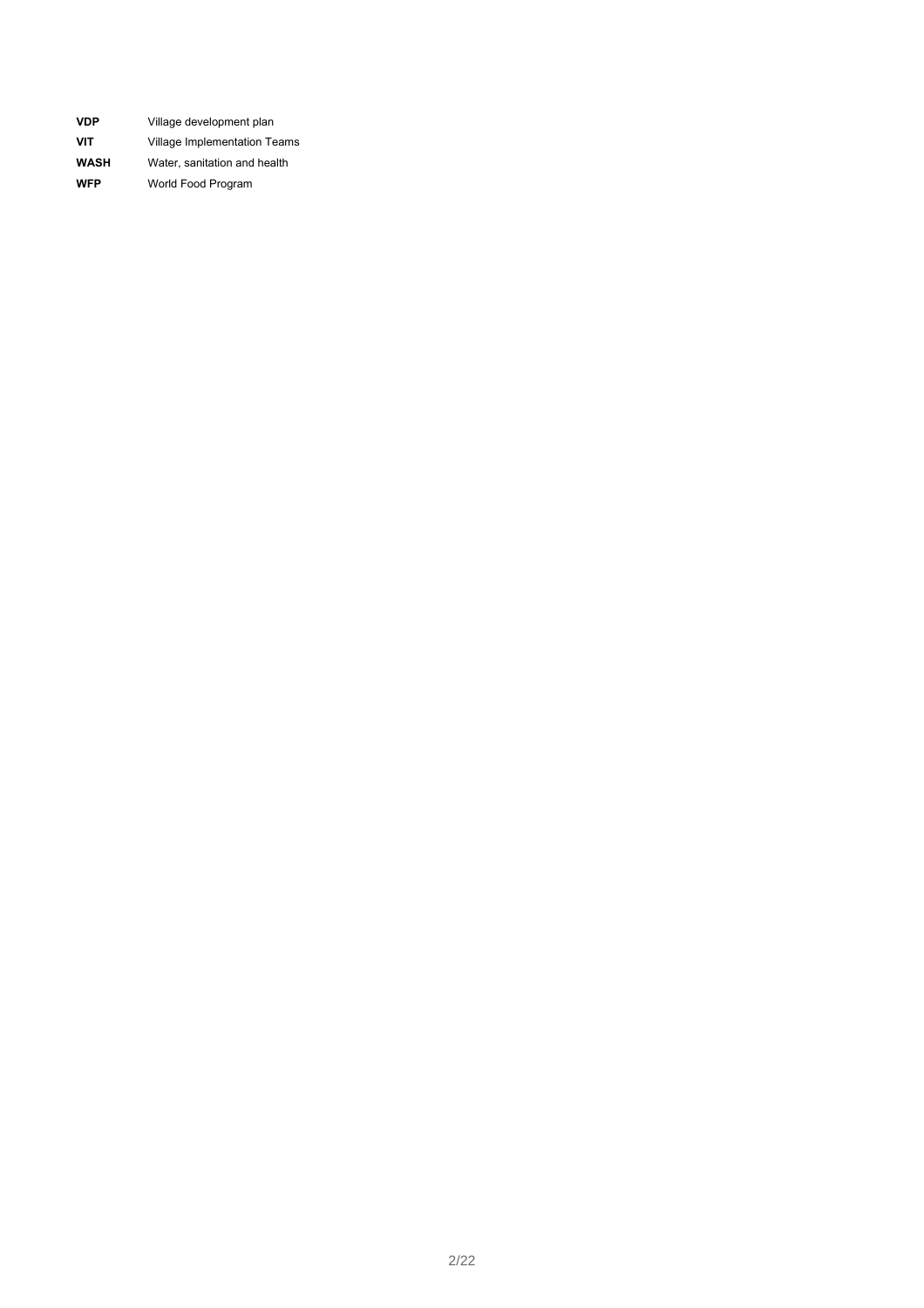## **A. Project Overview**

| Region:<br>Country:<br>Project Name:<br>Project ID:<br>Project Type:<br>CPM:<br>Project Director:<br>Project Area: | Asia and the Pacific Division Project at Risk Status:<br>Strategic Support for Food Security and Nutrition Project -<br>GAFSP funds<br>2000001131<br>Storage, processing and marketing<br>Thomas Rath<br>Mr. Sisovath Phandanouvong, National Project Director,<br>AFN project, Department of Planning and Cooperation,<br>MAFF<br>12 districts and approx. 400 villages in Oudomxai,<br>Phongsaly, Xieng Khouang and Houaphan provinces in<br>Northern Laos | Lao People's Democratic Republic Environmental and Social Category:<br>Climate Risk Classification:<br><b>Executing Institution:</b><br>Implementing Institutions: | Not at risk<br>в<br>2<br>Ministry of Agriculture and Forestry<br>Ministry of Agriculture and Forestry |
|--------------------------------------------------------------------------------------------------------------------|--------------------------------------------------------------------------------------------------------------------------------------------------------------------------------------------------------------------------------------------------------------------------------------------------------------------------------------------------------------------------------------------------------------------------------------------------------------|--------------------------------------------------------------------------------------------------------------------------------------------------------------------|-------------------------------------------------------------------------------------------------------|
| Approval Date:                                                                                                     | 13/04/2016                                                                                                                                                                                                                                                                                                                                                                                                                                                   | Last audit receipt:                                                                                                                                                | 28/06/2019                                                                                            |
| Signing Date:                                                                                                      | 14/05/2016                                                                                                                                                                                                                                                                                                                                                                                                                                                   | Date of Last SIS Mission:                                                                                                                                          | 04/03/2020                                                                                            |

| Signing Date:                    |                   | 14/05/2016 Date of Last SIS Mission: | 04/03/2020     |
|----------------------------------|-------------------|--------------------------------------|----------------|
| Entry into Force Date:           |                   | 28/04/2016 Number of SIS Missions:   | $\overline{4}$ |
| Available for Disbursement Date: |                   | 29/08/2016 Number of extensions:     | $\Omega$       |
| <b>First Disbursement Date:</b>  |                   | 02/09/2016 Effectiveness lag:        | 0 months       |
| <b>MTR Date:</b>                 | 18/02/2020        |                                      |                |
| <b>Original Completion Date:</b> | 30/06/2022        |                                      |                |
| <b>Current Completion Date:</b>  | 30/06/2022        |                                      |                |
| <b>Financial Closure:</b>        | not available yet |                                      |                |

### **Project total financing**

| <b>IFAD Financing breakdown</b>     |                                                     |              |
|-------------------------------------|-----------------------------------------------------|--------------|
| <b>Domestic Financing breakdown</b> | <b>Beneficiaries</b>                                | \$2,900,000  |
|                                     | Private sector local                                | \$459,000    |
|                                     | National Government                                 | \$5,436,000  |
| Co-financing breakdown,             | Global Agriculture and Food Security Programme/IFAD | \$24,000,000 |
|                                     | Global Agriculture and Food Security Programme      | \$6,000,000  |
| <b>Project total financing:</b>     |                                                     | \$38,795,000 |

### **Current Mission**

| <b>Mission Dates:</b> | 18/02/2020 - 04/03/2020                                                                                                                                                                                                                                                                                                                                                                                                       |
|-----------------------|-------------------------------------------------------------------------------------------------------------------------------------------------------------------------------------------------------------------------------------------------------------------------------------------------------------------------------------------------------------------------------------------------------------------------------|
| Days in the field:    | 07                                                                                                                                                                                                                                                                                                                                                                                                                            |
| Mission composition:  | Julian Abrams - Team Leader, Sakphouseth Meng- Project Management and M&E Specialist; Alvaro Fernandez- Financial<br>Management Specialist; Phan Duy Toan - Procurement Specialist; Joyce Njoro-IFAD Lead Nutrition Specialist; Nguyen Ngoc<br>Quang - Value Chain and Rural Development Specialist; Soulivanh Pattivong - IFAD CPO . Marie-Aude Even - IFAD Senior<br>Agriculture Specialist provided support from distance. |
|                       | Thomas Rath, IFAD Country Director, participated in the early stages of the Mission and provided support from distance<br>thereafter                                                                                                                                                                                                                                                                                          |
| Field sites visited:  | Phongsaly Province, Khua District: Kon Ngiew, Tunhah, Houay Muan, Houay Khang, Mai villages and Muang Khua town<br>Phongsaly Province, Mai District: Park Phae, Park Yuan, Phoung Yang, Sen Art, Houai Vangmai, Houai Oun villages and Muang<br>Mai town Oudomxai Province: Oudomxai town:                                                                                                                                    |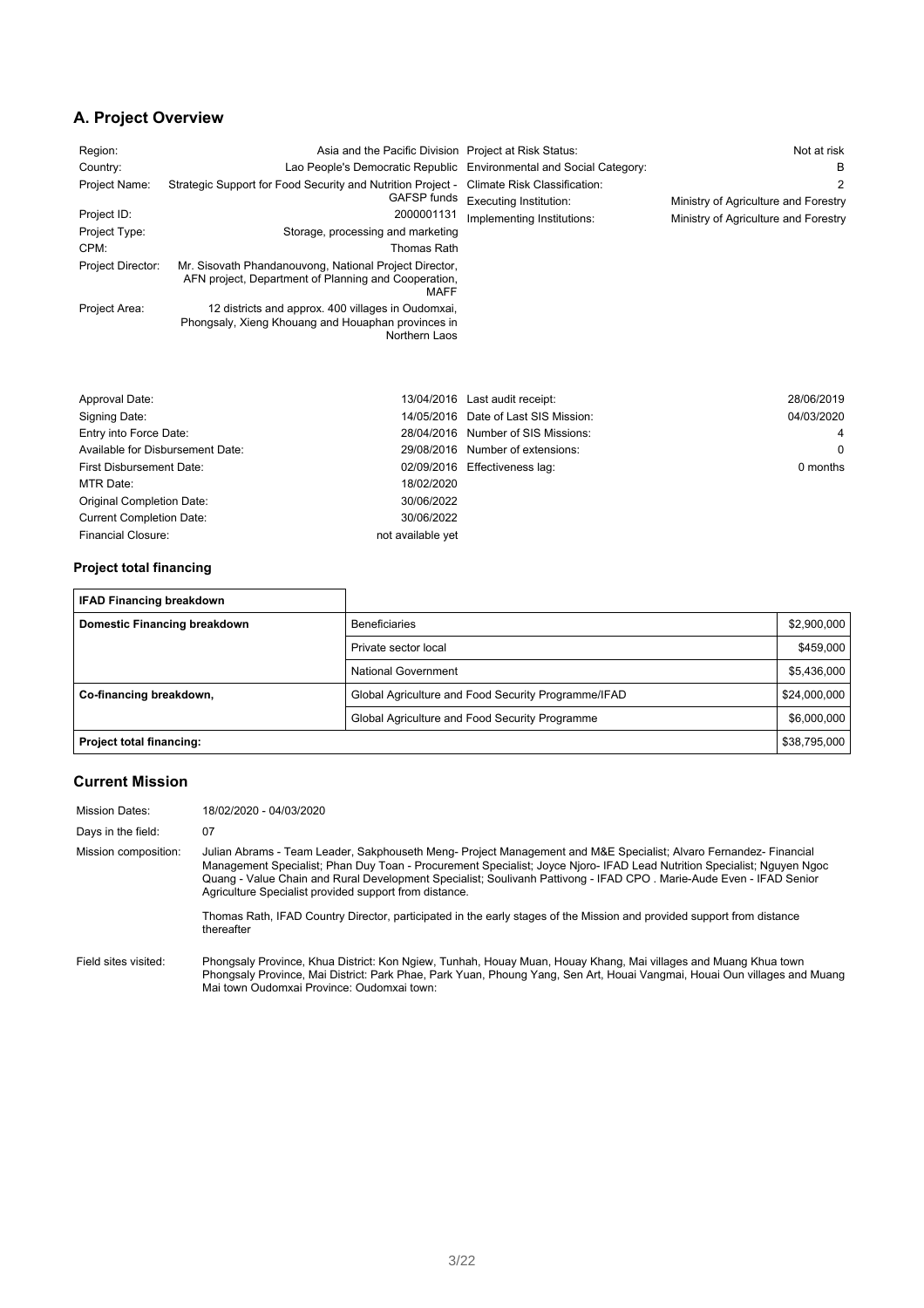### **B. Overall Assessment**

| Key SIS Indicator #1                              |  | Rating    Key SIS Indicator #2<br>.                  |  |
|---------------------------------------------------|--|------------------------------------------------------|--|
| Likelihood of Achieving the Development Objective |  | Assessment of the Overall Implementation Performance |  |

| <b>Effectiveness and Developmental Focus</b> |   | <b>Project Management</b>                                                          |  |
|----------------------------------------------|---|------------------------------------------------------------------------------------|--|
| Effectiveness                                |   | Quality of Project Management                                                      |  |
| Targeting and Outreach                       |   | Knowledge Management                                                               |  |
| Gender equality & women's participation      | 5 | Value for Money                                                                    |  |
| <b>Agricultural Productivity</b>             |   | Coherence between AWPB and Implementation                                          |  |
| Nutrition                                    |   | Performance of M&E System                                                          |  |
| Adaptation to Climate Change                 |   | Requirements of Social, Environmental and Climate<br>Assessment Procedures (SECAP) |  |

| <b>Sustainability and Scaling-up</b>        | 4 | <b>Financial Management and Execution</b> |  |
|---------------------------------------------|---|-------------------------------------------|--|
| Institutions and Policy Engagement          | 3 | Acceptable Disbursement Rate              |  |
| Partnership-building                        |   | <b>Quality of Financial Management</b>    |  |
| Human and Social Capital and Empowerment    | 4 | Quality and Timeliness of Audit           |  |
| Quality of Beneficiary Participation        | 4 | <b>Counterparts Funds</b>                 |  |
| <b>Responsiveness of Service Providers</b>  | 3 | Compliance with Loan Covenants            |  |
| Environment and Natural Resource Management | 3 | Procurement                               |  |
| Exit Strategy                               |   |                                           |  |
| Potential for Scaling-up                    |   |                                           |  |

**Relevance 3**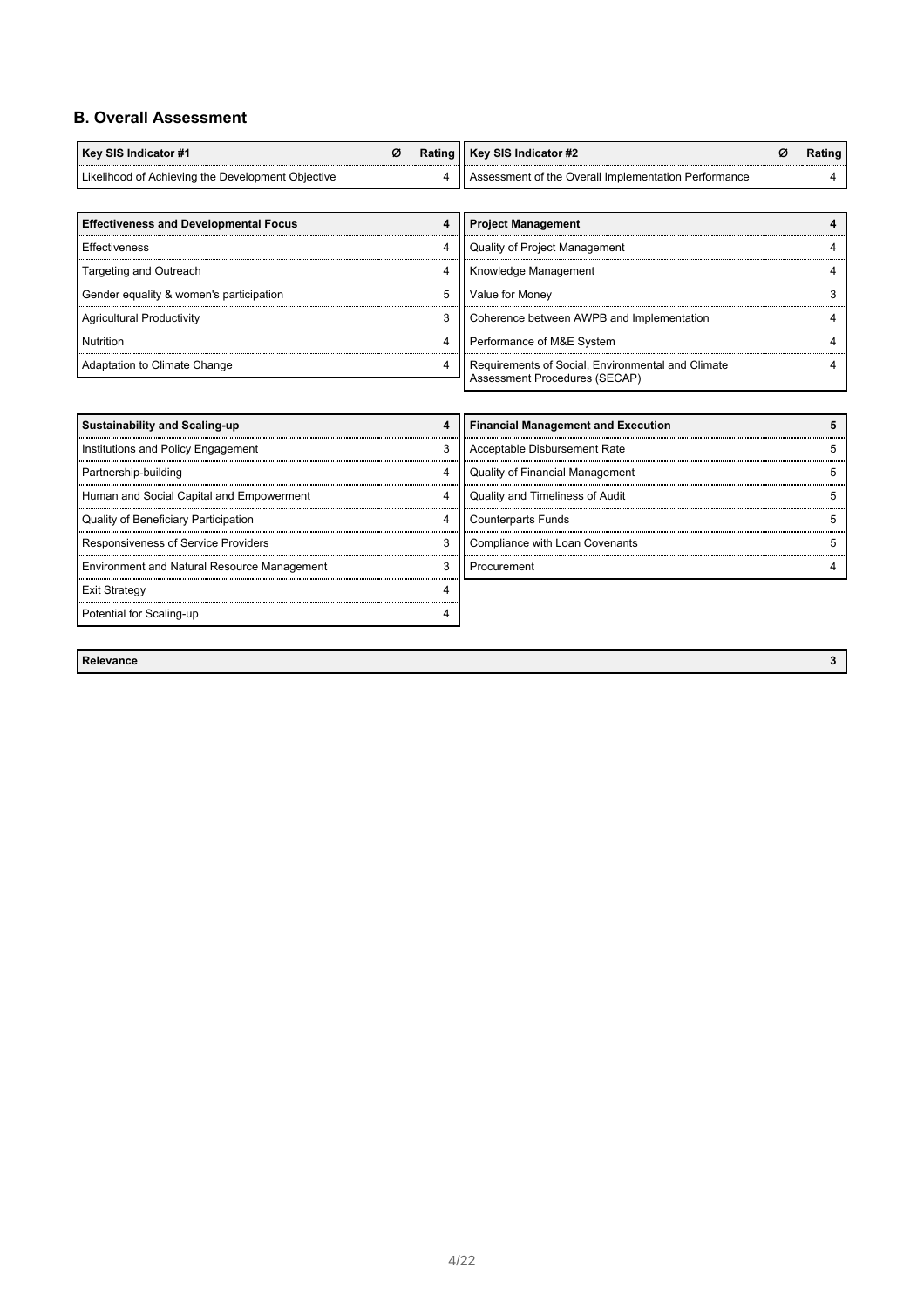### **C. Mission Objectives and Key Conclusions**

### **Background and Main Objective of the Mission**

The Agriculture for Nutrition (AFN) project is financed by Global Agriculture and Food Security Programme (GAFSP) and implemented by the Ministry of Agriculture and Forestry (MAF) through its Department of Planning and Finance (DoPF). The project became effective on 28 April 2016 and the planned completion date is 30 June 2022. The project addresses chronic malnutrition and food insecurity in Lao PDR upland areas, through support of the National Nutrition Strategy 2016-25 and Plan of Action 2016 – 20 (NNSPA), and through piloting new development approaches and technologies in this framework. The total cost for the project is USD 38.8 million, which consists of a GAFSP grant of USD 24 million to IFAD, a GAFSP grant of USD 6 million to World Food Programme (WFP), Government of Lao PDR (GoL) contribution of about USD 5.4 million and contributions from beneficiary groups and local private sector estimated as USD 3.3 million.

The AFN Goal is to "contribute to reduced extreme poverty and malnutrition in poorest communities". The Development Objective is "improved and diversified agricultural production and household nutrition enhance life prospects". The project is implemented in 400 villages of 12 districts in four Northern provinces: Oudomxai, Phongsaly, Xieng Khouang and Houaphan. The project is implemented through three technical components: (1) Strengthened public services; (2): Community-driven agriculture-based nutrition interventions; and (3) Sustainable and inclusive market-driven partnerships. The GAFSP grant to IFAD finances Components 1, 3 and project management costs, while the GAFSP grant to WFP finances Component 2.

IFAD, as the main supervising entity of implementation, conducted the AFN Mid Term Review Mission in partnership with the GoL (MAF, Ministry of Planning and Investment (MPI) and the Provincial and District relevant line agencies of the AFN targeted provinces and districts) and WFP from 17<sup>th</sup>

February to 4<sup>th</sup> March 2020. Mission objectives were: (1) assess project performance and the extent to which project objectives have been or will be fulfilled; (2) assess the operational aspects of the project such as project management and implementation of activities, financial management and disbursement arrangements and monitoring and evaluation (M&E); and, (3) where necessary, to agree corrective actions needed for the project to achieve its planned results.

The mission conducted field visits in two target Districts (Khua and Mai) of Phongsaly Province from 1s<sup>th</sup> to 26<sup>th</sup> February 2020, discussing with project beneficiaries, village authorities, agriculture sector entrepreneurs and implementation agencies and inspecting project outputs. Project staff from all target Provinces participated in field activities which included presentations and discussions on the first day and a feedback and review workshop on the final day, both in Khua District centre.

In Vientiane, the mission held a meeting for introduction and guidance with H.E. Dr. Phouangparisak Pravongviengkham, Deputy Minister of MAF. The mission held meetings with representatives of MAF DoPF, Department of Technical Extension and Agriculture Processing (DTEAP), National Agriculture and Forestry Research Institute (NAFRI), WFP, Food and Agriculture Organisation (FAO) and Ministry of Health (MoH). The Mission Aide Memoire was discussed at a pre-wrap up meeting on 3<sup>rd</sup> March 2020 and was presented at the formal wrap-up, chaired by H.E. Deputy Minister, on <sup>tt</sup>l March 2020.

The mission would like to express its appreciation to the GoL, MAF, MPI and other related ministries and departments, NPCO and all stakeholders met at national, provincial and district levels, as well as the beneficiaries met for their cooperation and hospitality extended to the mission.

#### **Key Mission Agreements and Conclusions**

Implementation progress during 2019 was impressive. Preparation of 29 sustainable livelihood technologies based on Participatory Action Research (PAR) was completed and upgrading of 14 Technical Service Centres (TSC) is nearly complete. Village plans have been prepared in 400 villages. Farmer Nutrition Schools (FNS) have been established in 400 villages and 305 Village Nutrition Centres constructed, with almost all pregnant women and mothers of children under two years old participating in nutrition education. Priority infrastructure has been identified in all villages and 370 sub-projects completed, with 94 under construction or planning. The project has formed 710 Agriculture Production Groups (APG) and disbursed 362 group grants. Garden grants have been disbursed to 6,843 FNS trainees. Formation of Public-Private-Community Partnerships (PPCP) has proceeded more slowly, with two grants approved and a further five entrepreneur partners in process of preparing proposals.

Despite this rapid progress, sequencing of activities and coordination between components has been inadequate. Investments in TSC and in preparation of the PAR packages has not yet resulted in significant transfer of knowledge to farmers, while the key farmer-to-farmer extension strategy remains in draft. District and Village planning activities have not resulted in integrated, nutrition-sensitive plans nor in convergence with non-agriculture elements of the NNSPA. Farmer group management capacity is weak. The APG grants have largely been disbursed before dissemination of the PAR technologies so farmers rely on familiar techniques. The 12 Strategic Investment Plans (SIP) prepared do not match the needs or interests of the PPCP entrepreneurs.

Implementation of the current AWPB 2020, including commitments carried over from 2019, may result in full disbursement of the GAFSP grant to IFAD by mid-2021, leading to early closure of the project. If this occurs, the project will not fully achieve its objective and planned outcomes.

Consequently, planned activities and expenditures should be revised to maximise direct impacts in the target villages, building upon the already substantial achievements. Activities through national level institutions can be reduced. The project should broaden and deepen nutrition education activities, disseminate the most promising PAR models through on-farm demonstrations and farmer-to-farmer learning, coordinate farmer training activities of TSC, District Agriculture and Forestry Office (DAFO) and PPCP entrepreneurs and, if possible, reallocate funds so that poorer farmers can receive additional grants to finance replication of demonstration activities.

#### **Key Agreements**

The revised Project Logical Framework (logframe) agreed by the Project and the Mission and annexed to this Aide Memoire will be adopted. This revised logframe retains Goal, Objective and most Outcome level indicators (though in some cases definition of indicators and methods of measurement are refined) but reflects realistically achievable output targets by the end of the project.

The Project will revise and re-submit the AWPB 2020, together with an indicative AWPB for 2021 and winding up expenses in Q1 2022, showing how remaining funds will be used to achieve the physical output targets indicated in the revised logframe.

The unallocated category will be re-allocated to expenditure categories required to finance the rest of the project. The required reallocation is indicated in an Annex to the Mission Aide Memoire.

The Project will review the draft Exit Strategy in the light of the Mission recommendations and with a focus on ensuring sustainability of the FNS and APG. The revised Exit Strategy will be submitted to IFAD for No Objection by end June 2020.

### **D. Overview and Project Progress**

Implementation of **Component 1 (Strengthened Public Services)** is rated as **moderately unsatisfactory (3).** Execution has consistently fallen short of AWPB targets. The component is intended to establish a tiered Project planning, supervision, monitoring, knowledge management and learning system within MAF, but there is limited evidence of systematic progress other than development of a multi-project MIS system, called ProMIS, which is almost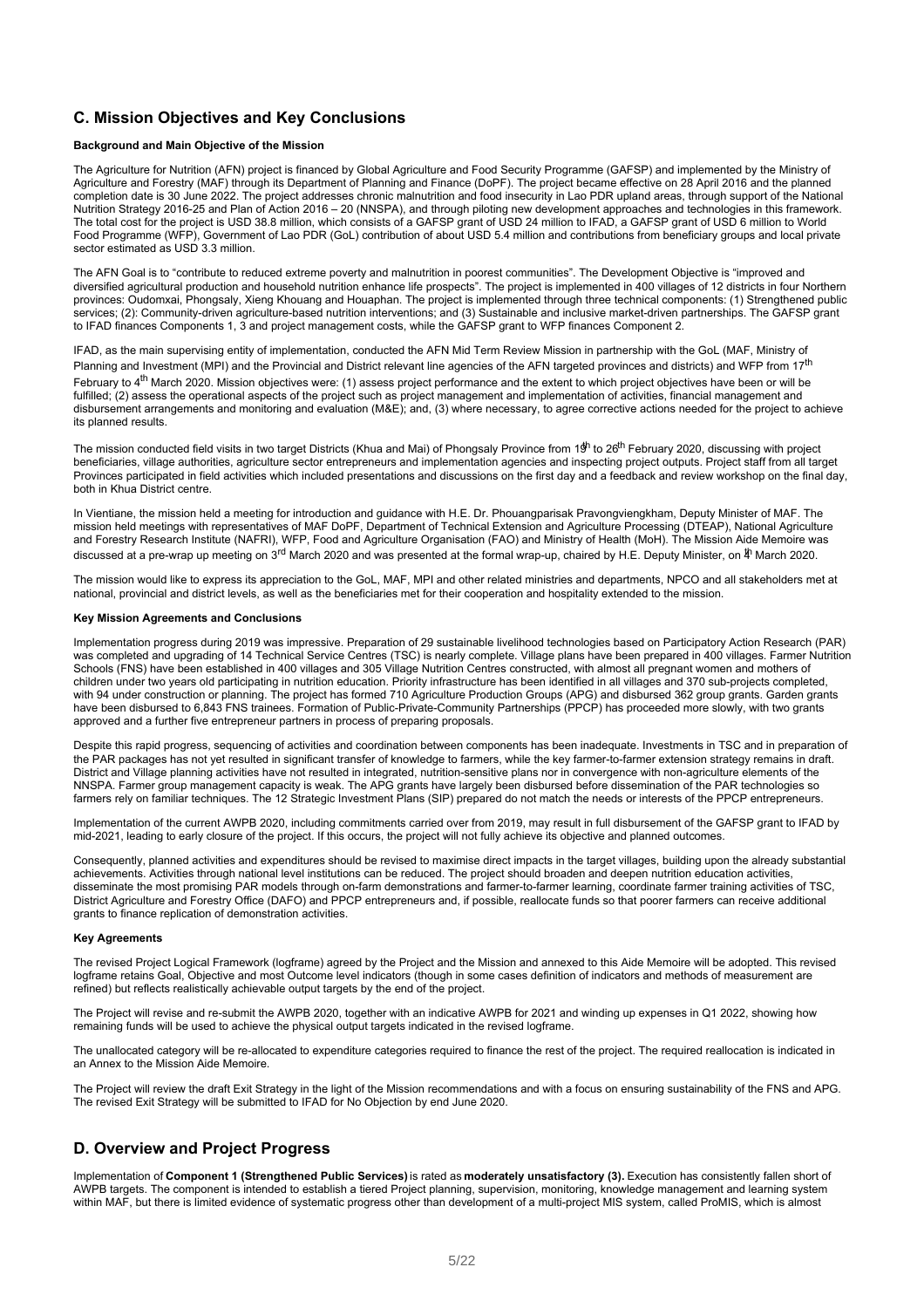complete. The ProMIS indicator set should be shared with development partners for comment, ProMIS should be capable of tracking outputs at village level.

The project has developed and documented 29 sustainable livelihood technologies identified through participatory action research (PAR) and has improved capacity of 14 Technical Service Centres (TSC), however these activities have not been well coordinated with other components and have not yet resulted in improved services in most target villages. The project has established forage plots using planting materials produced on TSC. Up to end 2019, 34 tonnes of forage planting materials had been produced on these plots and distributed to farmers.

In the remaining period the project should focus on bringing the PAR models to farmers. The Farmer-to-farmer strategy should be finalised as a matter of urgency. All project-supported farmers should have the opportunity to participate in on-farm demonstrations of at least one home-consumption / garden crop, one small livestock technology and one cash crop, appropriate to local needs and farmer interests. So far as is possible with the resources available, the project should endeavour to strengthen the management capacity of farmer groups, within available resources. There is a need to establish a sustainable supply chain for forage planting materials.

#### Implementation of **Component 2 (Community-driven agriculture-based nutrition interventions)** is rated as **moderately satisfactory (4).**

The project has not yet succeeded in supporting preparation of quality**Multi-Sector Nutrition Plans** through the District Nutrition Committees (DNC). Reasons include weak leadership of DNC, lack of DNC members' awareness of their role in nutrition and how this links with their sectoral priorities, especially for non-health sectors, absence of common nutrition targets for the districts, limited knowledge, and inadequate attitudes and skills for collaborative working. The Mission considers this activity as critical to the project design logic and to supporting nutrition-sensitive village planning.

**Village Infrastructure Plans** (VIP) have been prepared in 400 target villages but this activity falls short of the project intention to mainstream nutrition into cross-sectoral Village Development Plans (VDP). The project has conducted a limited pilot of land use planning (LUP). Land titling is too complex and timeconsuming to be achieved at any scale with the project resources. Some villages have LUP already or will receive support for LUP from other projects.

**Farmer nutrition schools** (FNS) have been established in all 400 villages with 288 village nutrition centres constructed, 1,213 village facilitators trained and 20,133 participants. Of these, 18,025 are women and 10,895 are pregnant women and mothers of children under two years). Participation in successive rounds of FNS training is declining and there is a need to broaden the approach to maintain interest. The FNS educational materials are standardised rather than adapted to the food culture of the different ethnic communities and do not build on existing local knowledge. The four modules of the training mainly covered production and did not include post-harvest preservation or food processing techniques

The project should strengthen nutrition coordination and planning through the DNC including by assisting preparation of District Convergence Plans, by improving the coordination of DNC and building its capacity for functional competencies such as leadership, advocacy, partnerships, planning, coordination, basic nutrition knowledge and awareness etc. DNC should conduct annual coordination meetings with Provincial Nutrition Committee for monitoring and knowledge sharing. The project should support compilation of nutrition-sensitive VDP. In villages that do not have LUP and are not planned for LUP support from another project, a simplified LUP should be prepared as part of the VDP process.

The project should broaden participation in FNS activities to include all women of childbearing age and should ensure nutrition awareness reaches the whole village population. Nutrition educational materials should be updated to materials to ensure (i) relevance to the wider audience (ii) building on the rich local knowledge and cultural practices that promote nutrition (iii) expand the scope based on learners needs e.g. on post-harvest handling and food processing. There should be a stronger focus on local food varieties for sustainability.

Implementation of Component 3 (Sustainable and inclusive market-driven partnerships) is rated as moderately satisfactory (4).

**Strategic Investment Plans (SIP)**have been prepared for 12 Districts but it is not clear that these SIPs are used as an informed framework for commercial and climate change adapted investments in village infrastructure, APG activities and PPCP investments. Rather than prepare additional SIP the project should document and strengthen use of those already developed.

**Village agriculture infrastructure investments** include farm roads, irrigation, water supplies, cattle fencing, fish-ponds and other agriculture related investments, with 370 schemes complete, 69 under construction and a further 25 planned for 2020. Operation and maintenance committees and user fee collections have been established. The mission noted the low technical quality of roads, reflecting budget constraints, but the terrain is very challenging for road building and cost-cutting results in environmental damage and poor sustainability. Irrigation schemes are likely to provide adequate returns on investment but the benefits are shared by few farmers at high cost per beneficiary.

Cost-effectiveness of infrastructure should be ensured by eliminating schemes with excessive cost per beneficiary or high unit costs (cost-per-hectare for irrigation, cost-per-kilometre for roads). Construction supervision should be strengthened. Sub-projects must comply with the environmental standards in the village infrastructure guidelines. Where the budget is insufficient for technical and environmental sustainability, road schemes should be cancelled.

Of a target 15,000 **garden grants** to FNS participant women, 10,894 garden grants have been requested and 6,843 grants disbursed. This programme is considered a success. However, strong leadership support is required to link effectively the choice of activities with the nutrition planning.

To date 710 **APGs** have been formed with participation of 11,508 households. APG grants have been disbursed to 362 groups, benefitting 3,502 households, of which 1,766 are poor. Progress is somewhat slow in comparison to the project target of 1,300 APG and 650 grants. To be effective, APG need stronger facilitation and integrated in production, post-harvest, group administration, business skills development and market connections, and group M&E. The project has promoted a narrow range of single-commodity interventions and the effectiveness of these for improved nutrition and livelihoods is not clear.

The scope of activities eligible for garden grant support should be broadened to include activities such as food processing, and the choice of activities should be better linked to nutrition planning. The final number of APG formed should be 800, with all APG to receive grants. Quality and performance of APG should be improved through: (i) ensuring the group size of less than 20 members, and (ii) continuous/refresher training on group management and use of funds. M&E should be strengthened to demonstrate nutrition and livelihoods impacts of the grant activities.

Development of **Public-Private-Community Partnerships** (PPCP) has proceeded slowly and cannot reach the original target of 20 PPCP. Seven enterprises have been identified, with one grant under implementation and six applications are in process. The Mission concurs with the project intention to reduce the total number of PPCP to ten.

Project staff and line agencies lack expertise needed to assess proposals and there are few skilled business advisers suitable to support the PPCP enterprises to formulate business plans and proposals. There are few formally registered enterprises and these lack management, planning and accounting capacity to meet PPCP requirements. Risk and benefit sharing with farmers are not well understood or defined.

PPCP implementation should be accelerated through (i) intensive hands-on technical support to enterprises for proposal development and financial and procurement management of the co-investments; (ii) translation of proposals for IFAD review; and (iii) once enterprises have fulfilled all necessary conditions the grant transfer should be transferred without delay.

Also under this sub-component the project planned to support establishment of 25 registered agriculture cooperatives or community-based agroenterprises. No progress has been made on this activity and the Mission concurs with the project that the activity should be dropped.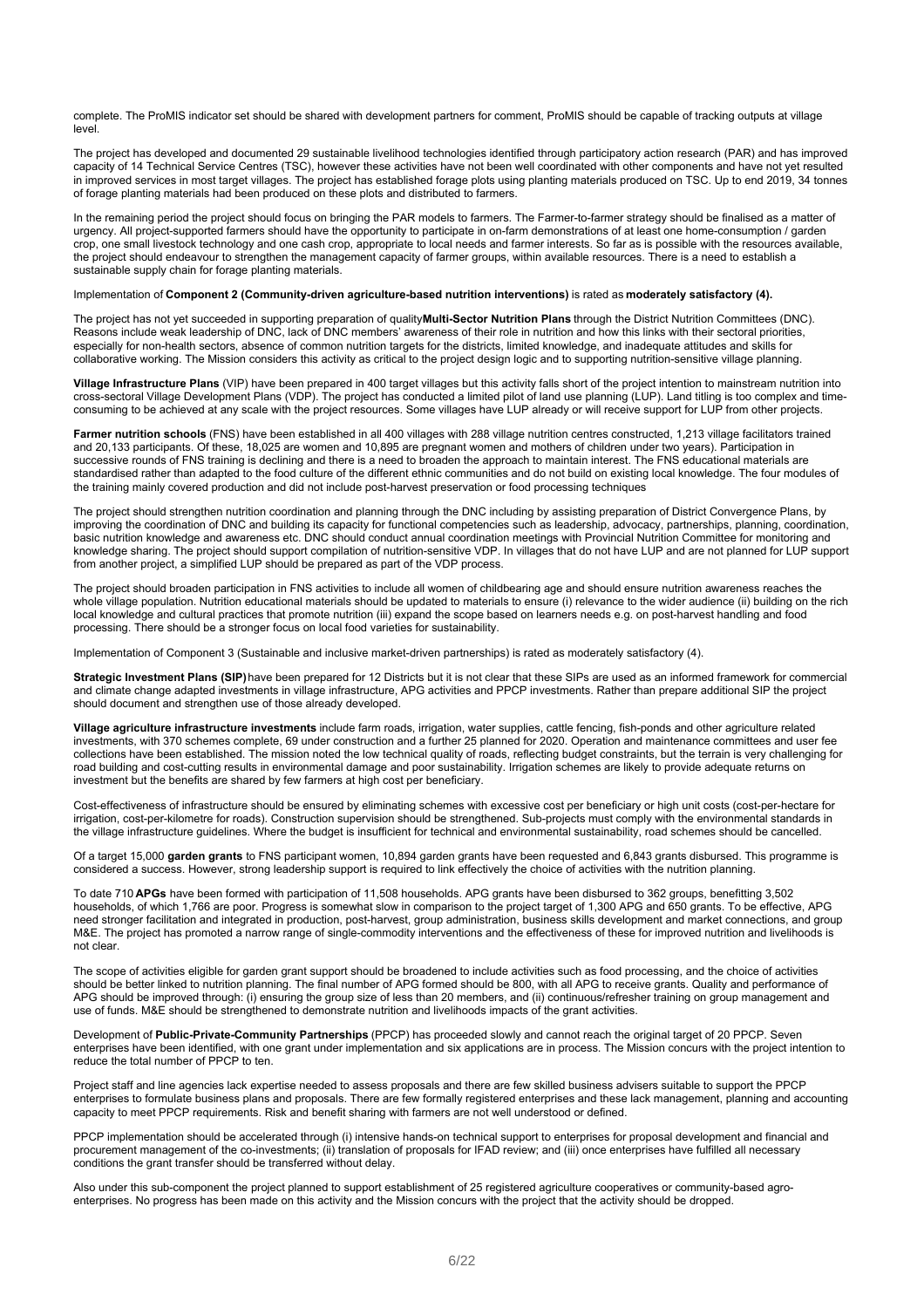| <b>Agreed Action</b>                                                                                                                                                                                                                                                                                                                                                                                                                                                                                                                          | <b>Responsibility</b> | <b>Agreed Date</b> |
|-----------------------------------------------------------------------------------------------------------------------------------------------------------------------------------------------------------------------------------------------------------------------------------------------------------------------------------------------------------------------------------------------------------------------------------------------------------------------------------------------------------------------------------------------|-----------------------|--------------------|
| <b>Component 1 - Share ProMIS Indicator Set</b>                                                                                                                                                                                                                                                                                                                                                                                                                                                                                               | <b>MAF</b>            | 03/2020            |
| The PROMIS indicator set should be shared with IFAD and other development partners of MAF<br>for comment and early alignment with future project design.<br>PROMIS to track outputs at village level.                                                                                                                                                                                                                                                                                                                                         |                       |                    |
| <b>Component 1 -Prioritise Roll-Out of Selected PAR Models</b>                                                                                                                                                                                                                                                                                                                                                                                                                                                                                | NPCO/NAFRI            | 03/2020            |
| Select 10 PAR models of highest value to APG farmers. Develop visual learning materials, print<br>and distribute for use                                                                                                                                                                                                                                                                                                                                                                                                                      |                       |                    |
| <b>Component 1 - Finalise F2F Strategy</b>                                                                                                                                                                                                                                                                                                                                                                                                                                                                                                    | NPCO/DTEAP            | 03/2020            |
| Finalise, approve and disseminate farmer-to-farmer extension strategy as a matter of urgency.<br>The strategy should cover both technical training (production and post-harvest) and capacity<br>development for group administration, business skills and market connections, and group<br>monitoring and evaluation.                                                                                                                                                                                                                        |                       |                    |
| <b>Component 3 - Cancel Agriculture Cooperatives activity</b>                                                                                                                                                                                                                                                                                                                                                                                                                                                                                 | <b>NPCO</b>           | 03/2020            |
| It is agreed that this activity is dropped from the project.                                                                                                                                                                                                                                                                                                                                                                                                                                                                                  |                       |                    |
| <b>Component 1 -Sustainable Supply of Forage Planting Materials</b>                                                                                                                                                                                                                                                                                                                                                                                                                                                                           | <b>NPCODTAEP</b>      | 06/2020            |
| Review sustainability of forage planting material supply chain and propose actions to ensure<br>supply post-project                                                                                                                                                                                                                                                                                                                                                                                                                           |                       |                    |
| <b>Component 2 - Develop capacity of District Nutrition Committee</b>                                                                                                                                                                                                                                                                                                                                                                                                                                                                         | NPCO/WFP              | 06/2020            |
| Provide training to DNC members on functional competencies such as leadership, advocacy,<br>partnerships, planning, coordination, basic nutrition knowledge and awareness etc                                                                                                                                                                                                                                                                                                                                                                 |                       |                    |
| <b>Component 2 - Improved Nutrition Sensitive Village Development Plans</b>                                                                                                                                                                                                                                                                                                                                                                                                                                                                   | NPCO/WFP              | 06/2020            |
| Prepare annual village development plans for funded activities and develop capacity of the chief<br>and other local committees to monitor and ensure coordination at implementation                                                                                                                                                                                                                                                                                                                                                           |                       |                    |
| <b>Component 2 - Update IEC Materials</b>                                                                                                                                                                                                                                                                                                                                                                                                                                                                                                     | NPCO/WFP              | 06/2020            |
| Update the Information, Education and Communication (IEC) materials to ensure (i) relevance to<br>the wider audience (ii) building on the rich local knowledge and cultural practices that promote<br>nutrition (iii) expand the scope based on learners needs e.g. on post-harvest handling and food<br>processing                                                                                                                                                                                                                           |                       |                    |
| <b>Component 2 - Annual Progress Monitoring Meeting</b>                                                                                                                                                                                                                                                                                                                                                                                                                                                                                       | NPCO/WFP              | 12/2020            |
| DNC to conduct joint meeting with PNC one time per year for progress monitoring, knowledge<br>sharing and learning. Farmers should also be invited to share their experiences                                                                                                                                                                                                                                                                                                                                                                 |                       |                    |
| <b>Component 3 - PPCP Acceleration</b>                                                                                                                                                                                                                                                                                                                                                                                                                                                                                                        | <b>NPCO</b>           | 12/2020            |
| Final number of PPCP will be 7. Accelerate PPCP implementation and disbursement by:<br>(i) Deliver intensive hands-on technical support to enterprises/farms for full-fledged proposal<br>development, and financial and procurement management of the co-investments;<br>(ii) Translate the submitted PPCP proposals into English and submit to IFAD for review;<br>(iii) Transfer the payment to enterprises/farms if they have fulfilled all their commitments as per<br>proposal and procurement plan;<br>No further PPCP to be initiated |                       |                    |
| <b>Component 1 -TSC to Focus on Direct Services to Farmers</b>                                                                                                                                                                                                                                                                                                                                                                                                                                                                                | <b>TSC</b>            |                    |
| No further demonstration activities or expansion of fodder seed production on TSC sites. No new<br>TSC to be supported (final number 14). TSC to conduct high-quality on-farm demonstrations of<br>priority PAR models as learning opportunities for DAFO as well as farmers.                                                                                                                                                                                                                                                                 |                       |                    |
| <b>Component 1 -On-Farm Demonstrations</b>                                                                                                                                                                                                                                                                                                                                                                                                                                                                                                    | DAFO and TSC          |                    |
| Using PAR models conduct on-farm demonstrations with Lead Farmers and APG. By end of<br>project all APG and FNS farmers to have opportunity to participate in (1) demonstration of garden<br>crop activity; (2) demonstration of livestock activity; and (3) demonstration of cash crop activity.                                                                                                                                                                                                                                             |                       |                    |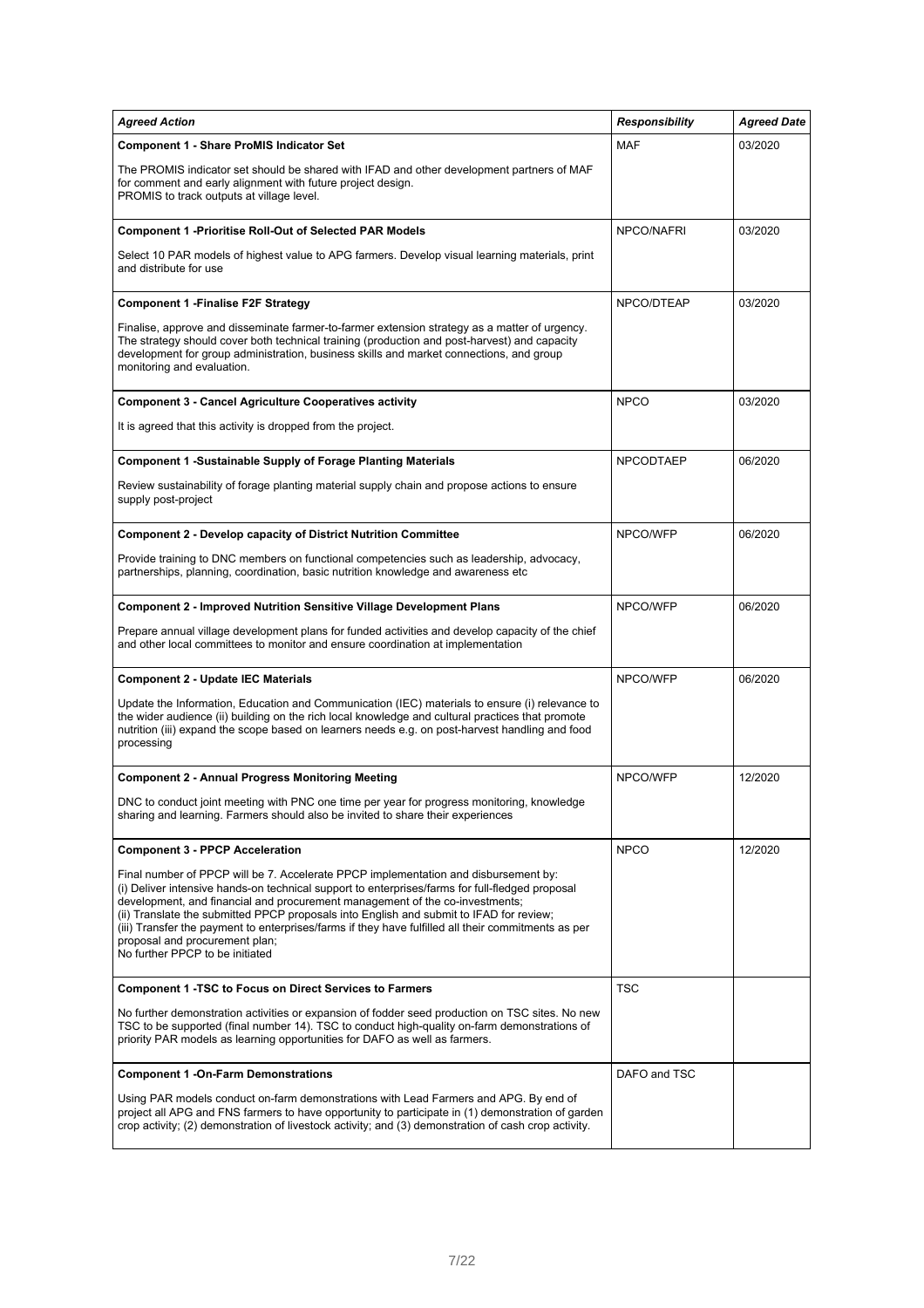| <b>Component 1 - Strengthen APG Capacity</b>                                                                                                                                                                                                                                                                                                                                       | <b>DAFO</b>       |  |
|------------------------------------------------------------------------------------------------------------------------------------------------------------------------------------------------------------------------------------------------------------------------------------------------------------------------------------------------------------------------------------|-------------------|--|
| Train APG in group administration, business skills and market connections, and group monitoring<br>and evaluation                                                                                                                                                                                                                                                                  |                   |  |
| Component 2 - Improve coordination of District Nutrition Committee (DNC)                                                                                                                                                                                                                                                                                                           | NPCO/WFP          |  |
| Provide coaching and facilitation support to build a collaborative working culture of the DNC while<br>implementing their existing convergence plans, supported by the district leadership                                                                                                                                                                                         |                   |  |
| <b>Component 2 - Broaden Participation in FNS</b>                                                                                                                                                                                                                                                                                                                                  | NPCO/WFP          |  |
| Participation in future FNS should include all women of reproductive age, adolescent girls and<br>care givers such as grandmothers and fathers. Also ensure awareness raising reaches whole<br>population of village.                                                                                                                                                              |                   |  |
| <b>Component 2 - Focus on Locally Available Foods</b>                                                                                                                                                                                                                                                                                                                              | NPCO/WFP          |  |
| Prioritise diversity of production and locally available foods that are adapted to the environment in<br>home garden activities for greater sustainability and scalability                                                                                                                                                                                                         |                   |  |
| <b>Component 2 - Support Additional Garden Grants</b>                                                                                                                                                                                                                                                                                                                              | NPCO/WFP          |  |
| Component 2 funds will be used to support additional Garden Grants to FNS participants to<br>enable them to replicate demonstrations of nutrition-relevant production technologies, post-<br>harvest, food processing etc                                                                                                                                                          |                   |  |
| Component 3 - Broaden scope of home garden grant and link to planning                                                                                                                                                                                                                                                                                                              | NPCO, DAFO, WFP   |  |
| The scope of activities under the home garden grants should be expanded e.g. to include post-<br>harvest processing. Training should help grantees to choose activities linked to nutrition planning<br>at District and village level.                                                                                                                                             |                   |  |
| <b>Component 3 - Poverty focus and targeting of APGs</b>                                                                                                                                                                                                                                                                                                                           | NPCO/PAFOs/DAFOs  |  |
| Strengthen poverty reduction effectiveness of APGs through: (i) assessing the quality of the<br>existing APG investment models, (ii) modifying or ceasing investing in models that do not have<br>sufficient poverty reduction impact and/or do not reach vulnerable groups, (iii) expanding<br>successful models, and (iv) including new on farm models that show high potential. |                   |  |
| <b>Component 3 - Quantity and quality of APG</b>                                                                                                                                                                                                                                                                                                                                   | NPCO/DAFOS        |  |
| Final number of APG will be 800. All APG will receive grants. Improve quality and performance of<br>APG through: (i) Group size to be maximum 20 members, (ii) training on group management, and<br>use of fund; and (iii) strengthening M&E to ensure vertical and horizontal flow of information as<br>well as results and impacts                                               |                   |  |
| Component 3 - Ensure Cost-Effectiveness of Infrastructure                                                                                                                                                                                                                                                                                                                          | DAFO/PAFO/NPCO    |  |
| Appraise VDF infrastructure proposals for investment approval to ensure effectiveness and<br>efficiency of investment. Set maximum cost per hectare and cost per benefiting household for<br>irrigation, cost per kilometer for access road, cost per people for water supply. Reject proposals<br>exceeding maximum                                                               |                   |  |
| <b>Component 3 - Strengthen Quality of Infrastructure Construction</b>                                                                                                                                                                                                                                                                                                             | DAFO/PAFO/Project |  |
| Strengthen supervision VDF infrastructure construction to ensure construction quality in line with<br>designs and technical specifications                                                                                                                                                                                                                                         | Engineers         |  |
| <b>Component 3 - Compliance with Environmental Standards</b>                                                                                                                                                                                                                                                                                                                       | DAFO/PAFO/Project |  |
| Ensure compliance with environmental standards, particularly for road design and construction. If<br>the budget for a road sub-project is not enough for technical and environmental sustainability, the<br>sub-project should be cancelled                                                                                                                                        | Engineers         |  |

## **E. Project implementation**

### **a. Development Effectiveness**

### **Effectiveness and Developmental Focus**

**Justification of rating**

**Effectiveness Rating: 4 Previous rating: 3**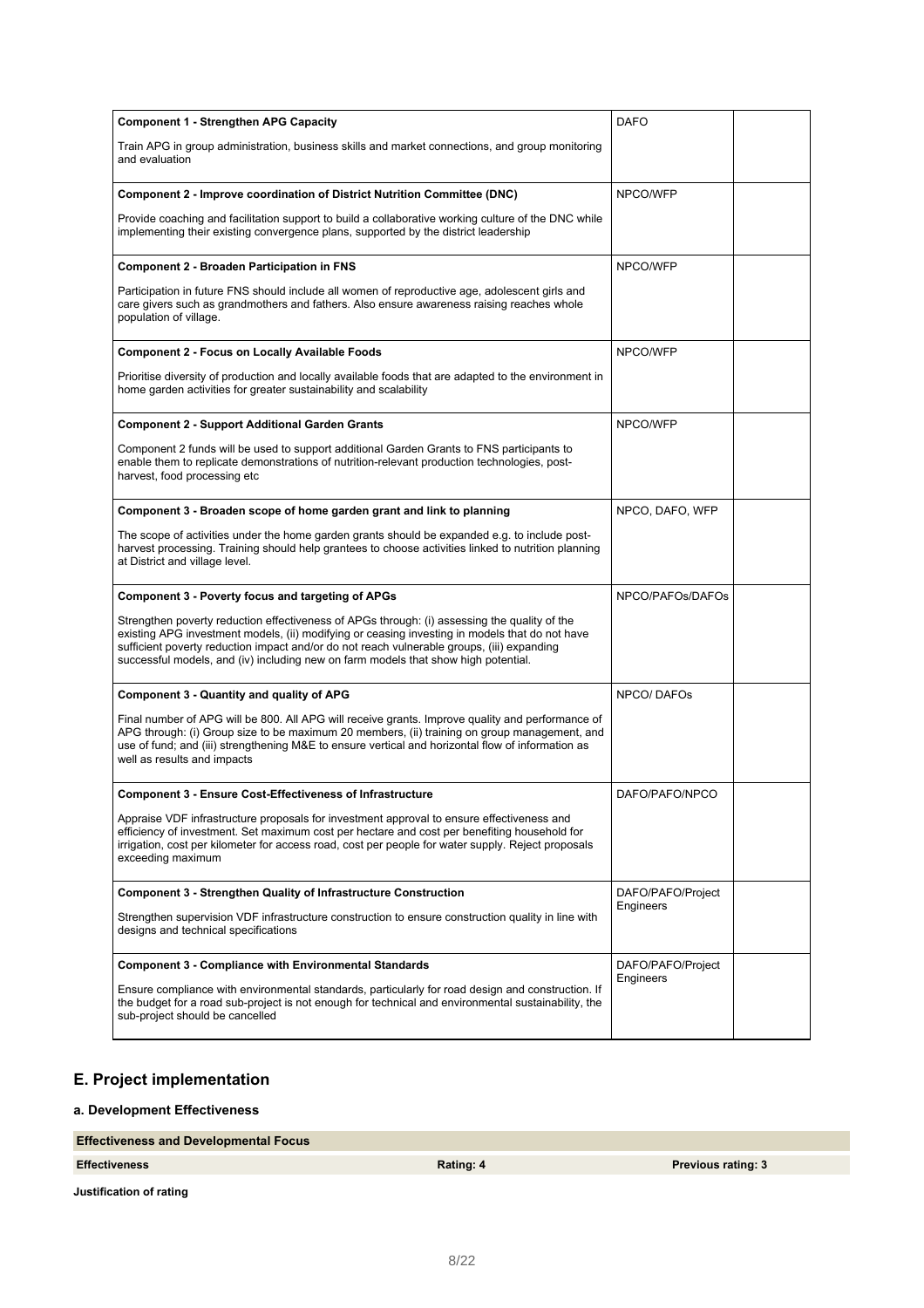The project has made rapid implementation progress since the previous supervision mission. The project is on course to achieve over 70% of physical outputs. However, sequencing and coordination between components has been weak and this has limited the development effectiveness. In particular, capacity development under Component has under-performed in relation to the AWPB and has lagged behind investments under Component 3, with the result that investments are not achieving the full potential impact.

#### **Log-Frame Analysis & Main Issues of Effectiveness**

At MTR, project reaches out 27,707 HH or 80% of the plan target (2% are women headed HH). Following the project midline survey, the incidence malnutrition among two years old children has been reduced to 33.1% in 2019. Based on this survey, the project goal to reach 50% of the incidence malnutrition by the end of the project completion is most likely on track. In term of achieving its development objective, AFN has reduce the poor HH from 70% at baseline to 57% by increasing HH income per capita to above \$270/yr in the target village.

Providing that only 32% fund is available to achieve the remaining target, project could face a serious shortfall in achievement of the project results on livelihoods and poverty reduction. To cope with this situation, the project orientation after MTR is to focus on the soft investment at the village level. The logframe indicators has been revised during the mission to ensure that all are SMART (Specific, Measurable, Achievable, Relevant, and Timely) in line with the proposed new orientations after MTR and include a core indicator as per IFAD Operational Results Management system (ORMS).

| <b>Development Focus</b>      |           |                           |
|-------------------------------|-----------|---------------------------|
| <b>Targeting and Outreach</b> | Rating: 4 | <b>Previous rating: 4</b> |

#### **Justification of rating**

The AFN target group consists of all households in 400 villages which were selected as the poorest in the target district. Of these 72% are members of ethnic minorities. Villages keep lists of poor households but these are not always available. All poor households and all mothers who are expectant or with children under 1000 days receive direct support. The project interventions respond well to the basic needs of the poor. With 80% of the plan target achieved, woman headed households make up only 2%. No target has been set for rural youth. The project has not prioritised woman headed households, or youth, while poor and non-poor households have equal access to grants.

| Gender equality & women's participation | Rating: 5 | <b>Previous rating: 5</b> |
|-----------------------------------------|-----------|---------------------------|
|                                         |           |                           |

#### **Justification of rating**

As per the findings of the previous mission, the project has expanded the agency and decision making especially for pregnant women and mothers of under 2 children especially those participating in the FNS activities and garden grants. They have improved access to knowledge that aids in decision making especially on nutrition, resources invested in home gardens that are generating financial profit and accumulation of assets. Women are experiencing reduced workload especially during pregnancy. The project is applying targets to ensure women participation in the decision-making bodies. This same level of empowerment is needed for the APG beneficiaries as well since they are male dominated. The PMU does not have in place a staff or focal point responsible for gender and targeting. The proportion of women targeted by the project is 62%.

#### **Main issues**

Increasing women agency: The mission observed that the to a large extent APGs were male dominated a fact that compromised women's agency. The mission team proposes to widen the target of the women participating in the FNS training to cover women of reproductive age more broadly (including those in APGs HH)

To facilitate women's participation, the mission team also proposes targeting of the older women and men to address cultural and social barriers to women empowerment

In the absence of a gender specialist, the mission team proposes to expand the TORs of the nutrition specialist to handle aspects of gender and targeting.

| <b>Agreed Action</b>                                                                                                                                                             |                                                                                             | <b>Responsibility</b>     | <b>Aareed Date</b> |
|----------------------------------------------------------------------------------------------------------------------------------------------------------------------------------|---------------------------------------------------------------------------------------------|---------------------------|--------------------|
| <b>Targeting</b>                                                                                                                                                                 |                                                                                             | <b>NPCO</b>               | 03/2020            |
| Upgrade the ToR of the Nutrition Specialist to a Social Inclusion Focal Point who will take care all core<br>mainstreaming activities including targeting, gender and nutrition. |                                                                                             |                           |                    |
| <b>Gender Training for APG</b>                                                                                                                                                   |                                                                                             | NPCO/WFP                  |                    |
|                                                                                                                                                                                  | Incorporate a training on nutrition and gender empowerment into the training of APG members |                           |                    |
| Agricultural Productivity                                                                                                                                                        | Rating: 3                                                                                   | <b>Previous rating: 4</b> |                    |

#### **Justification of rating**

With its broad range of activities (home garden, APG, PPCP) related to agriculture, the project had agricultural productivity as one of its focal areas. However, the implementation of activities until date has a very low effect on agricultural productivity. There is not yet record or statistics showing that project activities lead to increase in agricultural productivity. It is also noted that Project Log-frame puts more weight to measuring increased value of commodities and incremental income of beneficiaries. This to a certain extent inhibits the tracking of agricultural productivity.

#### **Main issues**

The design and implementation of extension approaches (through TSC) show serious flaws concerning investment quality and outreach to farmers. Despite intensive investments to 14 TSCs in machinery procurement and input materials for demonstration, the outreach to farmer is almost zero leading to increased risk of failure in both home gardening and farmer group grants.

Agronomic activities require special attention by the project as they are still poorly implemented. The project promotes narrow range of agriculture technologies with an emphasis on monoculture production which inhibits the advantages of integrated farming system. Similarly, livestock rearing systems often require a more complex approach to intensification compared to crop production, and the project appears to have failed to introduce such technology. Especially, issues of roughage and feed supply, and basic animal health management have been neglected.

**Nutrition Rating: 4 Previous rating: 4**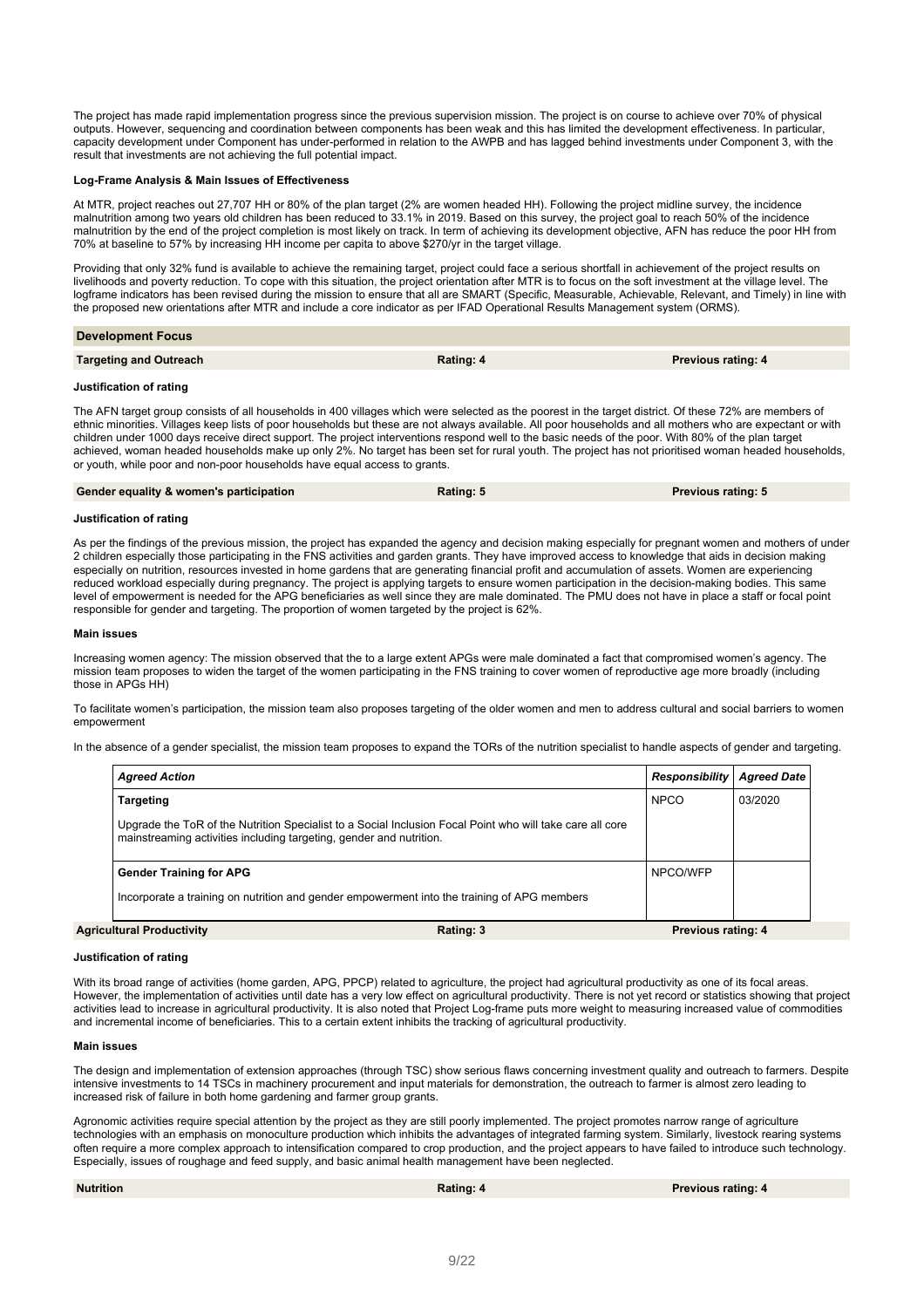#### **Justification of rating**

Nutrition interventions through the FNS and home gardens are progressing very well and the women we spoke with were very happy and wished for these interventions to continue. The project should however go beyond targeting for the first 1000 days, to include tailored packages for household members and vulnerable groups. Districts level coordination of nutrition is not functional. At the village level, there is some convergence between AFN and HGNP interventions but more capacity. Nutrition interventions, including IEC materials should build on the rich indigenous knowledge of the target communities e.g. on food practices, diets and indigenous foods. Coordination of nutrition between the three project components is weak.

#### **Main issues**

**Coordination between components:** To achieve effective project results it is important that coordination is strengthened and linkages made between the three project components. For example, home garden gardens (Comp. 2) should benefit from PARs and extension services in Comp.1 1 and closely coordinate with garden grants in Comp. 2.

**District level multi-sectoral convergence planning: The** district convergence planning has not taken off in the 12 districts despite various activities conducted in 2017 and 2018. The main issues affecting the convergence are related to the committee's leadership, level of focal point awareness of their role in nutrition and how this links with their sectoral priorities, especially for non-health sectors, absence of common nutrition targets for the districts, limited knowledge attitudes and skills of working collaboratively. The mission team deems this activity as critical to ensure the convergence of nutrition priorities at the village level proposes to strengthen capacities in all 12 districts.

**Village development planning.** Early in implementation, the project changed focus from VDPs to preparation of more limited "Village Infrastructure Plans" (VIP) should result in identification of infrastructure projects supporting improved nutrition. Despite this the capacity of planning for nutrition is limited and the mission recommends that the village chief and other local committees are strengthened to compile annual integrated plans incorporating funded activities.

Through partnership with the MAF and MONRE, LUP was piloted in 10 villages of Huaphan province for 465 HHs. While this activity is way below the target of 10,000 households, some villages have received LUP support from other projects and GOL so these plans may already be available. The scope of this activity was envisaged to include issue of formal land titles, however, this titling is very time-consuming and it cannot be completed at any significant scale with the time and resources available to the project.

**Farmer nutrition schools:** The target group for FNS is mainly pregnant women and mothers of under twos and as an incentive to receive a garden grants. As a result, as witnessed during the field visits, the number of participants in the school were declining within the third cycle (0-4), thereby risking sustainability. Some of the villages have opened the training beyond the target group of 1000 days and this practice needs to be scaled up. The training should also be de-linked from the grants. The project should ensure that all FNSs have sanitation facilities and drinking water supply.

The mission sees the value of sustaining the FNS activities and options of how to continue with food demonstrations, incentivising and updating the skills of facilitators should be explored in collaboration with other stakeholders.

**Household availability and utilisation:** Out of the 18,025 women trained in the FNS, a total of 10,895 have applied for grants to invest in home gardens, and 5,696 of these have received the grants. The backlog should be disbursed immediately without further delay.

To translate the APG investments into nutritional benefits the APG members should receive a training package on nutrition as a basic requirement. Many of those interviewed mentioned that they were using the profits for own consumption, although it is evident that the primary focus is sale especially for those who have to repay the grants.

**Adaptation to Climate Change Rating: 4 Rating: 4 Previous rating: 4 Rating: 4 Previous Previous rating: 4** 

#### **Justification of rating**

Climate change adaptation is more a cross-cutting issue as the project puts more attention to nutrition aspects. However, the design of project instruments including PAR, VIP, home garden, and APG has climate change resilient and/or adaptation as one of conditions for investment. The CCA approach is following the principles of diversity, efficiency, capacity to change, and information availability. Implementation results still do not reflect the ideas of the design due to slow progress and limited effectiveness and outreach of extension services.

#### **Main issues**

Significant effort is required to accelerate the project progress to show full-fledge of CCA efforts. Project and implementing partners must work harder to promote and replicate environmentally-friendly production models which are avaiable in the region such as solar panels for irrgation, drip irrigation, fodder production in the concentrated livestock zones, probiotics production as the bio-mattress used in the livestock production, system rice intensification. IFAD can assist the project to share information and learn lessons from innovative projects elsewhere in Asia-Pacific region. The diversified offering of crops and livestock has demonstrated producing more nutrition and income from the available seasons, and also addressing specific value chain constraints to improve the efficiency of production. Investments for both community and on-farm activities will provide a range of possibilities for farmers to reduce their vulnerability to climate change. Effort is also required to mainstream CCA into district and village planning system that should ensure all of subsequent investments are climate informed.

#### **b. Sustainability and Scaling up**

| <b>Institutions and Policy Engagement</b><br>Rating: 3 | <b>Previous rating: 4</b> |
|--------------------------------------------------------|---------------------------|
|--------------------------------------------------------|---------------------------|

#### **Justification of rating**

The project is aligned with and supports implementation of GoL policy and strategy, notably the NNSPA and Extension Strategy. However, the key activity to tiered Project planning, supervision, monitoring, knowledge management and learning system within MAF has produced only limited results. Institutional capacity building has not yet resulted in large-scale benefits to target villages.

#### **Main issues**

Since AFN works mainly through the MAF's systems and institutions, it has to some extend influenced the policy and institutional framework on the decentralization, nutrition and agriculture policy. Project support the preparation of District Multi Sectoral Planning, the instrument to implement National Nutrition Strategy and Plan of Action 2016 – 2020, but additional effort is required to make this plan operational. On the ground, the impact of AFN, especially on the food and nutrition, is relied heavily on administration the village level to synergy different intervention including AFN on the food and nutrition programme. This has not been in place.

AFN is designed to build the capacity of a range of institutions (MAF, DTEAP, NAFRI, DAFO and TSC) under Component 1 as well as District Nutrition Committee under Component 2. Some progress has been made but efforts have not been well coordinated or delivered significant results in terms of improved services to target villages. Capital investments in TSC (buildings and equipment) were to be based on sustainable business plans for the TSC to become self-financing institutions, and it appears that GoL intends to finance only staff costs for TSC in future. TSC have some limited capacity to generate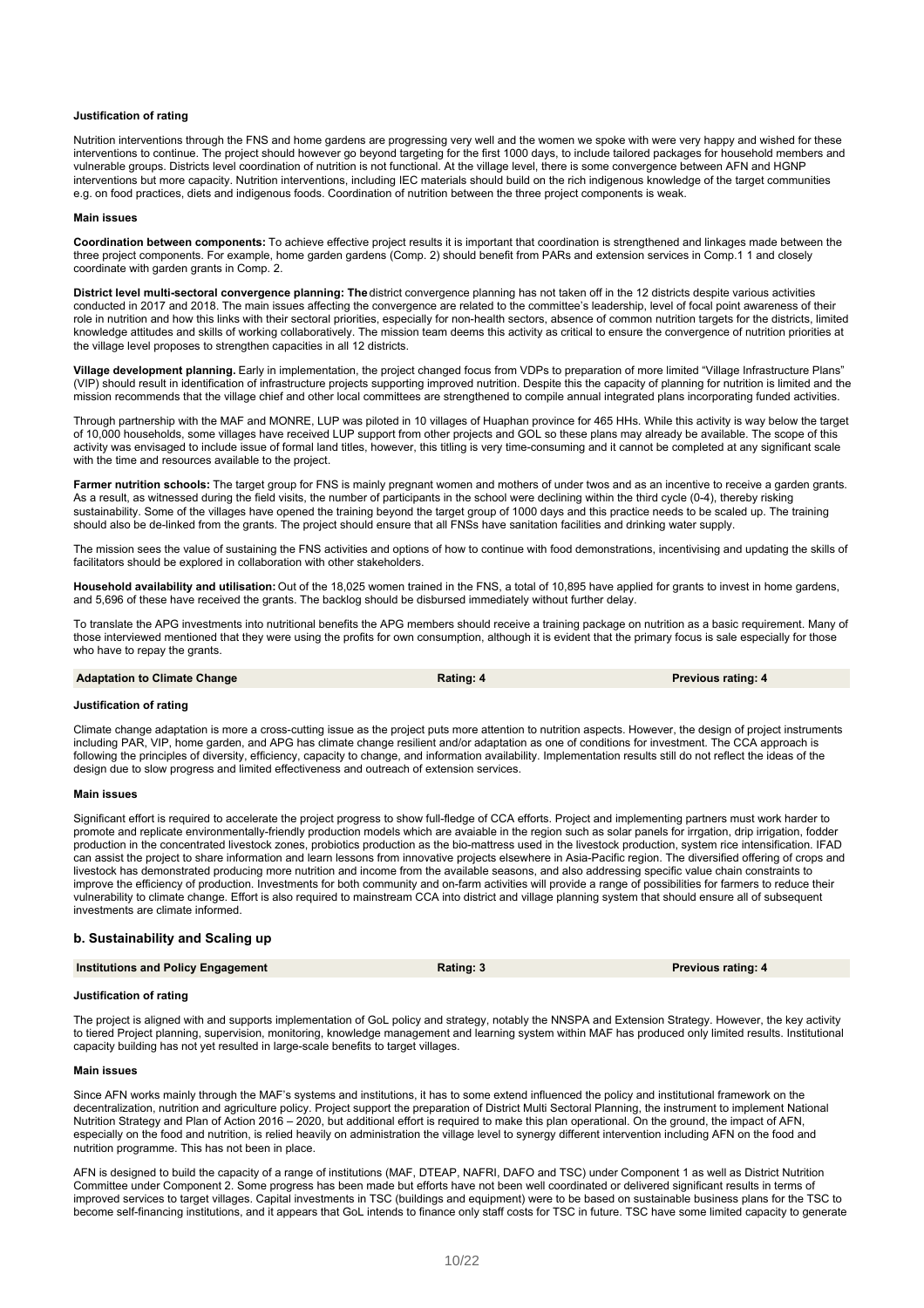income from sales of inputs (planting materials, fingerlings). The "outcome based contracts" under which TSC were to deliver services to farmers under AFN do not appear to have any potential to develop into a sustainable self-financing mechanism, at least in the AFN target villages, and do not appear to create any effective accountability of TSC as service providers to the farmers.

| Partnership-building | Rating: 4 | <b>Previous rating: 5</b> |
|----------------------|-----------|---------------------------|
|----------------------|-----------|---------------------------|

#### **Justification of rating**

The Project is implemented in close collaboration with government and non-government entities at Central, Province, District and village levels and steps have been taken to set-up collaboration.

Partnership with the communities is shaped through the establishment of Village committees, FNS, APGs, and Infrastructure Supervision Committees, with explicit participation of poor, women and ethnic minorities. These groups require more capacity building to ensure sustainability after project completion.

#### **Main issues**

The cooperation between the NPCO and the government entities at different levels does not necessarily mean that joint action between government entities is strong; and in effect possible synergies between elements of the AFN are not realised. Delayed PAR implementation, low quality of extension services are the points in case.

With respect to beneficiary groups; there are risks for sustainability of APGs which do not have production plan and/or group management regulations. The successful implementation of the APG requires a focus on agricultural technology that is affordable by the poor; extension services that effectively disseminate the merits of such technologies; and a realisation that the support rendered is a one-off boost for productivity, rather than a recurrent government subsidy.

| Human and Social Capital and Empowerment | Rating: 4 | <b>Previous rating: 4</b> |
|------------------------------------------|-----------|---------------------------|
|                                          |           |                           |

#### **Justification of rating**

The capacities of women and men in the project have shown some improvement. Main avenues of capacity development are trainings and learning by doing. Through the FNS training, women have better capacities on feeding practices, WASH, establishment of home gardens for nutrition. The FNC also offers a platform for knowledge exchange among the beneficiary women. The APG beneficiaries have also gained technical and basic managerial capacity to manage various production enterprises. These capacity-building events are conducted collectively through various groups. The project is also leveraging on a social capital for example social sharing of foods produced that has enabled improved access to diversified diets.

| <b>Quality of Beneficiary Participation</b> | Rating: 4 | <b>Previous rating: 4</b> |
|---------------------------------------------|-----------|---------------------------|
|                                             |           |                           |

#### **Justification of rating**

The quality of beneficiary participation continues to improve. All the 400 villages are now covered with project activities and project results are visible in the field. The community contribution now stands at 19% (US 554,387) and has increased with every successive year with 118,565 (2018) and 435,822 (2019). Most significant community participation and contribution is in infrastructure projects where the beneficiaries provide locally sourced materials and their labour e.g. roads, facilities such as the FNCs etc. Others are contribution of households farm produce for food demonstration at the FNCs which has facilitated learning and significantly improved child and maternal feeding practices.

Beneficiaries participated in planning activities including preparation of the Village Infrastructure Plans (VIP). Beneficiaries took leading roles in implementation of the home gardens and the garden grants funded activities.

| <b>Responsiveness of Service Providers</b> | Rating: 3 | <b>Previous rating: 3</b> |
|--------------------------------------------|-----------|---------------------------|
|                                            |           |                           |

#### **Justification of rating**

Services rendered to the communities by government agencies (DTEAP, NAFRI), consultants, contractors, and by the private sector are - to a fair degree aligned to the plans expressed in the AWPB. The GSTs and DAFOs, with technical support from WFP under component 2, are progressing better with FNSs, district, and village planning. Other expected institutional supports such as forage, PROMIS, PAR, and TSC are yet to be effectively implemented.

#### **Main issues**

The AFN has engaged a range of service providers to the project implementation, both in direct support of project beneficiaries as well as capacity building for the project and implementing agencies. Coordination of these entities across the various committees/sectors/scales to ensure responsiveness is a considerable challenge. Regarding direct support of beneficiaries, DAFO, District Department of Planning and Finance, DHO, Lao Women's Union and project staff extended efforts to villagers in agricultural production technique, village planning, and agricultural input procurement. The efforts have been responsive to the needs of villagers however quality of delivery service requires significant improvement.

Regarding capacity building, FAO, DTEAP, and NAFRI have been engaged to train project staff and implementing agencies (PAFO, DAFO, LWU) on contract farming, agricultural techniques, group administration, and other soft skills. Again, the quality and application of results are questionable.

DTEAP and TSC have demonstrated agricultural production models at TSC level, but their potential for replication is constrained by many factors including distance to villages, poor quality of models, and an insufficient coordination of their replication by resources available to the local levels.

Few private sector enterprises are engaged in making the rural economy more market driven through the PPCP-facility, but they are insufficiently involved in developing and implementing the value chain action plans (the SIPs), hence the results of PPCP are still modest.

Significant delays incurred in implementation of PROMIS TA contract due to procurement and management of TA contract. This prevents project from effectively conducting M&E system.

| <b>Environment and Natural Resource</b><br><b>Management</b> | Rating: 3 | <b>Previous rating: 4</b> |
|--------------------------------------------------------------|-----------|---------------------------|
|                                                              |           |                           |

#### **Justification of rating**

The MTR observes various good practices that can potentially contribute to improving the local environment and natural resources. These include the pilot participatory land use planning, forage establishment for livestock and soil improvement, and cardamom plantation under canopy of forest. However, these are either at very small scale or non-systematically organised. Environmental sustainability of project funded roads is poor.

#### **Main issues**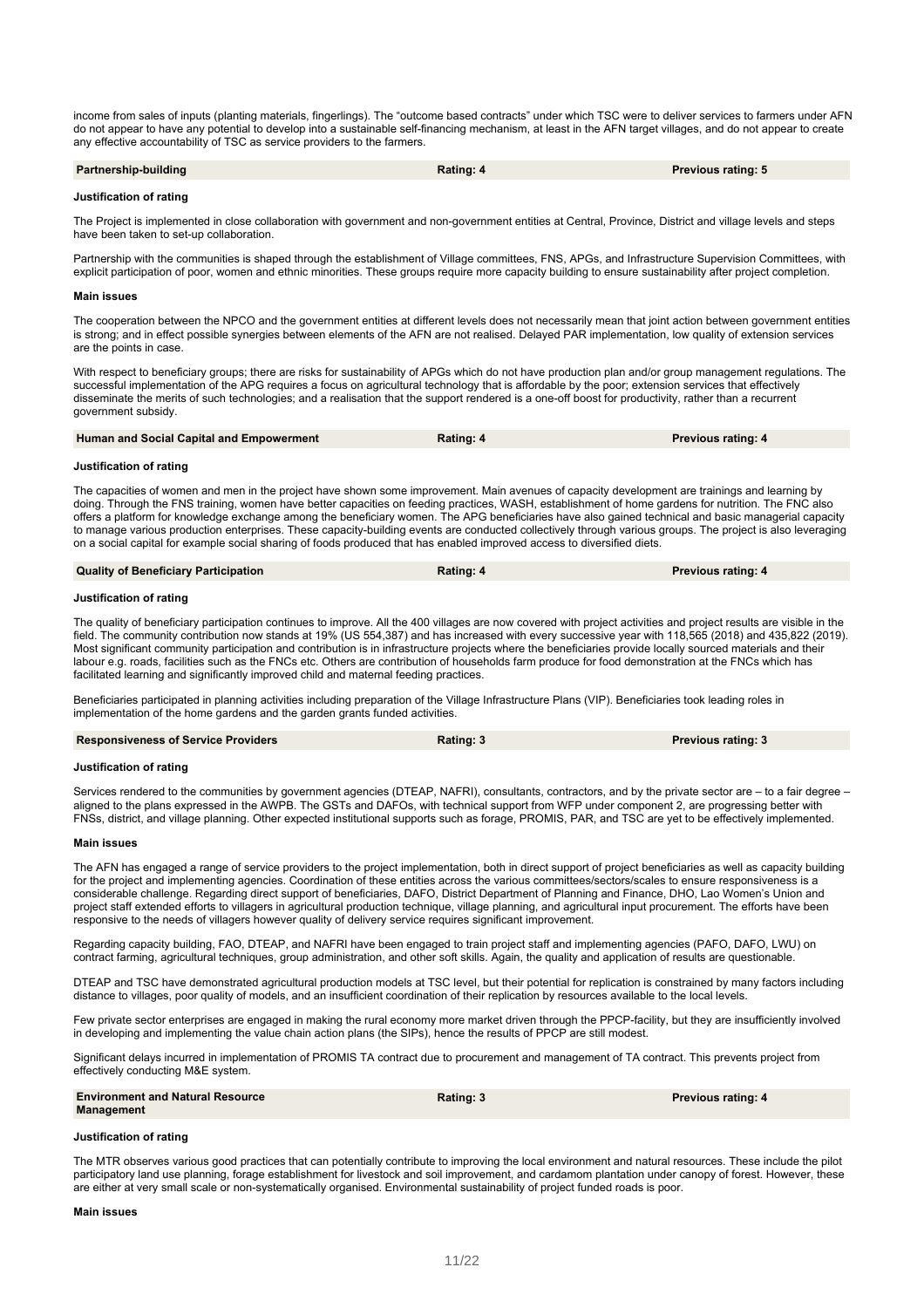The majority of project activities have good potential to improve environmental conditions, and to raise awareness of the officials and households about the importance of NRM. Village level land-use plans have potential to improve environmental and natural resource management practices. The replacement of traditional shifting-cultivation agriculture, with crops such as cardamom, galangal, job's tears offers improved protection from erosion, while producing good incomes. Demarcating and planning the different land-uses of the community should lead to their better management and protection. For example, protecting and rehabilitating hilltops, high slopes and recharge areas (with forage, cardamom under forest canopy), will protect soil quality and groundwater resources. These all potentials require both timing and systematic/practical approaches to gain results. While the forest land title activities was suggested to be cancelled due to time limited, planning and extension services are top priority areas for realisation of the above potentials. The MTR mission has made detailed recommendations to ensure rapid and effective implementation in the main text of the supervision report.

Design and construction of roads and other infrastructure must pay greater attention to correct implementation of existing guidelines for environmental sustainability, as discussed elsewhere in this report.

| <b>Exit Strategy</b> | Rating: 4 | <b>Previous rating: 4</b> |
|----------------------|-----------|---------------------------|
|                      |           |                           |

#### **Justification of rating**

An exit strategy has been developed by AFN and only shared in the last days of the MTR. The MTR quickly reviewed and observed that the exit strategy includes entries with respect to institutional arrangements, legal aspects, ownership and post-project funding. The exit strategy is subject to further review by the MTR and IFAD for no-objection.

#### **Main issues**

The exit strategy should ensure that successful project approaches contributing to nutrition sensitive and poverty reduction are continued to be developed, maintained, expanded and replicated beyond the withdrawal of external funding and the demobilisation of the Project teams. The present exit strategies, however, lack operational detail and – more importantly – are as yet not strongly taken in hand.

The sustainability of the project's approaches is uneven across components: (i) Development of PAR models is at risk of not continuing with the same vigour and focus beyond project completion; (ii) the PROMIS may be further delayed and there are insufficient guarantees on its uptake after the project completion; (iii) the district multi-sector convergent planning is on track, however is required to be institutionalised and begins to impact on the mobilisation of non-project resources; (iv) development of value chain finance remains in its infancy and show challenges for government to uptake after project completion; (v) replication and expansion of the home garden, APG, and PPCP approaches would benefit from a fuller hand-over of responsibilities from the project to the concerned entities, along with hands-on support and capacity building.

The project is suggested to revisit its exit strategy taking into account of MTR recommendations in view of shortening the time for project implementation. change of extension approach, modification of log-frame indicators, and reallocation of budget in between categories. Preparation of the exit strategy should comply with IFAD guidelines and should reflect engagement with beneficiaries. The updated exit strategy is subject to IFAD review and noobjection.

| <b>Agreed Action</b>                                           |                                                                                                           | Responsibility            | <b>Agreed Date</b> |
|----------------------------------------------------------------|-----------------------------------------------------------------------------------------------------------|---------------------------|--------------------|
| <b>Sustainability of FNS</b>                                   |                                                                                                           | NPCO/WFP                  | 06/2020            |
| the Sector Working Group on Agriculture and Rural Development. | Address the sustainability of the FNS at the policy level especially the National Nutrition Committee and |                           |                    |
| <b>Revise Exit Strategy and Submit for NOL</b>                 |                                                                                                           | NPCO / WFP                | 06/2020            |
| sustainability of the FNS and APG.                             | Review the draft Exit Strategy in the light of the Mission recommendations and with a focus on ensuring   |                           |                    |
| <b>Potential for Scaling-up</b>                                | Rating: 4                                                                                                 | <b>Previous rating: 4</b> |                    |

#### **Justification of rating**

The Farmer Nutrition Schools (FNS) is in fact a useful "Mother Club" mechanism in the village to address the nutrition issue at the HH level. Government and other development partners start to show some interest on this initiative. The tool fills the gap identified in the implementation of National Nutrition Strategy to 2025 and Plan of Action 2016 – 2020. However, the effect of the FNS on nutrition can be achieved once the synergy with other interventions such as WB financed health project – HGNDP and agriculture extension programme are in place. The remaining challenge for AFN is on the sustainability of FNS which should be effectively addressed in the project exit strategy.

#### **c. Project Management**

| <b>Quality of Project Management</b> | Rating: 4 | <b>Previous rating: 4</b> |
|--------------------------------------|-----------|---------------------------|
|--------------------------------------|-----------|---------------------------|

### **Justification of rating**

The project management team is reactive in addressing the management issues raised from the province and district level. Coordination between provincial, district, and central agencies is maintained by WhatsApp Group and semi-annual/quarterly meeting. The project steering committee have met regularly. The capacity to envisage the technical problem or identify the shortfall project investment are still limited. AFN is in a situation of fund shortage that could lead to a serious shortfall in delivering its results. The situation could have been better if the MTR mission can be conducted prior the approval of the AWPB 2020 as agreed. The coordination with other intervention to bring synergy on food and nutrition programme has been a challenge at provincial, district and village level.

#### **Main issues**

Implementation of Component 1 has lagged seriously behind AWPB plans and project targets, with disbursement around 50% of AWPB in each year. Weak performance of this capacity building component has impacted negatively on the effectiveness of the nutrition and agriculture production activities. Project management should carefully review the AWPB for Component 1 to ensure that it is realistic, prioritising activities that directly support services to target villages. Activities of national agencies (DTEAP and NAFRI) can be reduced. Management should focus on ensuring timely and effective implementation of the revised AWPB and coordination with Components 2 and 3.

| <b>Knowledge Management</b> | Rating: 4 | <b>Previous rating: 3</b> |
|-----------------------------|-----------|---------------------------|
|-----------------------------|-----------|---------------------------|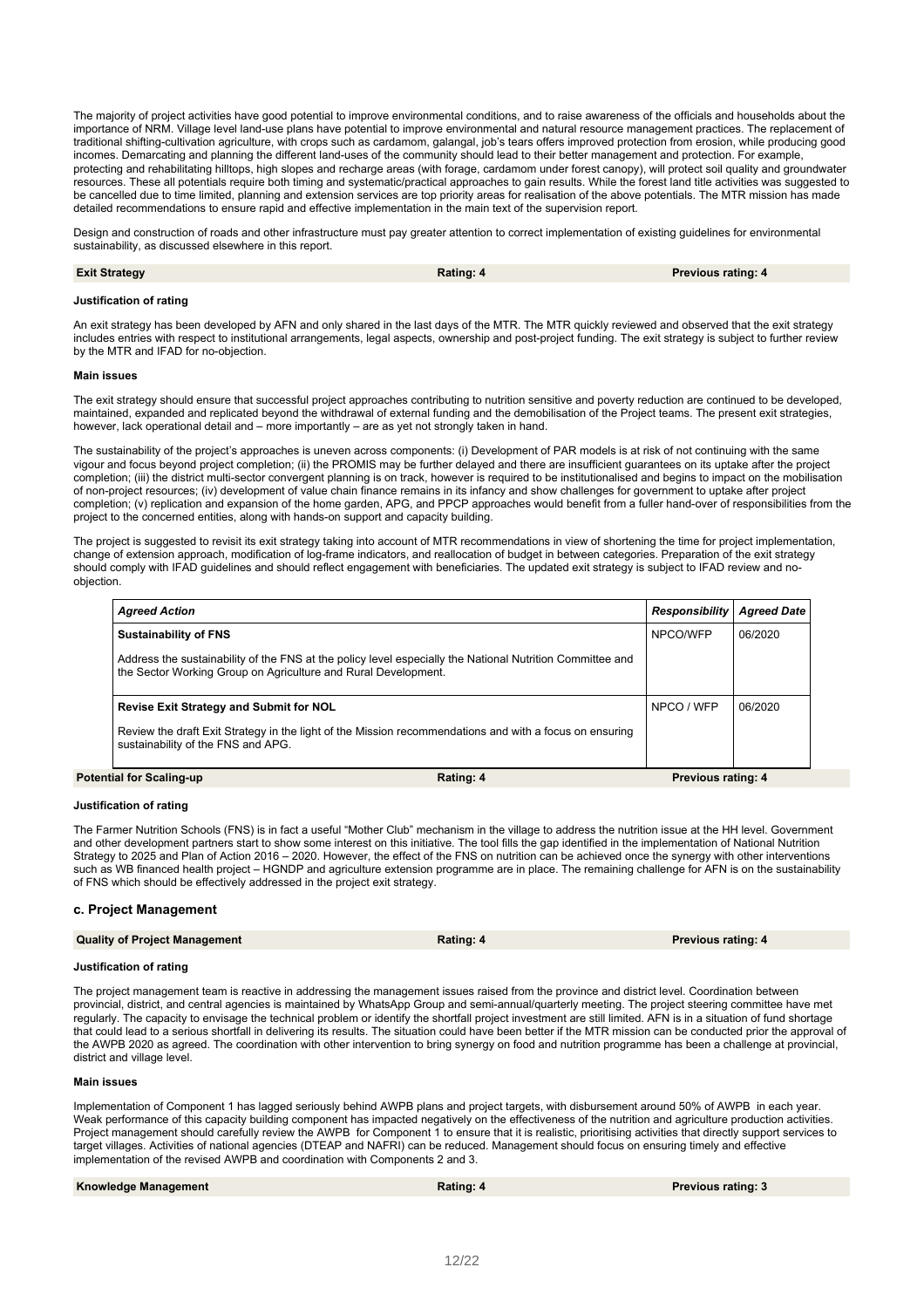#### **Justification of rating**

While targets in terms of project manuals prepared and distributed, scheduled coverage on project activities by provincial television and newspapers, brochures and leaflets produced and distributed, learning route, study tours and training sessions are largely met; the awareness of partners and beneficiaries on the project, its objective of strengthening adaptive capacity and its approaches is still low. The project seems to lack a knowledge management strategy. The recruitment of recent KM specialist might fill in these gaps.

#### **Main issues**

Project partners, especially at district level, find it difficult to build coordinated action plans for the activities they are in charge of, since they lack understanding and information about project instruments and financial resources.

Participatory action research (PAR) was designed by project to identify, select, package, and disseminate good agricultural practices as inputs for development and implementation of grant instruments including home garden, and APG. This activity was delayed by NAFRI. 29 PARs developed and just packaged recently have limited outreach to communities. Limited quality of home garden and APG is part of this delay.

In order to enhance knowledge management, as well as to build the role of project partners in applying lessons to a more effective use of project resources, it is essential to develop a proper knowledge management strategy with specific roadmap promoting different form of practice knowledge management and learning including visual tools (video, posters), media (TV, radio, websites, facebook..), knowledge packages (best practices, success stories…), and crossvisit and exchange.

**Value for Money Rating: 3 Previous rating: 3**

#### **Justification of rating**

Investments in nutrition education and in grants for infrastructure, home gardens and agriculture production appear likely to deliver adequate benefits in relation to costs. However investments in capacity development including capital investments on TSC have not yet resulted in large-scale improvements in service delivery. Full potential value of investments is not being achieved as a result of poor sequencing and coordination.

#### **Main issues**

The Mission does not have the resources for a detailed cost-benefit analysis of project investments. The major investments under AFN are in nutrition planning, education and support under Component 2 and in village infrastructure, home gardens, agriculture production and value-chain investments under Component 3. Progress in implementing these investments has been satisfactory and quality is generally adequate. Weaknesses include (1) low engineering quality and environmental standards of roads, leading to potentially low sustainability; (2) irrigation systems are likely to provide adequate returns on investment, but the number of beneficiaries is low and costs per beneficiary are high. The project is encouraged to carry out a value for money study in the course of the 2020.

Investments under Component 1 have not delivered adequate value for money so far, mainly due to poor sequencing and coordination. Investments in buildings and equipment for TSC have not yet resulted in improved services to farmers. Investment in identifying and developing sustainable PAR models for agriculture production have not yet been rolled out at scale.

Despite rapid disbursement of project funds during 2019, the project is not yet on course to achieve its key outcomes and project objective.

### **Coherence between AWPB and Implementation Rating: 4 Previous rating: 4**

#### **Justification of rating**

AWPB disbursement in 2019 was 87% following 102% in 2018. Disbursement in 2019 reflected rapid progress in Component 3 outputs, primarily infrastructure and grants to farmers. However, the project overspent on project management costs (122% in 2019). Component 1 (capacity building) has consistently lagged behind other components (54% disbursement in 2019 and 57% of cumulative AWPB). Physical progress is broadly consistent with disbursement.

#### **AWPB Inputs and Outputs Review and Implementation Progress**

As the MTR was conducted early in the year it is not possible to comment on AWPB 2020 implementation. Implementation of 2019 AWPB was satisfactory overall but inconsistent between components. Component 1 has under-performed in each year and has disbursed only 57% of cumulative AWPB allocations. Management costs overran by 122% in 2019 following a 133% overrun in 2018. Low disbursement of Component 1 is linked to low achievement particularly of Activity 1 (multi layered tiered Project planning, supervision, monitoring, knowledge management and learning system within MAF) and capacity development lagging behind, rather than preceding, implementation of investments.

Overall, the project disbursed 55% of available funds up to end 2019 (though 65% of the GAFSP grant to IFAD with a further 16% committed to contracts and other obligatory expenditures in 2020). Weighted physical achievement is reported by the project as 57%, consistent with disbursement progress.

| <b>Agreed Action</b>                                                                                                   |                                                                                                       | Responsibility            | <b>Agreed Date</b> |
|------------------------------------------------------------------------------------------------------------------------|-------------------------------------------------------------------------------------------------------|---------------------------|--------------------|
| <b>Strengthen Component 1 Performance</b>                                                                              |                                                                                                       | <b>NPCO</b>               | 03/2020            |
| logframe targets. Management to then focus on ensuring full implementation in coordination with<br>Components 2 and 3. | Review AWPB 2020 allocation for Component 1 to ensure it is achievable and fully aligned with project |                           |                    |
| <b>Value for Money</b>                                                                                                 |                                                                                                       | <b>NPCO</b>               | 10/2020            |
| A value for money should be commissioned                                                                               |                                                                                                       |                           |                    |
| <b>Performance of M&amp;E System</b>                                                                                   | Rating: 4                                                                                             | <b>Previous rating: 3</b> |                    |

#### **Justification of rating**

The M&E system has some shortcomings, reporting limited to outputs level. The management team make some use of the information for reporting, planning and decision making. Data is collected on district level then aggregated at central level. No impact or result monitoring has taken place except the baseline and midline surveys. The contribution of the M&E system to improve project performance has not yet been significant. There is no MIS in place. No recording system is available to help farmer to make a decision on investing more or adopting the technology. Project support the development of MIS for MAF "ProMIS" through FAO. The system is to consolidate the result of all projects managed by MAF. "ProMIS" is plan to be operational in May 2020 but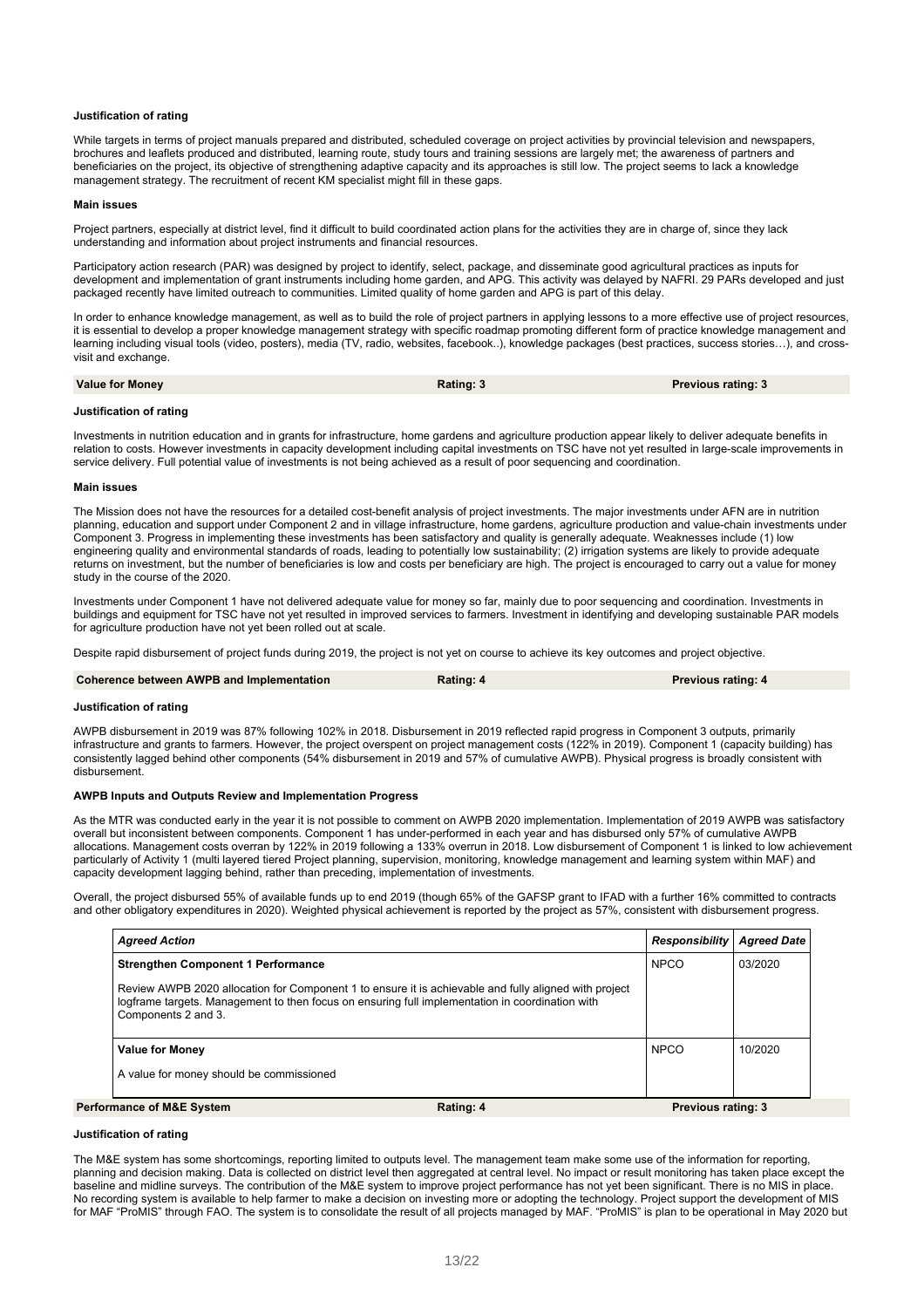has no effect on AFN M&E system.

| <b>NPCO</b><br>NPCO/DAFO/WFP | 03/2020<br>06/2020 |
|------------------------------|--------------------|
|                              |                    |
|                              |                    |
|                              |                    |
|                              |                    |
| NPCO, WFP                    |                    |
|                              |                    |
| NCPO, WFP                    |                    |
|                              |                    |
|                              |                    |

#### **Justification of rating**

AFN was designed prior to the SECAP being made mandatory. However, the project was designed based on an extensive environment and climate change assessment. The Environment and Social category remains as B considering that there are no major negative impacts from project interventions on the environment and natural resources. The project may have some adverse environmental and/or social impacts that are site-specific, reversible in nature and readily remedied by appropriate preventive actions and/or mitigation measures. In particular, the project should ensure proper application of environmental sustainability measures for roads.

#### **SECAP Review**

SECAP review against the required elements is not applicable as these are missing in the project design. For further information on environment, natural resources, and climate change issues, see above sections (i) Adaptation to climate change and (ii) Environment and natural resource management.

#### **d. Financial Management & Execution**

| <b>Acceptable Disbursement Rate</b> | Rating: 5 | <b>Previous rating: 2</b> |
|-------------------------------------|-----------|---------------------------|
|                                     |           |                           |

#### **Justification of rating**

The disbursement performance of IFAD funded projects is rated by the indicator "Acceptable Disbursement Rate", which is auto-calculated based on the Project Disbursement Profile (PDP) of the IFAD supervision guidelines. The rating of AFN at the time of the mission is "satisfactory".

#### **Main issues**

The mission was very pleased to see that the project has shifted positively its performance of disbursement since the last supervision mission, passing from an unsatisfactory rating to a satisfactory rating.

The project entered into force on 28 April 2016. The first disbursement was done on 2 September 2016, and the latest one was registered on 20 February 2020. The project is on the third year of implementation and the disbursement rate stands at 74.36% for the Grant N° 2000001548. So far USD 17.8 million out of USD 24 million was disbursed to the project.

The actual expenditure of the project stands at 64% (USD 15.3 million), with commitments of USD 5 million, carried over from 2019, and the foreseen for 2020.

The project was the first one in Lao PDR to go live in the IFAD Client Portal. The submission of Withdrawal Applications (WAs) has been done through ICP since December 2019. Despite this achievement, the mission observed that the process of approval at the Ministry of Finance has been excessively slow. The approval of the WA 27 took one month. This affected the operations of the project at the end of 2019. The mission recommends making full use of the four users with the approver role at the Ministry of Finance to expedite the approval process.

The project showed a positive trend in implementation. Depending on its performance of 2020, the project could end in early completion. The mission worked on the preparation of the AWPB 2020 and indicatives AWPBs 2021 and 2022. The latter will only include winding expenditures. This revision was made to maximize the direct impacts of the project to ensure the achievement of the planned outcomes.

| <b>Fiduciary aspects</b>               |           |                           |
|----------------------------------------|-----------|---------------------------|
| <b>Quality of Financial Management</b> | Rating: 5 | <b>Previous rating: 4</b> |
|                                        |           |                           |

#### **Justification of rating**

The performance of the project for Financial Management (FM) has improved gradually. At the NPCO level, the project has moved from a manual accounting environment to a one more automated. Also, in the last two years, the project has progressed in complying with the IPSAS Cash basis of accounting for the preparation of their Financial Statements (FS).

#### **Main issues**

The accounting of the project is carried out in an off the shelf accounting software (PAS - Project Accounting Software). This software was previously procured by the IFAD funded project SSSJ, for which the accounting remained manual until its closure due to the limitations of the software. In AFN, its use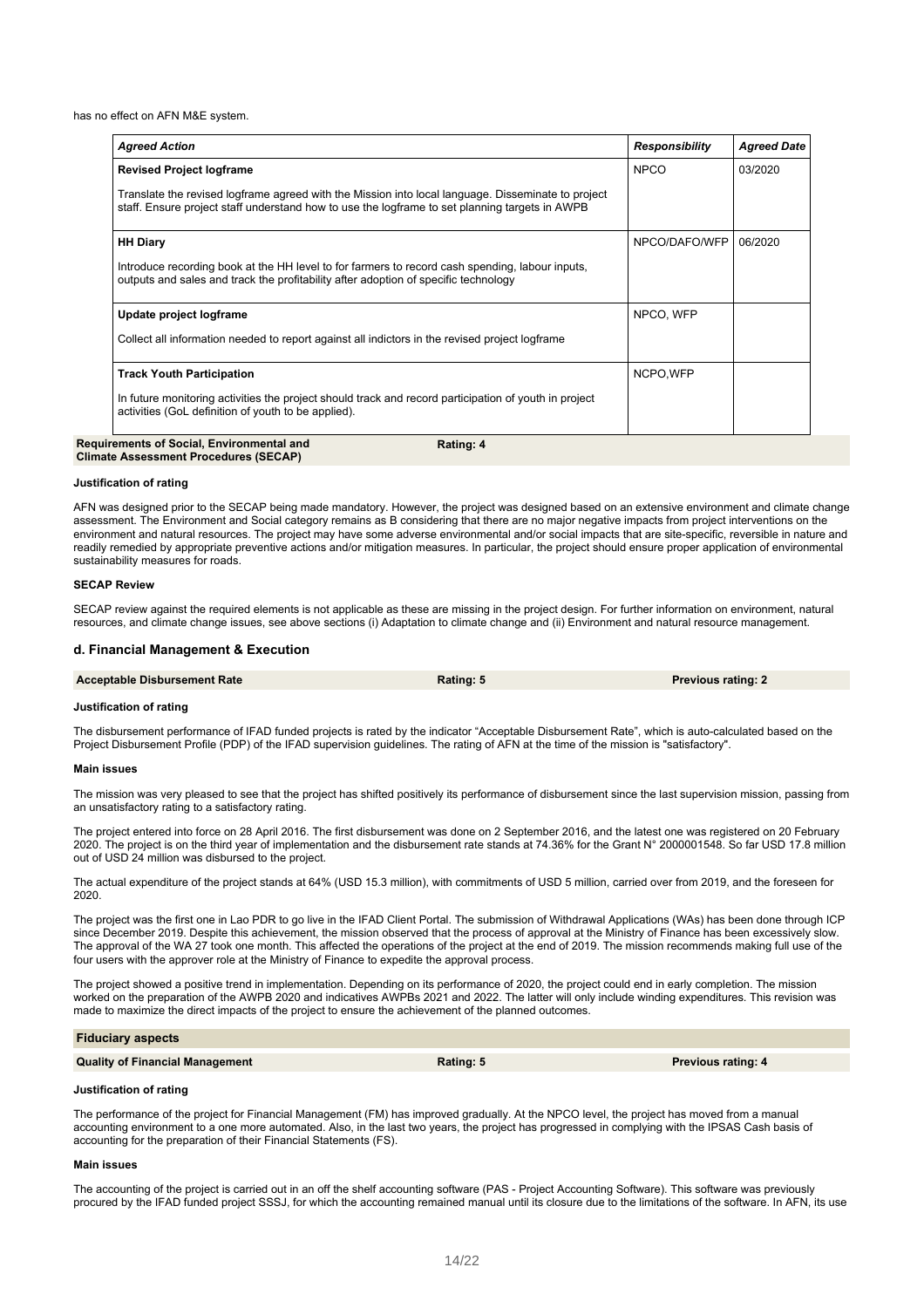was possible thanks to early intervention and guidance to the vendor for the customization of some features. Yet, the software still has a low potential for scalability due to its technological limitations.

The inconsistencies in the categorization of expenditures reported in the last supervision mission were reduced notably. The mission one more time clarified and provided support for the correct categorization of the expenditures. From now on, it is expected that the project uses a clearer description to reflect the nature of the expenditure.

In line with this, the mission also observed excessive payments made for activities such as planning meetings or ceremonies (handovers, openings, etc.). These expenses are normally for DSA and other operational expenses such as fuel. Furthermore, the mission observed that some of these expenditures have an incorrect description, misleading the nature of the expenditure and its categorization, which in most cases has been applied to Category 4 instead of Category 5. In views of a reduced budget for the remaining period of implementation, the mission recommends shortening these types of expenditures to the minimum. This could be done by reviewing the AWPBs and by enhancing the controls at the DAFO and PAFO levels. Otherwise, such type of expenditures could be declared ineligible due to the requirements of efficiency and economy that the project should be applying.

| <b>Aareed Action</b>                   |                                                                                                | Responsibility   Agreed Date |  |
|----------------------------------------|------------------------------------------------------------------------------------------------|------------------------------|--|
| <b>IPSAS Cash Basis of accounting</b>  | The project to follow the templates provided during the training of August 2018 to comply with | <b>NPCO</b>                  |  |
| <b>Quality and Timeliness of Audit</b> | Rating: 5                                                                                      | <b>Previous rating: 4</b>    |  |

#### **Justification of rating**

The annual audited Financial Statements provided by the project substantially comply with agreed terms of reference and IFAD Handbook for Financial Reporting and Auditing.

#### **Main issues**

The quality and timeliness of the external audit of the project ranged from "Moderately Satisfactory" in 2016, 2017 and Satisfactory in 2018.

The mission followed up with the project the audit observations raised in the audit report of 2018 and the ones from previous periods. The observations were related to long outstanding advances, registration of employees in the Social Security Organization (SSO), inconsistencies in the calculation of the Personal Income Tax in some Districts, and other minor internal controls in the bookkeeping of the project.

About the procurement of 42 motorbikes and 21 cars observed in the audit report 2018, the auditor observed that the total price (CIF and Taxes) was higher in comparison to the reference market value. The project explained that the difference is mainly because of a different "basic price" used in the calculations for import duties and VAT. The dealers can use a "reference price" instead of the price of the "invoice" of importation. Instead, for ODA funded projects, that are under duty and taxes exemption regime, this calculation is made over the price reflected in the "invoice" of importation. The mission noticed that even with this base of calculous, the total cost (CIF) is still lower than the price in the domestic market.

The mission reminded the project that the audits are subject to public disclosure. Hence, the project is encouraged to follow the guidance provided during the revision of the audit report of 2018 to ensure that there is not an exemption paragraph in this regard.

The audit for the two initial periods was performed by Ernst & Young Lao Co. Ltd (EY). The same company is expected to perform the audits of 2019 and 2020. For its final audit, the project will need to conduct again a competitive selection process without the participation of EY.

#### **Counterparts Funds Rating: Rating: Rating: 5 Rating: 6 Rating: 6 Rating: A Rating: 4 R Previous rating: 4**

#### **Justification of rating**

Overall funding likely to face only minor problems. Provision for at least 80% of the required funds during the current fiscal year has been made, and funds are being released on time.

#### **Main issues**

According to the Financing Agreement, the counterpart financing of the project is approximately USD 5.4 million. The Government contribution covers taxes, duties, support for rural infrastructure, land use registration and salaries for technical and Project Coordinators.

The counterpart financing as of 31 December 2019 stands as follows:

| <b>Financier</b><br><b>Budget</b> |            | Actual  |           |           |            | Total      | $\frac{0}{0}$ |
|-----------------------------------|------------|---------|-----------|-----------|------------|------------|---------------|
|                                   |            | 2016    | 2017      | 2018      | 2019       |            |               |
| <b>IFAD</b> grant                 | 24.000.000 | 294.596 | 1.234.534 | 5.469.012 | 8.347.856  | 15.345.998 | 63.94%        |
| <b>WFP</b>                        | 6.000.000  | 44.409  | 570.906   | 1.230.442 | 1.063.243  | 2.909.000  | 48.48%        |
| Government                        | 5.420.000  | 109.054 | 539.776   | 1.384.045 | 471.908    | 2.504.783  | 46.21%        |
| Beneficiaries                     | 2.900.000  |         |           | 118.565   | 435.822    | 554.387    | 19.12%        |
| Local Private Enterprises         | 500.000    |         |           |           |            |            |               |
| Total                             | 38,820,000 | 448.059 | 2,345,216 | 8,202,063 | 10.318.829 | 21.314.168 | 54.91%        |

The previous supervision mission observed that the project considered the salaries of Steering Committee members as part of GoL contribution. This issue was solved.

In respect of the counterpart financing under Category 3 for Village Infrastructure Projects (VIPs). The share set at the design of the project was of 70% IFAD, 15% GoL and 15% Beneficiaries.

The previous mission observed that the project was recording 15% of the GoL's share corresponding to taxes, surveys and design, project management, supervisions, etc. without any backup information or tracking system, implying that the IFAD contribution was exceeding 70%. The project formally issued an instructive to help districts to prepare GoL contribution supporting documents.

The contribution of beneficiaries is provided in-kind and consists of labour and materials. Designs and estimated costs are prepared by Technical staff at DAFOs or the District Public Work and Transport Office (for irrigation, road) or the District Health Office (for water supply). The DAFOs and PAFOs set the costs through a Project Unit Cost Database which provides for an average rate for building materials and unskilled and skilled labour per district.

The contribution from Local Enterprises for the PPCPs has not yet started. However, the pipeline reflects an amount of approx. 508,494 USD. This figure is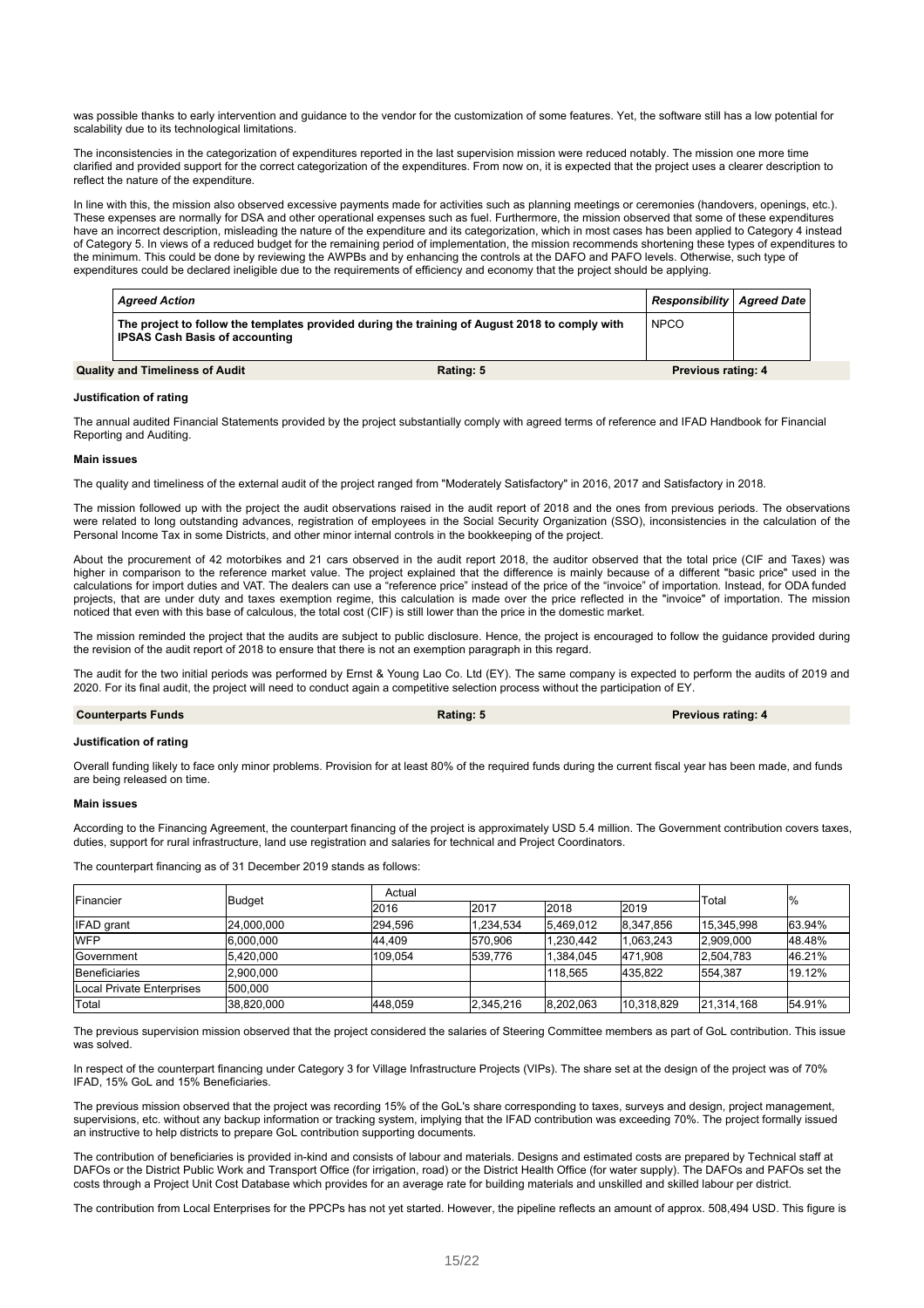still an estimate and may vary depending on the negotiation of the proposals.

| <b>Agreed Action</b>                  |                                                                                                  | <b>Responsibility   Agreed Date  </b> |  |
|---------------------------------------|--------------------------------------------------------------------------------------------------|---------------------------------------|--|
| the project on a pro-rata basis       | The contribution of GoL in terms of salaries should only be to the extent of persons working for | <b>NPCO</b>                           |  |
| <b>Compliance with Loan Covenants</b> | Rating: 5                                                                                        | <b>Previous rating: 4</b>             |  |

#### **Justification of rating**

The project has complied with most of the legal covenants of the Financing Agreement and the Letter to the Borrower.

#### **Main issues**

As reflected in the Appendix 3, the mission recommends the project to pay special attention to the following covenants that have been partially complied so far:

Consistent tracking of counterpart financing in kind and in the form of tax exemption. The total counterpart provided by for the project was determined to be USD 5.4 million. The Government contribution covers taxes, duties and some rural infrastructure, land use registration, salaries for technical and Project coordinators and some operating costs. The local private enterprise is expected to contribute approximately USD 0.50 million, and the village beneficiary contribution will be approximately USD 2.9 million in kind.

Interim Financial Reports have to be submitted to IFAD every six months within 45 days after the period end.

The log of audit observations should be maintained and updated regularly.

All goods and buildings used in the project shall be insured against such risks and in such amounts as shall be consistent with sound commercial practice.

| <b>Procurement</b> |           |                           |
|--------------------|-----------|---------------------------|
| <b>Procurement</b> | Rating: 4 | <b>Previous rating: 4</b> |

#### **Justification of rating**

Processes, procedures and systems applied exhibit some gaps and inconsistencies that have limited impact on project implementation and performance. Implementation support is required,however, prompt resolution of issues/constraints is likely.

#### **Procurement Review**

At NPCO, there are one procurement consultant (working part-time), one procurement officer and one procurement assistant who have experience in donor-funded procurement for IFAD, ADB, WB, AFD/ EU projects. At district levels, some procurement officers are government officers who have limited procurement knowledge and experience. One NPCO assistant officer resigned in February 2019 and a new procurement assistant was recruited in May 2019.

The procurement plan for 2019 was approved in December 2018 and revised twice with IFAD's no objection to reflect changes during implementation. A draft procurement plan for 2020 using IFAD's template was submitted late to IFAD for prior reviews on 05 Feb 2020. Late preparation and finalization of the procurement plan will have negative impact on implementation progress for planned activities. There are still a number of shortcomings in the draft procurement plan for 2020 such as inconsistencies with the AWPB and prior/post review requirements, missing information on time schedules, etc. that require modifications and/or corrections.

Procurement activities were carried out in general in compliance with IFAD project procurement guidelines and national procurement regulations. However, there are significant delays in implementation of the 2019 AWPB/PP for a number of activities. By the end of 2019, four out of 12 district agriculture extension advisers and five out of 10 district M&E officers are not yet recruited by DAFOs; upgrading 10 out of 12 TSC facilities and construction of a TSC office building in Xam Tai district are not yet completed.

Village implementation teams (VIT) have very limited experience and lack of facilities (computer, printer, etc.) for undertaking procurement and contract management of VDF infrastructure works. Request for quotations, quotation evaluation reports and contract documents were prepared with intensive supports from DADO staff. VIT members were participated in procurement evaluation committee. Random post reviews of procurement and contract documents at DAFOs and villages for VDF infrastructure subprojects show that procurement activities were carried out in compliance with IFAD project procurement guidelines and AFN manual for VDF infrastructure implementation.

Several goods contracts (vehicles, motorcycles, IT equipment, agricultural machines, etc.) were purchased by NPCO with tax and import duty exemptions. Current procedures for reviews and clearance of contract documents at concerned ministries are time-consuming and cause delays in implementation of goods contracts. For instance, the contract for purchasing agricultural machines for TSCs with 60 days for contract implementation was signed on 09 September 2019. However, by the end of February 2019, purchased goods are still not delivered due to lengthy procedures for clearance of import duty exemptions. Contract registers are prepared by NPCO procurement staff. However, the contract registers were not updated regularly with recently signed contracts.

According to IFAD policies on anticorruption, sexual harassment, sexual exploitation and abuse, all bidders and contractors/service providers/suppliers are required to sign self-certification forms as a part of bids and contract documents. This requirement was introduced at IFAD procurement training workshop in Beijing in December 2019 and must be compliant by AFN for procurement activities and contracts from January 2020.

Procurement and contract documents are filed in separate files for each contract and accessible for the mission. However, space for storing procurement documents at NPCO is rather cramped for adding new files.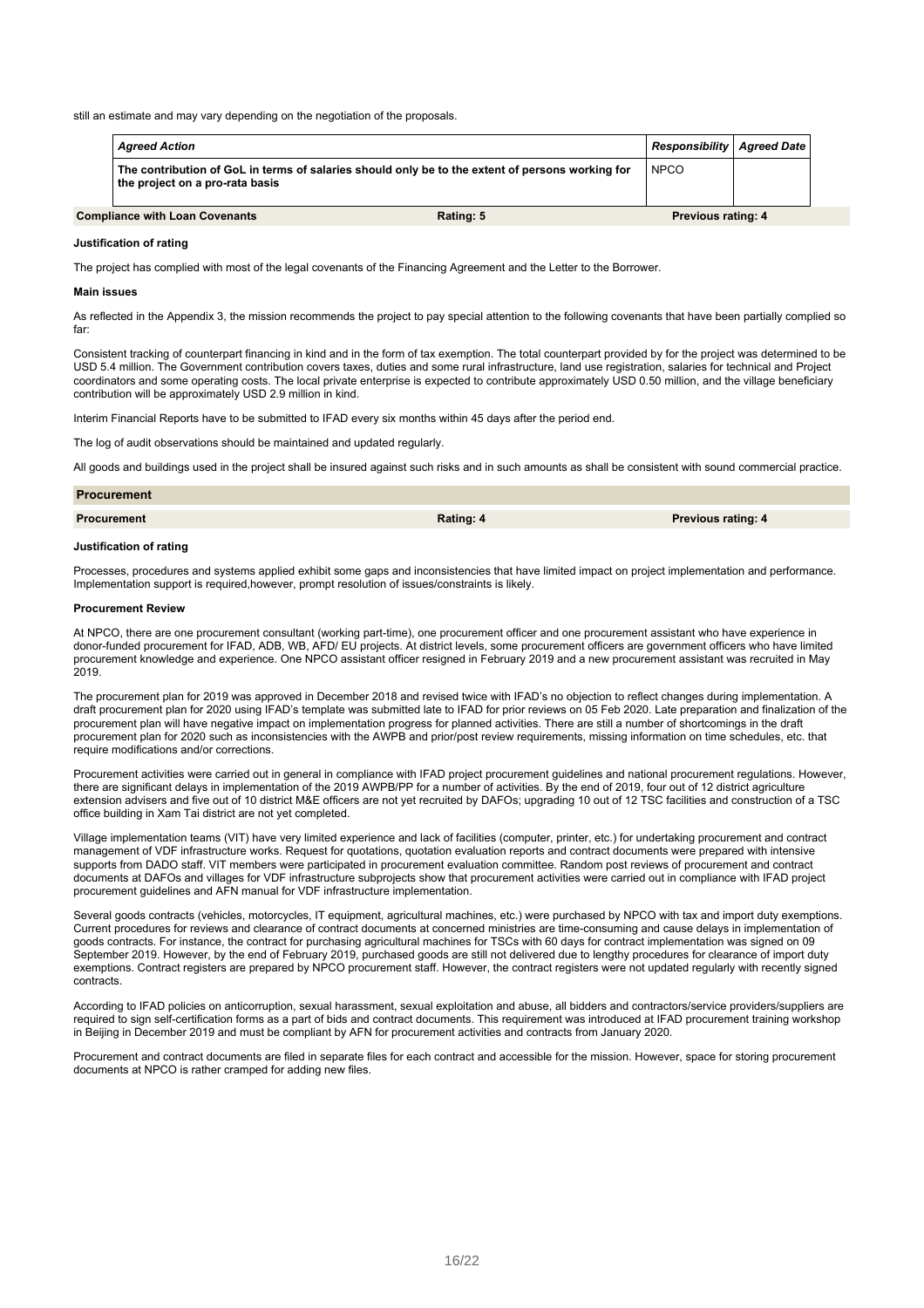| <b>Agreed Action</b>                                                                                                                                                            | <b>Responsibility</b>                           | <b>Agreed Date</b> |
|---------------------------------------------------------------------------------------------------------------------------------------------------------------------------------|-------------------------------------------------|--------------------|
| <b>Update Procurement Plan</b>                                                                                                                                                  | <b>NPCO</b>                                     | 03/2020            |
| Update and submit the procurement plan for 2020 (using IFAD's template) in consistence with<br>revisions of the AWPB after the MTR for IFAD review and no objection.            |                                                 |                    |
| <b>Self-Certification with IFAD Policy Compliance</b>                                                                                                                           | Bidders; Consultants/<br>Suppliers/ Contractors |                    |
| Sign self-certification forms as a part of bids and contract documents in compliance with IFAD<br>policies on anticorruption, sexual harassment, sexual exploitation and abuse. |                                                 |                    |

#### **e. Key SIS Indicators**

| Likelihood of Achieving the Development<br><b>Objective</b> | Rating: 4 | <b>Previous rating: 4</b> |
|-------------------------------------------------------------|-----------|---------------------------|
|                                                             |           |                           |

#### **Justification of rating**

The project has made rapid implementation progress since the previous supervision mission. The project is on course to achieve over 70% of physical outputs. However, weak sequencing and coordination between components and overspending of the project management activities limits the available budget to achieve the twin objectives of poverty reduction and food and nutrition security as expected

| <b>Assessment of the Overall Implementation</b><br>Performance | Rating: 4 | <b>Previous rating: 4</b> |
|----------------------------------------------------------------|-----------|---------------------------|
| Justification of rating                                        |           |                           |

The implementation progress during 2019 was impressive especially if compared to previous years. The project accomplished a large number of outputs. However, the sequencing of activities and coordination between components has been inadequate. Investments in TSC and in preparation of the PAR packages has not yet resulted in significant transfer of knowledge to farmers, while the key farmer-to-farmer extension strategy remains in draft. District and Village planning activities have not resulted in integrated, nutrition-sensitive plans nor in convergence with non-agriculture elements of the NNSPA. Farmer group management capacity is weak. The APG grants have largely been disbursed before dissemination of the PAR technologies so farmers rely on familiar techniques. The 12 Strategic Investment Plans (SIP) prepared do not match the needs or interests of the PPCP entrepreneurs.

### **F. Relevance**

| <b>Relevance</b>        | Rating: 3 | <b>Previous rating: 5</b> |
|-------------------------|-----------|---------------------------|
| Justification of rating |           |                           |

AFN development objectives –to a fair degree- are relevant in the current local and national context and in line with IFAD's and country development strategies. However, various designed interventions such as PAR, SIP, forestland titling, TSC capacity building, and PPP are overestimated implementation capacity at design and require simplification during the MTR to become fully applicable at field level. The support to coordination of the NNSPA at District and Village level is highly relevant to needs but has also encountered difficulties due to lack of capacity for implementation.

#### **Main issues**

The project approach was adjusted in the MTR to appropriately address the development problems in target villages and at regional, national levels. Some required practical solutions were agreed upon to the implementation of revised implementation strategy, especially regarding improved extension strategy involving TSC to be closer to the field, shifting demonstration sites from TSC to the field, cancel of forest land titling, cease SIP implementation, packing and documenting the PAR to the field, and reducing target of PPCP. Accordingly, the project log-frame was revised to be more realistic. Details justifications for modification of project approach were discuss in the development effectiveness section. It is expected that the project will be at the position to scale up piloted investment instruments and demonstrate significant results in the next half of project implementation.

### **G. Project Modifications**

| <b>Responsibility</b> | Modification<br>type | <b>Description</b>                                                                                                                                                                                                                                                                                                                                                                                                                                                                                                                                                                                                                                                                                           |
|-----------------------|----------------------|--------------------------------------------------------------------------------------------------------------------------------------------------------------------------------------------------------------------------------------------------------------------------------------------------------------------------------------------------------------------------------------------------------------------------------------------------------------------------------------------------------------------------------------------------------------------------------------------------------------------------------------------------------------------------------------------------------------|
| Logical<br>framework  | Logical<br>Framework | The MTR Mission and project team reviewed the AFN logframe an agreed to propose adjustments. There are no changes<br>to outreach target, project goal or project objective, or to indicators and targets at these levels, but some clarifications to<br>methods of verification. There are no changes to Outcomes and Outputs, however changes to indicators and targets in<br>order to (1) clarify and improve measurement of indicators; (2) reflect MTR agreements to drop some activities and re-<br>focus on others during the final two years of the project; and (3) set realistic targets for final project achievement for each<br>Output. A detailed summary of changes is provided in Appendix 4. |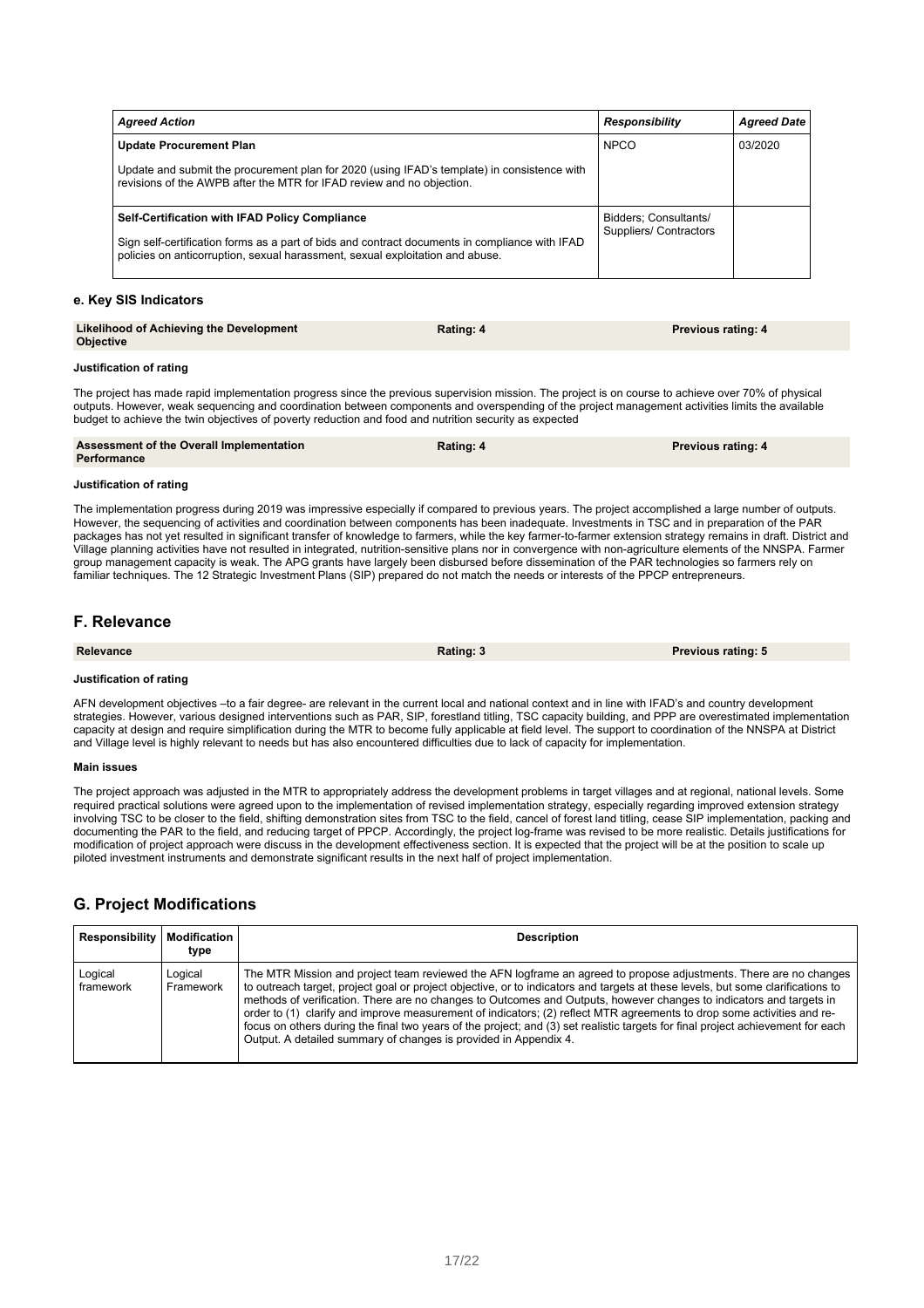| <b>Responsibility</b>               | <b>Modification</b><br>type |                                                                                                                                                                                                                                                                                                                |                                           |                     | <b>Description</b>                                   |                |                              |                          |
|-------------------------------------|-----------------------------|----------------------------------------------------------------------------------------------------------------------------------------------------------------------------------------------------------------------------------------------------------------------------------------------------------------|-------------------------------------------|---------------------|------------------------------------------------------|----------------|------------------------------|--------------------------|
| Reallocation<br>among<br>categories | Reallocation                | The mission discussed and agreed with the project the reallocation of the unallocated category to mainly support<br>activities under Component 1. The table attached reflect the decrease and increase in the affected categories<br>according to a projection of expenditures until the closing date in 2021. |                                           |                     |                                                      |                |                              |                          |
|                                     |                             |                                                                                                                                                                                                                                                                                                                | Proposed Reallocation of Categories (USD) |                     |                                                      |                |                              |                          |
|                                     |                             | Category                                                                                                                                                                                                                                                                                                       | Original<br>allocation                    | <b>Disbursement</b> | <b>Total</b><br><b>Planned</b><br><b>Expenditure</b> | <b>Balance</b> | Increase/<br><b>Decrease</b> | Proposed<br>reallocation |
|                                     |                             | Works                                                                                                                                                                                                                                                                                                          | 290,000.00                                | 76,242.17           | 152,552.43                                           | 137,447.57     | $-140,000.00$                | 150,000.00               |
|                                     |                             | Consultancies,<br>capacity<br>building and<br>training                                                                                                                                                                                                                                                         | 3,830,000.00                              | 4,329,691.58        | 5,869,642.72                                         | 2,039,642.72   | 2,040,000.00                 | 5,870,000.00             |
|                                     |                             | Grants and<br>subsidies                                                                                                                                                                                                                                                                                        | 12,500,000.00                             | 7,863,427.18        | 12,884,141.00                                        | $-384, 141.00$ | 380,000.00                   | 12,880,000.00            |
|                                     |                             | Goods,<br>services and<br>inputs                                                                                                                                                                                                                                                                               | 2,200,000.00                              | 1,582,272.60        | 1,818,454.23                                         | 381,545.77     | $-380,000.00$                | 1,820,000.00             |
|                                     |                             | Operating<br>costs                                                                                                                                                                                                                                                                                             | 2,800,000.00                              | 1,494,364.34        | 3,275,209.52                                         | -475,209.52    | 480,000.00                   | 3,280,000.00             |
|                                     |                             | Unallocated                                                                                                                                                                                                                                                                                                    | 2,380,000.00                              | 0.00                |                                                      | 2,380,000.00   | 2,380,000.00                 |                          |
|                                     |                             | Authorizaed<br>allocation                                                                                                                                                                                                                                                                                      |                                           | 2,500,000.00        |                                                      |                |                              |                          |
|                                     |                             | Total                                                                                                                                                                                                                                                                                                          | 24,000,000                                | 17,845,998          | 24,000,000                                           |                |                              | 24,000,000               |
|                                     |                             |                                                                                                                                                                                                                                                                                                                |                                           |                     |                                                      |                |                              |                          |

### **H. Lessons Learned**

### **Village infrastructure constructed through force account by community**

VDF infrastructure schemes are identified and prioritized through participatory village development planning process (VDP). Villagers contribute labour and locally collected construction materials. Small water supply and irrigation schemes are constructed by community through force account. Access roads which require construction equipment (excavators, bulldozer, etc.) are often constructed by construction firms. Village implementation teams (VIT) are established for implementation of VDF infrastructure schemes. Village bank accounts are opened for receiving VDF infrastructure grants. Contracts are signed between VIT and material suppliers/contractors.

Lessons learned from VDF infrastructure implementation include: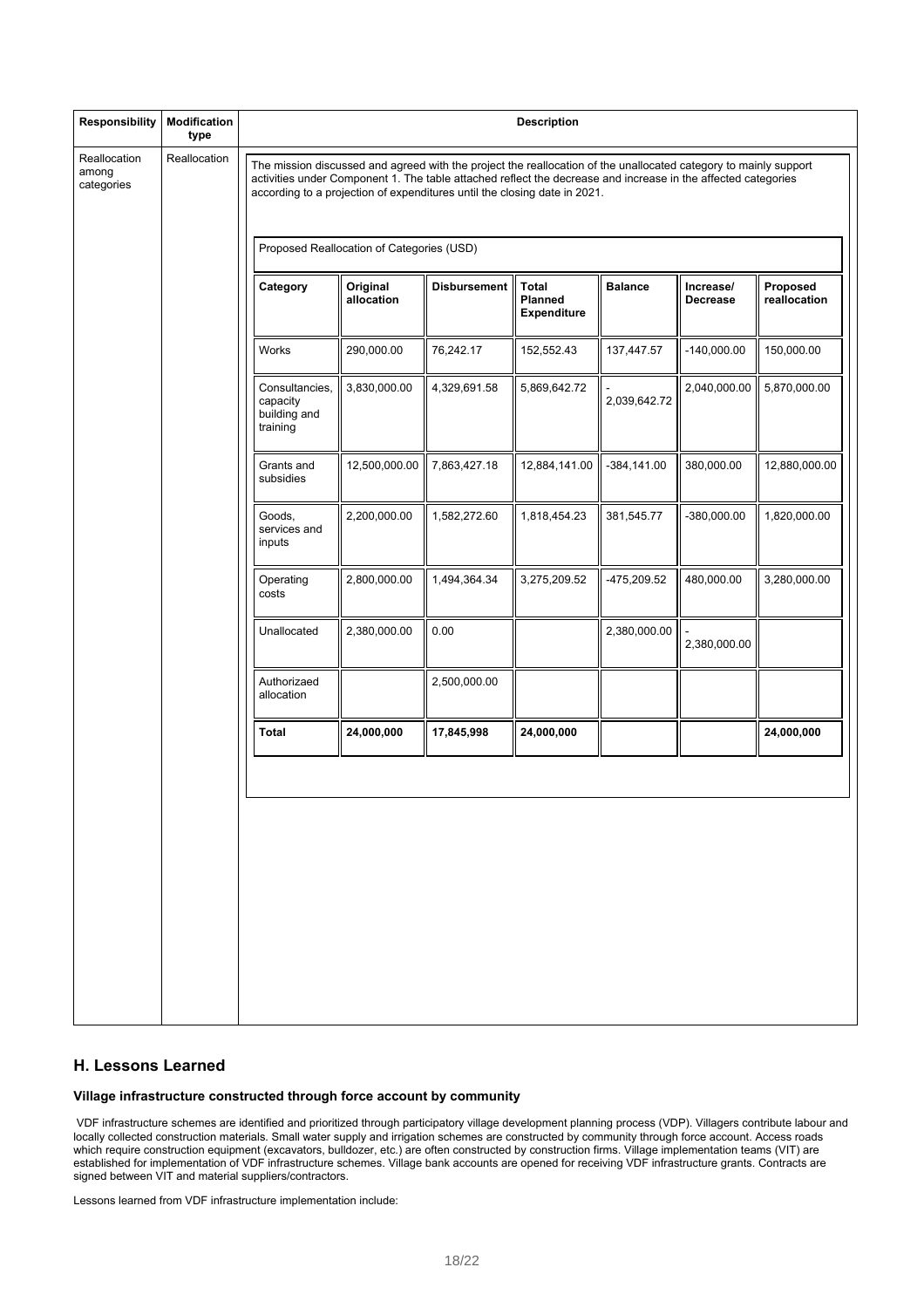- Force account method with technical supports by provincial/district technical staff can be applied successfully for construction of small-scale village infrastructure works such us gravity-led water supply systems, concrete irrigation weirs and canals. Ownership and sustainability of village infrastructure works are enhanced by application of force account method.
- Establishing O&M committees during subproject preparation stage, trainings on O&M for user groups, discussions and agreement on O&M fees and regulations among members of users groups are some measures for ensuring effective O&M and sustainability of village infrastructure investments.

#### **Value chain approach and the PPCP**

As per the project design, the value chain approach (Strategic Investment Plan – SIP), defines priority commodities at district level. Both public and private investments are combined to develop the value chain, from production (DAFO) to processing through partnerships with agribusinesses and marketing and branding (district agencies in charge of processing and trade). In this case, the resources are mobilised in a coherent manner, to leverage value added for all stakeholders, from producers' groups and cooperatives, to input and equipment suppliers to agribusinesses. The project supports this approach by various instruments including APG fund, PPCP fund, and small-scale infrastructures with village development fund. In practice, the approach was not entirely implemented as design due to various reasons including: (i) project districts are poorest ones with limited market availability; (ii) limited capacity of project and partners; and (iii) limited coordination between related partners in implementation of the approach.

Lesson learnt drawn from this process includes:

• The designed value chain approach is more oriented towards the areas that have market dynamics with active and high capacity partners to implement the approach. In the context of project, the aforementioned conditions were not met, hence the approach was not possible to implement. While the design team should have studied the conditions more seriously before designing the approach, the project should lower the expectation to consider the value chain approach with PPCP instrument as a learning process. The approach should be simplified, to the least extent, through identifying available agribusinesses in the region, encouraging them to participate in the PPCP, and enabling the farming contract mechanism.

#### **Sequence and logics of PAR process**

According to project design, a Participatory Action Research (PAR) process, in collaboration with technical agencies (DTEAP, NAFRI) would result in identifying a number of farming models. The models are tested and then demonstrated in agricultural production groups (APG) with co-financing in the form of a matching fund. The extension network at district, TCS, and village levels further promote dissemination and replication of the models. This sequence and logics however are still not effectively implemented by the project as reflected in the discussion of component 1 and 3.

Valuable lessons have been drawn from the approach above including:

- The PAR allows developing innovative and practical farming models in a systematic way if appropriate partners are involved. The process of the project PAR has demonstrated that private sector including enterprises and outstanding farmers should be closely involved as these actors are owner of various good farming practices which has greater potential for replication.
- Selecting a partner to maintain successful farming models is key to sustainability and replication efforts. Partners serve the important role of supporting and advising beneficiaries, but also on monitoring and reporting impacts. Partners can utilise reported results and impacts to further guide beneficiaries on opportunities for improvement and replication efforts. Partners also serve the role of streamlining models and approaches into government programmes, securing therefore, a source of continuous support. To this extent, private sector was again overlooked during the process of PAR implementation and APG implementation. It is noted that enterprises and lead farmers are also most relevant extension persons that can train farmer to adopt the models because, as argued above, they owned many good farming practices.
- A demonstration site for PAR requires to be close and easy for famer to learn and adopt. Current demonstrations at TSC, as observed by the MTR, have limited impact to farmer due to both quality and distance. Future demonstrations should be located within village and/or close enough for farmer to come and learn.

#### **Clarify and Monitor Sequencing of Capacity Development, Farmer Training and Investments Applicability**

Through Component 1, AFN has financed participatory research into best practice production models and documented identified suitable models for dissemination (29 PAR models) and invested in improved capacity for extension services and planting material supplies (through TSC) as well as identifying and training Lead Farmers and conducting Farmer Field Schools. Through Component 2 the project has supported planning of priority productive infrastructure and through Component 3 the project has supported formation of farmer groups and investments in infrastructure and farm production. Ideally, the Component 1 activities would have largely preceded planning, group formation and investments, allowing selection of investments (both infrastructure and on-farm) to be informed by the results of the PAR research, and allowing farmers to benefit from training in the PAR models and gain better results from their investments. It is recognised that ideal sequencing like this is very hard to achieve in practice. However, at MTR it is observed that implementation of Component 1 – which should be the "leading edge" has consistently lagged behind the other components. So far, most Component 1 investments do not eem to have resulted in any direct and practical benefits to the project target group farmers.

In future projects combining these "upstream" and "downstream" elements, the project logic and sequencing implied in the project design should be better explained and understood by the project team, be better integrated into project planning, and should be a specific focus of monitoring and evaluation (i.e. M&E should measure indicators for effective linkages between components, not only outcomes and physical outputs of each component separately). This may be best achieved by defining the "upstream" Outcome specifically in terms of capacity development leading to better quality of investments. In the AFN case, Outcome 1 "Strengthened public services" could have been defined as "strengthened public services leading to improved investment decisions by farmers in target villages" with indicators selected to demonstrate this direct impact.

### **I. Agreed Actions**

| <b>Agreed Action</b>                 | <b>Responsibility</b> | <b>Agreed Date</b> |
|--------------------------------------|-----------------------|--------------------|
| <b>Overview and Project Progress</b> |                       |                    |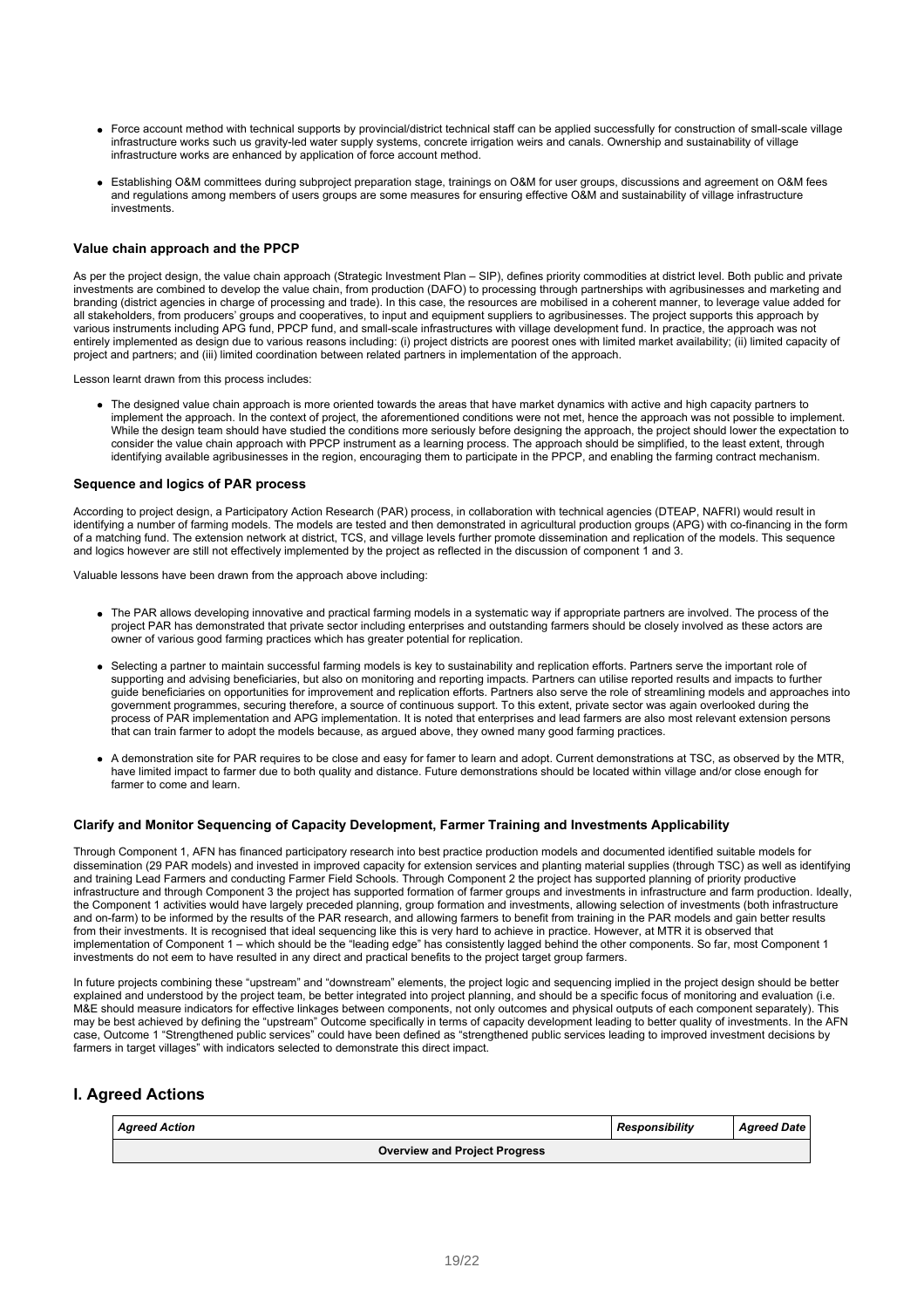| <b>Component 1 - Share ProMIS Indicator Set</b>                                                                                                                                                                                                                                                                                                                                                                                                                                                                                               | <b>MAF</b>       | 03/2020 |
|-----------------------------------------------------------------------------------------------------------------------------------------------------------------------------------------------------------------------------------------------------------------------------------------------------------------------------------------------------------------------------------------------------------------------------------------------------------------------------------------------------------------------------------------------|------------------|---------|
| The PROMIS indicator set should be shared with IFAD and other development partners of MAF<br>for comment and early alignment with future project design.<br>PROMIS to track outputs at village level.                                                                                                                                                                                                                                                                                                                                         |                  |         |
| <b>Component 1 -Prioritise Roll-Out of Selected PAR Models</b>                                                                                                                                                                                                                                                                                                                                                                                                                                                                                | NPCO/NAFRI       | 03/2020 |
| Select 10 PAR models of highest value to APG farmers. Develop visual learning materials, print<br>and distribute for use                                                                                                                                                                                                                                                                                                                                                                                                                      |                  |         |
| Component 1 -Finalise F2F Strategy                                                                                                                                                                                                                                                                                                                                                                                                                                                                                                            | NPCO/DTEAP       | 03/2020 |
| Finalise, approve and disseminate farmer-to-farmer extension strategy as a matter of urgency.<br>The strategy should cover both technical training (production and post-harvest) and capacity<br>development for group administration, business skills and market connections, and group<br>monitoring and evaluation.                                                                                                                                                                                                                        |                  |         |
| <b>Component 3 - Cancel Agriculture Cooperatives activity</b>                                                                                                                                                                                                                                                                                                                                                                                                                                                                                 | <b>NPCO</b>      | 03/2020 |
| It is agreed that this activity is dropped from the project.                                                                                                                                                                                                                                                                                                                                                                                                                                                                                  |                  |         |
| <b>Component 1 -Sustainable Supply of Forage Planting Materials</b>                                                                                                                                                                                                                                                                                                                                                                                                                                                                           | <b>NPCODTAEP</b> | 06/2020 |
| Review sustainability of forage planting material supply chain and propose actions to ensure<br>supply post-project                                                                                                                                                                                                                                                                                                                                                                                                                           |                  |         |
| <b>Component 2 - Develop capacity of District Nutrition Committee</b>                                                                                                                                                                                                                                                                                                                                                                                                                                                                         | NPCO/WFP         | 06/2020 |
| Provide training to DNC members on functional competencies such as leadership, advocacy,<br>partnerships, planning, coordination, basic nutrition knowledge and awareness etc                                                                                                                                                                                                                                                                                                                                                                 |                  |         |
| <b>Component 2 - Improved Nutrition Sensitive Village Development Plans</b>                                                                                                                                                                                                                                                                                                                                                                                                                                                                   | NPCO/WFP         | 06/2020 |
| Prepare annual village development plans for funded activities and develop capacity of the chief<br>and other local committees to monitor and ensure coordination at implementation                                                                                                                                                                                                                                                                                                                                                           |                  |         |
| <b>Component 2 - Update IEC Materials</b>                                                                                                                                                                                                                                                                                                                                                                                                                                                                                                     | NPCO/WFP         | 06/2020 |
| Update the Information, Education and Communication (IEC) materials to ensure (i) relevance to<br>the wider audience (ii) building on the rich local knowledge and cultural practices that promote<br>nutrition (iii) expand the scope based on learners needs e.g. on post-harvest handling and food<br>processing                                                                                                                                                                                                                           |                  |         |
| <b>Component 2 - Annual Progress Monitoring Meeting</b>                                                                                                                                                                                                                                                                                                                                                                                                                                                                                       | NPCO/WFP         | 12/2020 |
| DNC to conduct joint meeting with PNC one time per year for progress monitoring, knowledge<br>sharing and learning. Farmers should also be invited to share their experiences                                                                                                                                                                                                                                                                                                                                                                 |                  |         |
| <b>Component 3 - PPCP Acceleration</b>                                                                                                                                                                                                                                                                                                                                                                                                                                                                                                        | <b>NPCO</b>      | 12/2020 |
| Final number of PPCP will be 7. Accelerate PPCP implementation and disbursement by:<br>(i) Deliver intensive hands-on technical support to enterprises/farms for full-fledged proposal<br>development, and financial and procurement management of the co-investments;<br>(ii) Translate the submitted PPCP proposals into English and submit to IFAD for review;<br>(iii) Transfer the payment to enterprises/farms if they have fulfilled all their commitments as per<br>proposal and procurement plan;<br>No further PPCP to be initiated |                  |         |
| <b>Component 1 -TSC to Focus on Direct Services to Farmers</b>                                                                                                                                                                                                                                                                                                                                                                                                                                                                                | <b>TSC</b>       |         |
| No further demonstration activities or expansion of fodder seed production on TSC sites. No new<br>TSC to be supported (final number 14). TSC to conduct high-quality on-farm demonstrations of<br>priority PAR models as learning opportunities for DAFO as well as farmers.                                                                                                                                                                                                                                                                 |                  |         |
| <b>Component 1 -On-Farm Demonstrations</b>                                                                                                                                                                                                                                                                                                                                                                                                                                                                                                    | DAFO and TSC     |         |
| Using PAR models conduct on-farm demonstrations with Lead Farmers and APG. By end of<br>project all APG and FNS farmers to have opportunity to participate in (1) demonstration of garden<br>crop activity; (2) demonstration of livestock activity; and (3) demonstration of cash crop activity.                                                                                                                                                                                                                                             |                  |         |
| <b>Component 1 - Strengthen APG Capacity</b>                                                                                                                                                                                                                                                                                                                                                                                                                                                                                                  | <b>DAFO</b>      |         |
| Train APG in group administration, business skills and market connections, and group monitoring<br>and evaluation                                                                                                                                                                                                                                                                                                                                                                                                                             |                  |         |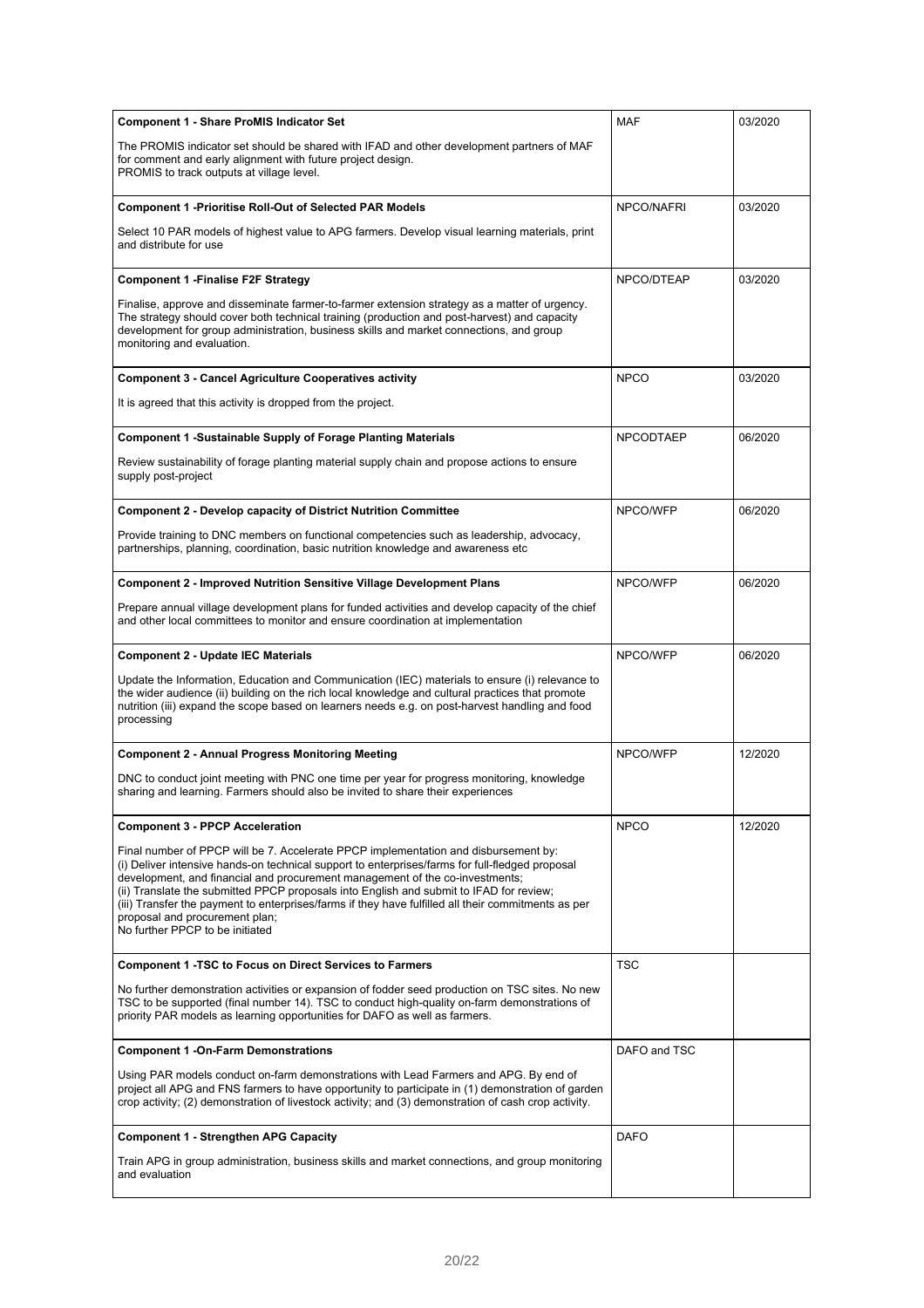| <b>Component 2 - Improve coordination of District Nutrition Committee (DNC)</b>                                                                                                                                                                                                                                                                                                    | NPCO/WFP          |         |
|------------------------------------------------------------------------------------------------------------------------------------------------------------------------------------------------------------------------------------------------------------------------------------------------------------------------------------------------------------------------------------|-------------------|---------|
| Provide coaching and facilitation support to build a collaborative working culture of the DNC while<br>implementing their existing convergence plans, supported by the district leadership                                                                                                                                                                                         |                   |         |
| <b>Component 2 - Broaden Participation in FNS</b>                                                                                                                                                                                                                                                                                                                                  | NPCO/WFP          |         |
| Participation in future FNS should include all women of reproductive age, adolescent girls and<br>care givers such as grandmothers and fathers. Also ensure awareness raising reaches whole<br>population of village.                                                                                                                                                              |                   |         |
| <b>Component 2 - Focus on Locally Available Foods</b>                                                                                                                                                                                                                                                                                                                              | NPCO/WFP          |         |
| Prioritise diversity of production and locally available foods that are adapted to the environment in<br>home garden activities for greater sustainability and scalability                                                                                                                                                                                                         |                   |         |
| <b>Component 2 - Support Additional Garden Grants</b>                                                                                                                                                                                                                                                                                                                              | NPCO/WFP          |         |
| Component 2 funds will be used to support additional Garden Grants to FNS participants to<br>enable them to replicate demonstrations of nutrition-relevant production technologies, post-<br>harvest, food processing etc                                                                                                                                                          |                   |         |
| Component 3 - Broaden scope of home garden grant and link to planning                                                                                                                                                                                                                                                                                                              | NPCO, DAFO, WFP   |         |
| The scope of activities under the home garden grants should be expanded e.g. to include post-<br>harvest processing. Training should help grantees to choose activities linked to nutrition planning<br>at District and village level.                                                                                                                                             |                   |         |
| <b>Component 3 - Poverty focus and targeting of APGs</b>                                                                                                                                                                                                                                                                                                                           | NPCO/PAFOs/DAFOs  |         |
| Strengthen poverty reduction effectiveness of APGs through: (i) assessing the quality of the<br>existing APG investment models, (ii) modifying or ceasing investing in models that do not have<br>sufficient poverty reduction impact and/or do not reach vulnerable groups, (iii) expanding<br>successful models, and (iv) including new on farm models that show high potential. |                   |         |
| <b>Component 3 - Quantity and quality of APG</b>                                                                                                                                                                                                                                                                                                                                   | <b>NPCO/DAFOs</b> |         |
| Final number of APG will be 800. All APG will receive grants. Improve quality and performance of<br>APG through: (i) Group size to be maximum 20 members, (ii) training on group management, and<br>use of fund; and (iii) strengthening M&E to ensure vertical and horizontal flow of information as<br>well as results and impacts                                               |                   |         |
| <b>Component 3 - Ensure Cost-Effectiveness of Infrastructure</b>                                                                                                                                                                                                                                                                                                                   | DAFO/PAFO/NPCO    |         |
| Appraise VDF infrastructure proposals for investment approval to ensure effectiveness and<br>efficiency of investment. Set maximum cost per hectare and cost per benefiting household for<br>irrigation, cost per kilometer for access road, cost per people for water supply. Reject proposals<br>exceeding maximum                                                               |                   |         |
| <b>Component 3 - Strengthen Quality of Infrastructure Construction</b>                                                                                                                                                                                                                                                                                                             | DAFO/PAFO/Project |         |
| Strengthen supervision VDF infrastructure construction to ensure construction quality in line with<br>designs and technical specifications                                                                                                                                                                                                                                         | Engineers         |         |
| <b>Component 3 - Compliance with Environmental Standards</b>                                                                                                                                                                                                                                                                                                                       | DAFO/PAFO/Project |         |
| Ensure compliance with environmental standards, particularly for road design and construction. If<br>the budget for a road sub-project is not enough for technical and environmental sustainability, the<br>sub-project should be cancelled                                                                                                                                        | Engineers         |         |
| <b>Development Effectiveness</b>                                                                                                                                                                                                                                                                                                                                                   |                   |         |
| Targeting                                                                                                                                                                                                                                                                                                                                                                          | <b>NPCO</b>       | 03/2020 |
| Upgrade the ToR of the Nutrition Specialist to a Social Inclusion Focal Point who will take care all<br>core mainstreaming activities including targeting, gender and nutrition.                                                                                                                                                                                                   |                   |         |
| <b>Gender Training for APG</b>                                                                                                                                                                                                                                                                                                                                                     | NPCO/WFP          |         |
| Incorporate a training on nutrition and gender empowerment into the training of APG members                                                                                                                                                                                                                                                                                        |                   |         |
| <b>Sustainability and Scaling up</b>                                                                                                                                                                                                                                                                                                                                               |                   |         |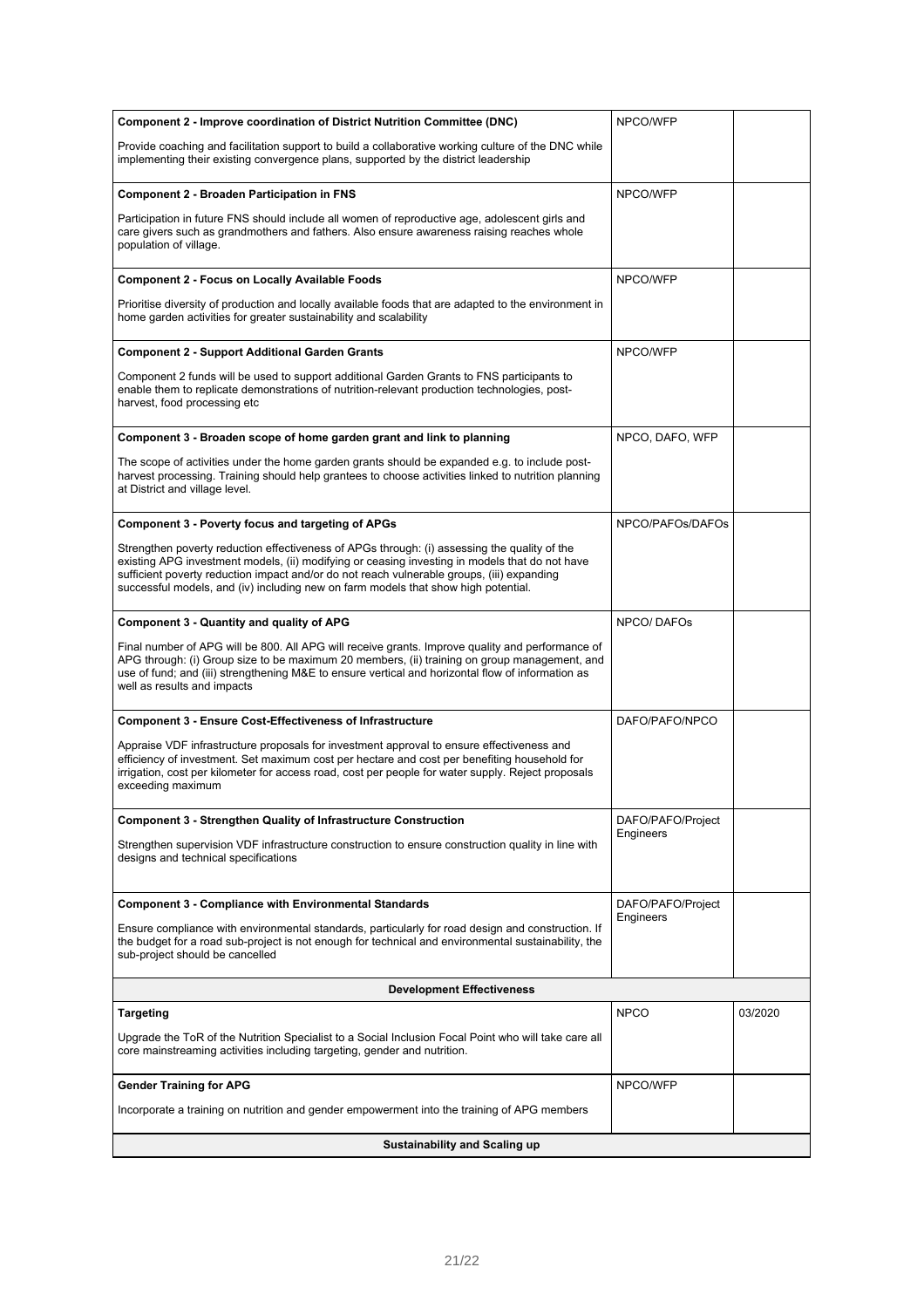| <b>Sustainability of FNS</b>                                                                                                                                                                                                    | NPCO/WFP                      | 06/2020 |
|---------------------------------------------------------------------------------------------------------------------------------------------------------------------------------------------------------------------------------|-------------------------------|---------|
| Address the sustainability of the FNS at the policy level especially the National Nutrition<br>Committee and the Sector Working Group on Agriculture and Rural Development.                                                     |                               |         |
| <b>Revise Exit Strategy and Submit for NOL</b>                                                                                                                                                                                  | NPCO / WFP                    | 06/2020 |
| Review the draft Exit Strategy in the light of the Mission recommendations and with a focus on<br>ensuring sustainability of the FNS and APG.                                                                                   |                               |         |
| <b>Project Management</b>                                                                                                                                                                                                       |                               |         |
| <b>Revised Project logframe</b>                                                                                                                                                                                                 | <b>NPCO</b>                   | 03/2020 |
| Translate the revised logframe agreed with the Mission into local language. Disseminate to<br>project staff. Ensure project staff understand how to use the logframe to set planning targets in<br><b>AWPB</b>                  |                               |         |
| <b>Strengthen Component 1 Performance</b>                                                                                                                                                                                       | <b>NPCO</b>                   | 03/2020 |
| Review AWPB 2020 allocation for Component 1 to ensure it is achievable and fully aligned with<br>project logframe targets. Management to then focus on ensuring full implementation in<br>coordination with Components 2 and 3. |                               |         |
| <b>HH Diary</b>                                                                                                                                                                                                                 | NPCO/DAFO/WFP                 | 06/2020 |
| Introduce recording book at the HH level to for farmers to record cash spending, labour inputs,<br>outputs and sales and track the profitability after adoption of specific technology                                          |                               |         |
| <b>Value for Money</b>                                                                                                                                                                                                          | <b>NPCO</b>                   | 10/2020 |
| A value for money should be commissioned                                                                                                                                                                                        |                               |         |
| Update project logframe                                                                                                                                                                                                         | NPCO, WFP                     |         |
| Collect all information needed to report against all indictors in the revised project logframe                                                                                                                                  |                               |         |
| <b>Track Youth Participation</b>                                                                                                                                                                                                | NCPO, WFP                     |         |
| In future monitoring activities the project should track and record participation of youth in project<br>activities (GoL definition of youth to be applied).                                                                    |                               |         |
| <b>Financial Management &amp; Execution</b>                                                                                                                                                                                     |                               |         |
| <b>Update Procurement Plan</b>                                                                                                                                                                                                  | <b>NPCO</b>                   | 03/2020 |
| Update and submit the procurement plan for 2020 (using IFAD's template) in consistence with<br>revisions of the AWPB after the MTR for IFAD review and no objection.                                                            |                               |         |
| The project to follow the templates provided during the training of August 2018 to comply<br>with IPSAS Cash Basis of accounting                                                                                                | <b>NPCO</b>                   |         |
| The contribution of GoL in terms of salaries should only be to the extent of persons<br>working for the project on a pro-rata basis                                                                                             | <b>NPCO</b>                   |         |
| <b>Self-Certification with IFAD Policy Compliance</b>                                                                                                                                                                           | Bidders; Consultants/         |         |
| Sign self-certification forms as a part of bids and contract documents in compliance with IFAD<br>policies on anticorruption, sexual harassment, sexual exploitation and abuse.                                                 | <b>Suppliers/ Contractors</b> |         |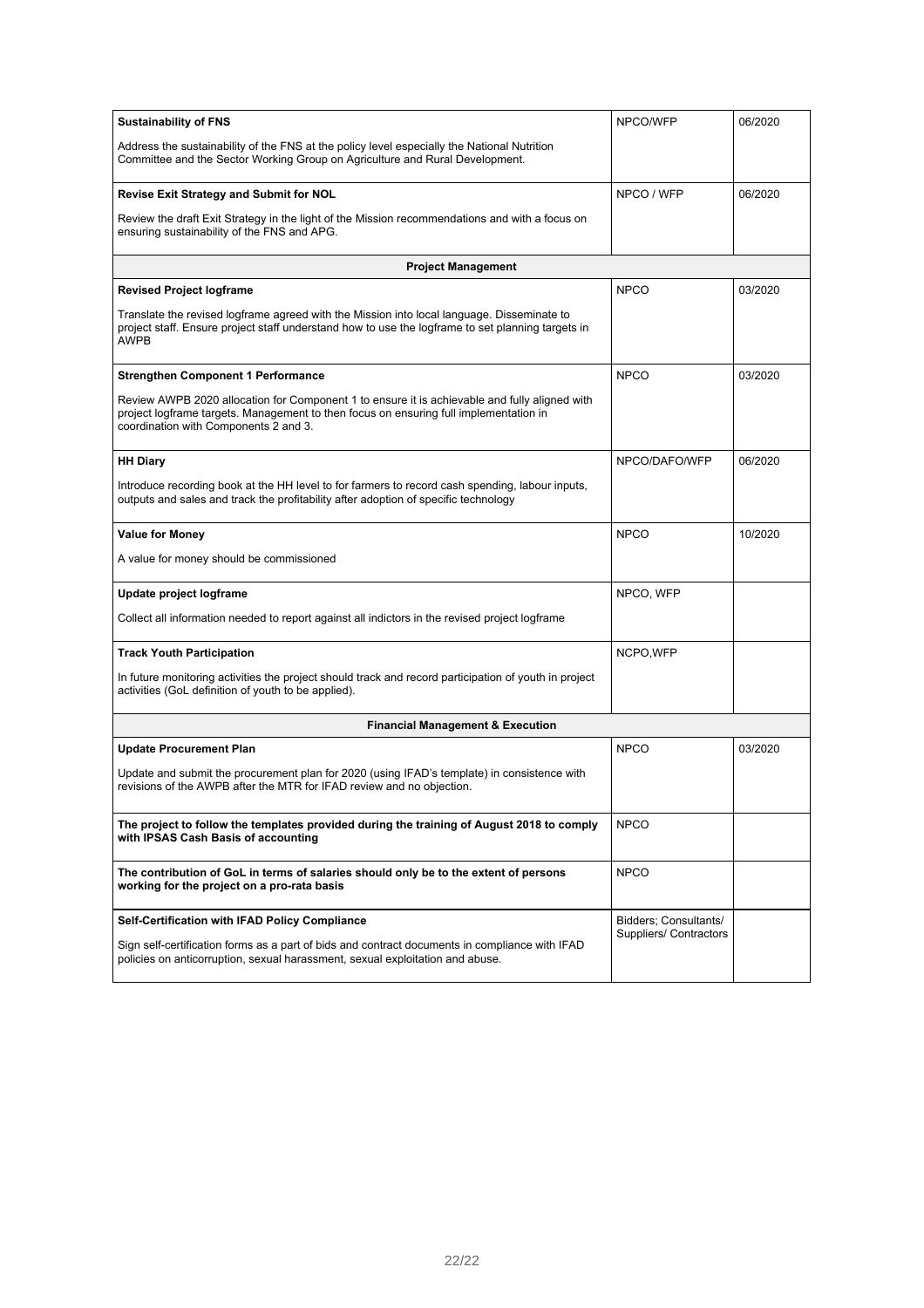

## **Lao People's Democratic Republic**

**Strategic Support for Food Security and Nutrition Project - GAFSP funds Mid-term Review**

**Logical Framework**

Mission Dates: 18/02/2020 - 04/03/2020 Document Date: 23/04/2020 Project No. 2000001131 Report No. 5386-LA

Asia and the Pacific Division Programme Management Department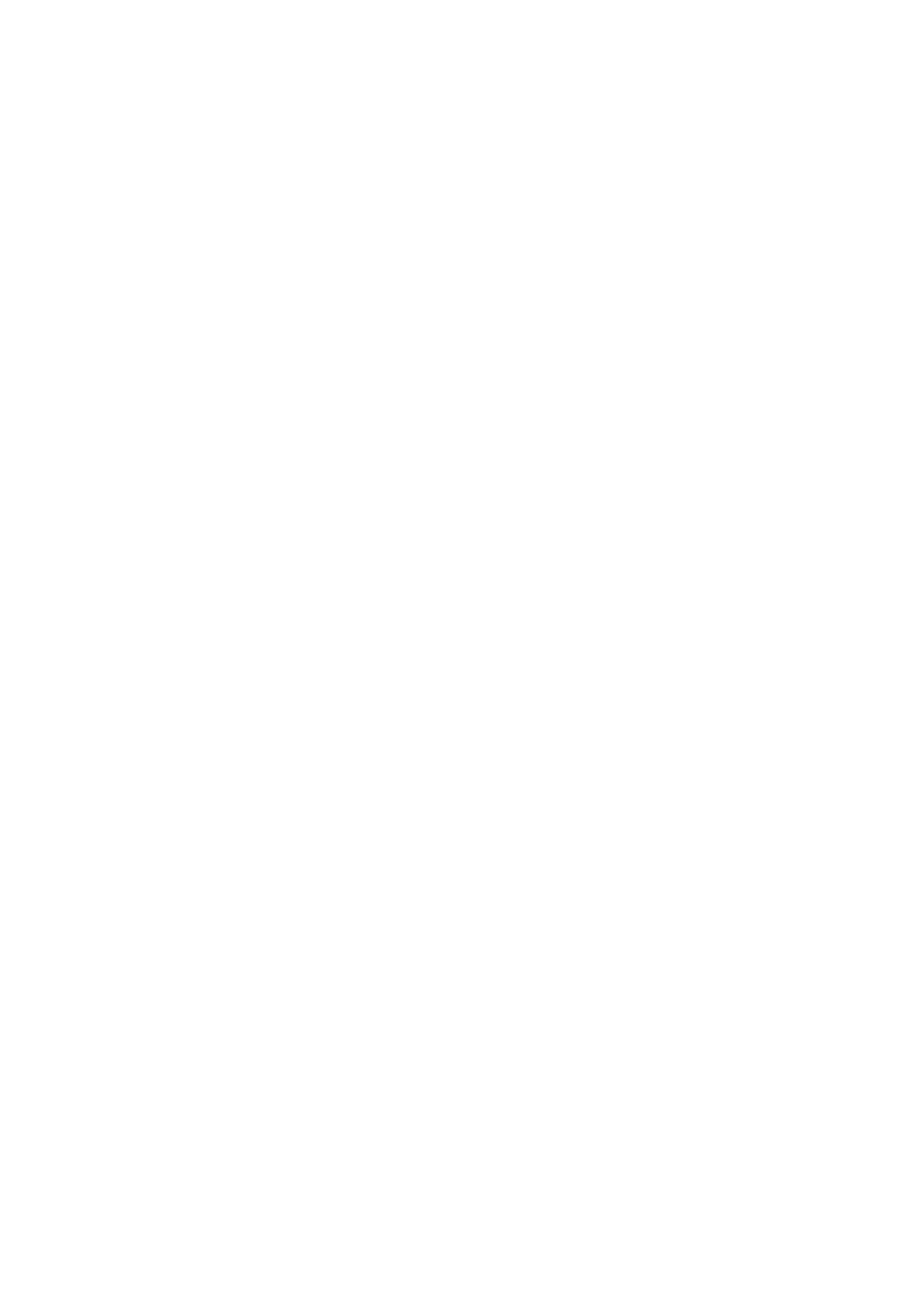## **Strategic Support for Food Security and Nutrition Project - GAFSP funds**

### *Logical Framework*

| <b>Results Hierarchy</b> |                                                                   |                 |                     | <b>Indicators</b>    |                                   |                                              | <b>Means of Verification</b>                   |                   | <b>Assumptions</b> |                       |  |
|--------------------------|-------------------------------------------------------------------|-----------------|---------------------|----------------------|-----------------------------------|----------------------------------------------|------------------------------------------------|-------------------|--------------------|-----------------------|--|
|                          | <b>Name</b>                                                       | <b>Baseline</b> | Mid-<br><b>Term</b> | End<br><b>Target</b> | Annual<br><b>Result</b><br>(2019) | <b>Cumulative</b><br><b>Result</b><br>(2019) | <b>Cumulative</b><br><b>Result %</b><br>(2019) | <b>Source</b>     | Frequency          | <b>Responsibility</b> |  |
| Outreach                 | 1.a Corresponding number of households reached                    |                 |                     |                      |                                   | Project                                      | Annual                                         | project           |                    |                       |  |
|                          | Women-headed<br>households                                        |                 |                     |                      | 406                               | 549                                          |                                                | Report            |                    | management            |  |
|                          | Non-women-<br>headed households                                   |                 |                     |                      | 7742                              | 27 158                                       |                                                |                   |                    |                       |  |
|                          | Households                                                        |                 |                     | 34 000               | 8 1 4 8                           | 27 707                                       | 81.5                                           |                   |                    |                       |  |
|                          | 1 Persons receiving services promoted or supported by the project |                 |                     |                      |                                   |                                              |                                                | Annual<br>Project |                    | project               |  |
|                          | Females                                                           |                 |                     |                      | 11 551                            | 87 858                                       |                                                | Report            |                    | management            |  |
|                          | Males                                                             |                 |                     |                      | 47 872                            | 52 971                                       |                                                |                   |                    |                       |  |
|                          | Young                                                             |                 |                     |                      |                                   |                                              |                                                |                   |                    |                       |  |
|                          | Indigenous people                                                 |                 |                     |                      |                                   |                                              |                                                |                   |                    |                       |  |
|                          | Total number of<br>persons receiving<br>services                  |                 |                     |                      | 59 423                            | 140 829                                      |                                                |                   |                    |                       |  |
|                          | 1.b Estimated corresponding total number of households members    |                 |                     |                      |                                   |                                              |                                                |                   |                    |                       |  |
|                          | Household<br>members                                              |                 |                     | 227 800 227 800      | 59 4 23                           | 140 829                                      | 61.8                                           |                   |                    |                       |  |
|                          |                                                                   |                 |                     |                      |                                   |                                              |                                                |                   |                    |                       |  |
|                          |                                                                   |                 |                     |                      |                                   |                                              |                                                |                   |                    |                       |  |
|                          |                                                                   |                 |                     |                      |                                   |                                              |                                                |                   |                    |                       |  |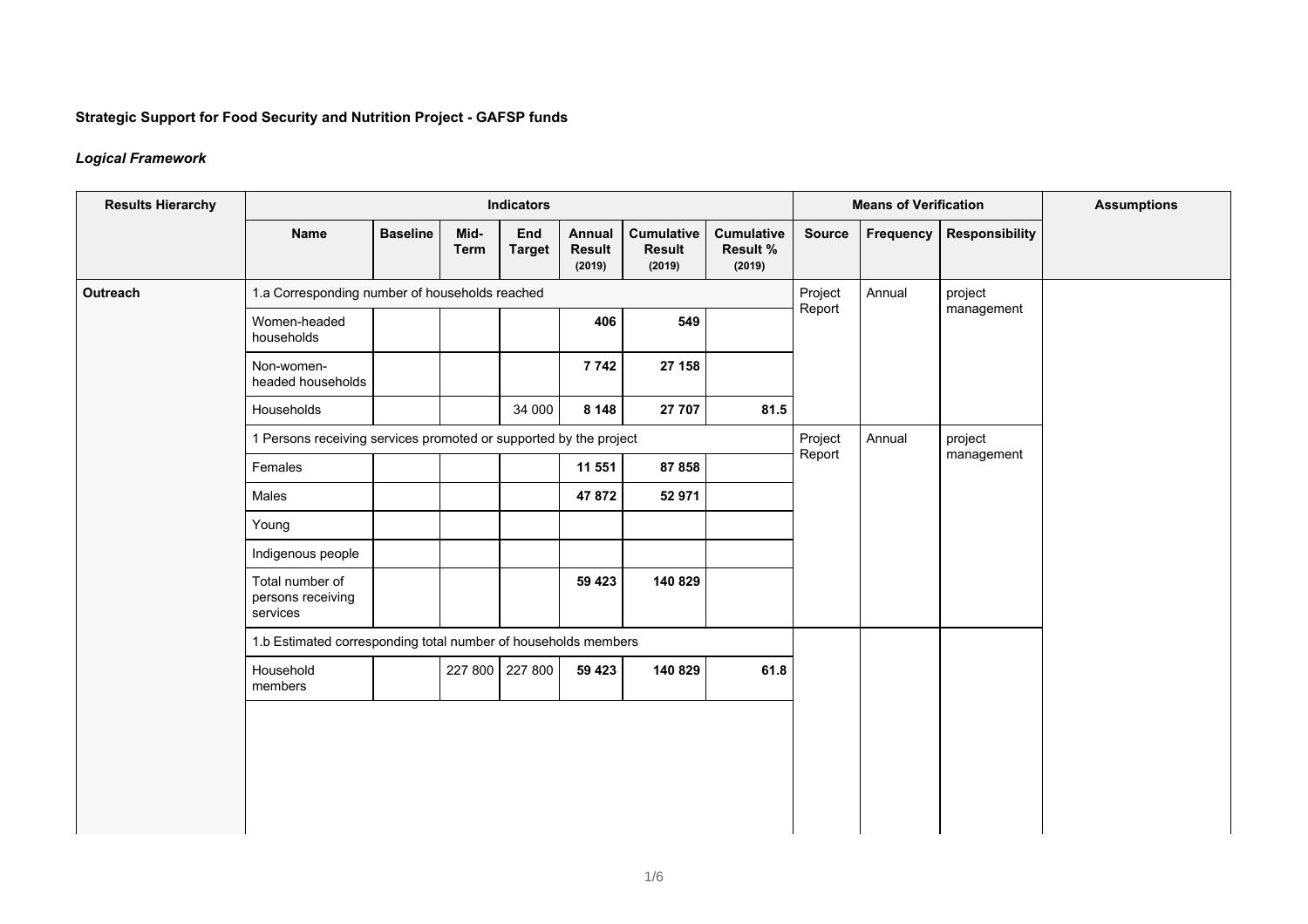| <b>Results Hierarchy</b>                                                            |                                                                                                                                 |                 |                     | <b>Indicators</b>    |                                   | <b>Means of Verification</b>                 |                                         |                                                             | <b>Assumptions</b>          |                            |                                                                                                                                                                             |
|-------------------------------------------------------------------------------------|---------------------------------------------------------------------------------------------------------------------------------|-----------------|---------------------|----------------------|-----------------------------------|----------------------------------------------|-----------------------------------------|-------------------------------------------------------------|-----------------------------|----------------------------|-----------------------------------------------------------------------------------------------------------------------------------------------------------------------------|
|                                                                                     | <b>Name</b>                                                                                                                     | <b>Baseline</b> | Mid-<br><b>Term</b> | End<br><b>Target</b> | Annual<br><b>Result</b><br>(2019) | <b>Cumulative</b><br><b>Result</b><br>(2019) | <b>Cumulative</b><br>Result %<br>(2019) | <b>Source</b>                                               | Frequency                   | <b>Responsibility</b>      |                                                                                                                                                                             |
| <b>Project Goal</b><br>Contribute to reduced<br>extreme poverty and<br>malnutrition | incidence malnutrition (height for age) among two year old children reduced from 60% at<br>present to 50% by project completion |                 |                     |                      |                                   | LAOS<br>Social                               | every 5<br>years                        | Ministry of<br>Health                                       |                             |                            |                                                                                                                                                                             |
|                                                                                     | malnutrition                                                                                                                    |                 |                     | 50                   |                                   |                                              |                                         | Indicator<br>Survey<br>(LSIS)<br>for<br>Children<br>under 5 | (2022)                      |                            |                                                                                                                                                                             |
| <b>Development Objective</b><br>Improved and diversified<br>climate resilient       | 21,000 HH out of poverty by increasing per capita income from the current level to more<br>than \$270/yr by Project-end         |                 |                     |                      |                                   |                                              |                                         | <b>Baseline</b><br>Survey                                   | Mid line<br>and end<br>line | project<br>management      | Continued government<br>commitment to multi- sectoral<br>approaches to improved food<br>security and nutrition;<br>Resource access and land<br>security of poor communities |
| agricultural production and                                                         | Households                                                                                                                      |                 | 8 0 0 0             | 21 000               |                                   |                                              |                                         |                                                             |                             |                            |                                                                                                                                                                             |
| household nutrition<br>enhance life prospects                                       | Males                                                                                                                           |                 |                     |                      |                                   |                                              |                                         |                                                             |                             |                            |                                                                                                                                                                             |
|                                                                                     | Females                                                                                                                         |                 |                     |                      |                                   |                                              |                                         |                                                             |                             | is supported and expanded. |                                                                                                                                                                             |
|                                                                                     | Indigenous people                                                                                                               |                 |                     |                      |                                   |                                              |                                         |                                                             |                             |                            |                                                                                                                                                                             |
|                                                                                     | At least 21,000 households with improved food security (measured as a HFIAS score of 7.0<br>or lower)                           |                 |                     |                      |                                   | <b>Baseline</b><br>Survey                    | Project<br>start, mid-                  | project<br>management                                       |                             |                            |                                                                                                                                                                             |
|                                                                                     | Households                                                                                                                      |                 | 8 0 0 0             | 21 000               |                                   |                                              |                                         | using<br>score of                                           | term and<br>end-            |                            |                                                                                                                                                                             |
|                                                                                     | Males                                                                                                                           |                 |                     |                      |                                   |                                              |                                         | 11<br><b>MAHFP</b>                                          | project                     |                            |                                                                                                                                                                             |
|                                                                                     | Females                                                                                                                         |                 |                     |                      |                                   |                                              |                                         |                                                             |                             |                            |                                                                                                                                                                             |
|                                                                                     | Indigenous people                                                                                                               |                 |                     |                      |                                   |                                              |                                         |                                                             |                             |                            |                                                                                                                                                                             |
|                                                                                     | 1.2.8 Women reporting minimum dietary diversity (MDDW)                                                                          |                 |                     |                      |                                   |                                              |                                         | <b>Baseline</b>                                             | Project                     | project                    |                                                                                                                                                                             |
|                                                                                     | Women (%)                                                                                                                       |                 |                     |                      |                                   |                                              |                                         | Survey                                                      | start, mid-<br>term and     | management                 |                                                                                                                                                                             |
|                                                                                     | Women (number)                                                                                                                  |                 | 10 000              | 28 000               |                                   |                                              |                                         |                                                             | end-<br>project             |                            |                                                                                                                                                                             |
|                                                                                     | Households (%)                                                                                                                  |                 |                     |                      |                                   |                                              |                                         |                                                             |                             |                            |                                                                                                                                                                             |
|                                                                                     | Households<br>(number)                                                                                                          |                 |                     |                      |                                   |                                              |                                         |                                                             |                             |                            |                                                                                                                                                                             |
|                                                                                     |                                                                                                                                 |                 |                     |                      |                                   |                                              |                                         |                                                             |                             |                            |                                                                                                                                                                             |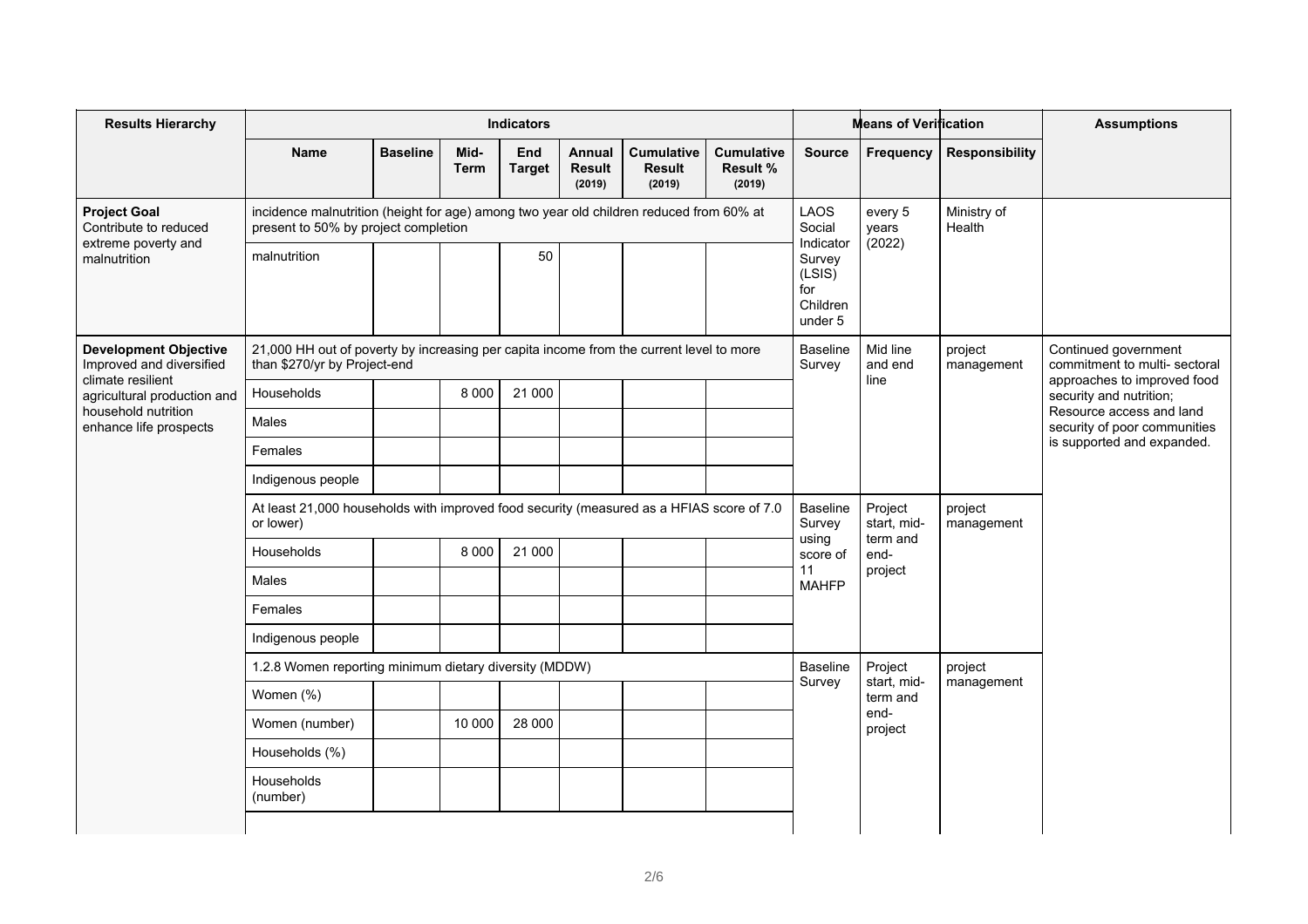| <b>Results Hierarchy</b>                                                                                                                                                         |                                                                                                                                                                                                                                                                                                                                                                                                                                             |                 |                     | <b>Indicators</b>           |                                   | <b>Means of Verification</b>                 |                                                |                | <b>Assumptions</b>                 |                                                                                                                                                 |                                                                                                                 |
|----------------------------------------------------------------------------------------------------------------------------------------------------------------------------------|---------------------------------------------------------------------------------------------------------------------------------------------------------------------------------------------------------------------------------------------------------------------------------------------------------------------------------------------------------------------------------------------------------------------------------------------|-----------------|---------------------|-----------------------------|-----------------------------------|----------------------------------------------|------------------------------------------------|----------------|------------------------------------|-------------------------------------------------------------------------------------------------------------------------------------------------|-----------------------------------------------------------------------------------------------------------------|
|                                                                                                                                                                                  | <b>Name</b>                                                                                                                                                                                                                                                                                                                                                                                                                                 | <b>Baseline</b> | Mid-<br><b>Term</b> | <b>End</b><br><b>Target</b> | Annual<br><b>Result</b><br>(2019) | <b>Cumulative</b><br><b>Result</b><br>(2019) | <b>Cumulative</b><br><b>Result %</b><br>(2019) | <b>Source</b>  | <b>Frequency</b>                   | <b>Responsibility</b>                                                                                                                           |                                                                                                                 |
|                                                                                                                                                                                  | Household<br>members                                                                                                                                                                                                                                                                                                                                                                                                                        |                 |                     |                             |                                   |                                              |                                                |                |                                    |                                                                                                                                                 |                                                                                                                 |
|                                                                                                                                                                                  | Indigenous                                                                                                                                                                                                                                                                                                                                                                                                                                  |                 |                     |                             |                                   |                                              |                                                |                |                                    |                                                                                                                                                 |                                                                                                                 |
| <b>Outcome</b>                                                                                                                                                                   | 14 Technical Sevice Centers improved capacity and support to target farmers                                                                                                                                                                                                                                                                                                                                                                 |                 |                     |                             |                                   |                                              |                                                | Project<br>M&E | Annual                             | project                                                                                                                                         | DAEC, NAFRI and TSC                                                                                             |
| Strengthened public<br>services                                                                                                                                                  | service centres                                                                                                                                                                                                                                                                                                                                                                                                                             |                 |                     | 14                          |                                   | $\mathbf 1$                                  | 7.1                                            |                |                                    | management                                                                                                                                      | collaboration for technology<br>testing and                                                                     |
|                                                                                                                                                                                  | At least 10,000 HHs have adopted at least one improved technology on production or food<br>processing introduced by the project. Adoption of one improved technology is as set of key<br>practices in the technical guideline of the demonstration of specific technology to be defined<br>by technical specialist. Farmer adoption is defined by adopting at least 2/3 of the keys<br>practices for specific production or food processing |                 |                     |                             |                                   |                                              | Project<br>M&E                                 | Annual         | project<br>management              | dissemination; Comprehensive<br>mapping and use of<br>proven/tested tools within<br>country and Asian<br>regionTSC's incentivised to<br>operate |                                                                                                                 |
|                                                                                                                                                                                  | <b>HH</b>                                                                                                                                                                                                                                                                                                                                                                                                                                   |                 |                     | 10 000                      |                                   |                                              |                                                |                |                                    |                                                                                                                                                 | sustainablyProgramme<br>financing is disbursed in time                                                          |
|                                                                                                                                                                                  | 1.2.2 Households reporting adoption of new/improved inputs, technologies or practices                                                                                                                                                                                                                                                                                                                                                       |                 |                     |                             |                                   | Project<br>M&E                               | Annual                                         | project        | to supportfield<br>implementation. |                                                                                                                                                 |                                                                                                                 |
|                                                                                                                                                                                  | Total number of<br>household<br>members                                                                                                                                                                                                                                                                                                                                                                                                     |                 |                     | 10 000                      |                                   |                                              |                                                |                | management                         |                                                                                                                                                 |                                                                                                                 |
|                                                                                                                                                                                  | Males                                                                                                                                                                                                                                                                                                                                                                                                                                       |                 |                     |                             |                                   |                                              |                                                |                |                                    |                                                                                                                                                 |                                                                                                                 |
|                                                                                                                                                                                  | Females                                                                                                                                                                                                                                                                                                                                                                                                                                     |                 |                     |                             |                                   |                                              |                                                |                |                                    |                                                                                                                                                 |                                                                                                                 |
|                                                                                                                                                                                  | Young                                                                                                                                                                                                                                                                                                                                                                                                                                       |                 |                     |                             |                                   |                                              |                                                |                |                                    |                                                                                                                                                 |                                                                                                                 |
|                                                                                                                                                                                  | Indigenous people                                                                                                                                                                                                                                                                                                                                                                                                                           |                 |                     |                             |                                   |                                              |                                                |                |                                    |                                                                                                                                                 |                                                                                                                 |
| Output<br>Build government staff                                                                                                                                                 | At least 9 guidelines and tools developed and implemented on a project-wide level: Finance,<br>procurement, planning M&E, PPCP, APG, Garden Grand, Infrastructure, PAR, and F2F                                                                                                                                                                                                                                                             |                 |                     |                             |                                   |                                              |                                                | Project<br>M&E | Annual                             | project<br>management                                                                                                                           | Technical coordination is<br>responsive to the grassroots                                                       |
| capacities and procedures<br>and technical packages to<br>support and converge<br>community implementation<br>of selected National<br><b>Nutrition Strategy</b><br>interventions | guidelines/tools                                                                                                                                                                                                                                                                                                                                                                                                                            |                 |                     | 9                           |                                   |                                              |                                                | records        |                                    |                                                                                                                                                 | level needs. Effective<br>mobilization of service<br>providers and experts within<br>govt. and non-state actors |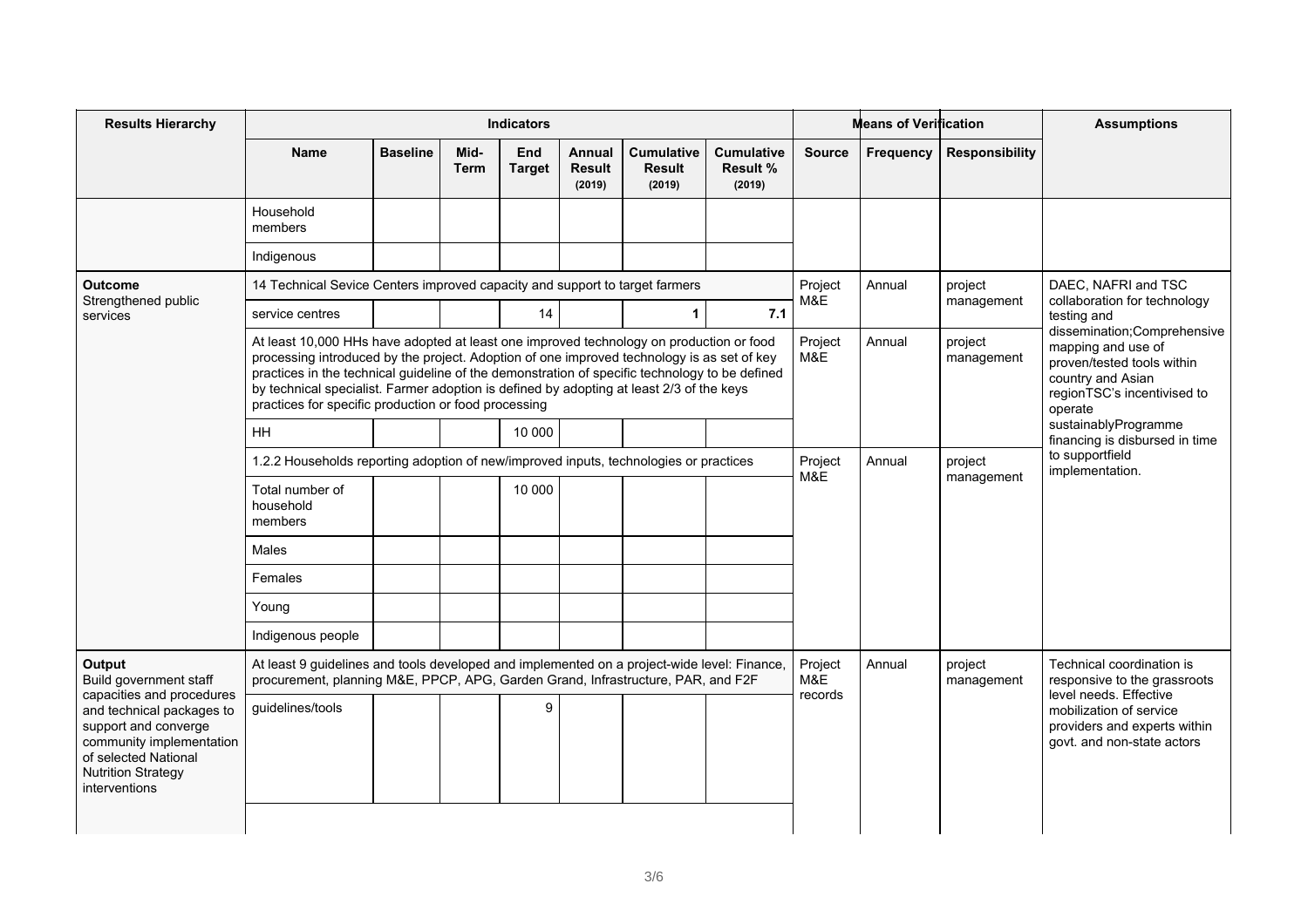| <b>Results Hierarchy</b>                                                     |                                                                                                                                                                 |                 |                     | <b>Indicators</b>    |                                   |                                       |                                                |                            | <b>Means of Verification</b>                                                                   |                       | <b>Assumptions</b>                                                                      |
|------------------------------------------------------------------------------|-----------------------------------------------------------------------------------------------------------------------------------------------------------------|-----------------|---------------------|----------------------|-----------------------------------|---------------------------------------|------------------------------------------------|----------------------------|------------------------------------------------------------------------------------------------|-----------------------|-----------------------------------------------------------------------------------------|
|                                                                              | <b>Name</b>                                                                                                                                                     | <b>Baseline</b> | Mid-<br><b>Term</b> | End<br><b>Target</b> | Annual<br><b>Result</b><br>(2019) | <b>Cumulative</b><br>Result<br>(2019) | <b>Cumulative</b><br><b>Result %</b><br>(2019) | <b>Source</b>              | Frequency                                                                                      | <b>Responsibility</b> |                                                                                         |
| Outcome                                                                      | 300 Village Development Committees have a basic convergence plan on food and nutrition                                                                          |                 |                     |                      |                                   | Project<br>M&E                        | Annual                                         | <b>WFP</b>                 | VDPs are prepared and                                                                          |                       |                                                                                         |
| Community-driven<br>agriculture-based nutrition<br>interventions established | Basic convergence<br>plan                                                                                                                                       |                 | 100                 | 300                  | 183                               | 442                                   | 147.3                                          |                            |                                                                                                |                       | implemented at field level;<br>Service providers successfully<br>transfer participatory |
|                                                                              | 28,000 women in project area of 15-49 years of age, consume at least 5 out of 10 defined<br>food groups daily.                                                  |                 |                     |                      |                                   | <b>Baseline</b><br>Survey             | Project<br>start, mid-                         | project<br>manage-ment     | development skills to district<br>administrations; Programme<br>financing is disbursed in time |                       |                                                                                         |
|                                                                              | Females                                                                                                                                                         |                 | 10 000              | 28 000               |                                   |                                       |                                                |                            | term and<br>end-project                                                                        |                       | to support field<br>implementation; Convergence                                         |
|                                                                              | Indigenous people                                                                                                                                               |                 |                     |                      |                                   |                                       |                                                |                            |                                                                                                |                       | with other programmes and<br>nutrition initiatives                                      |
| Output<br>Planning for improved<br>nutritional outcomes                      | 12 District Nutrition Committees hold at least two meeting per year to develop, coordinate<br>and implement a convergence plan on food and nutrition            |                 |                     |                      |                                   | Project<br>M&E                        | <b>WFP</b><br>Annual                           |                            |                                                                                                |                       |                                                                                         |
|                                                                              | <b>District</b>                                                                                                                                                 |                 |                     | 12                   |                                   |                                       |                                                |                            |                                                                                                |                       |                                                                                         |
|                                                                              | 28,000 beneficiary households participate in VDP preparation                                                                                                    |                 |                     |                      |                                   | Project                               | Annual                                         | <b>WFP</b>                 |                                                                                                |                       |                                                                                         |
|                                                                              | Households                                                                                                                                                      |                 | 20 000              | 28 000               | 7898                              | 27 457                                | 98.1                                           | M&E                        |                                                                                                |                       |                                                                                         |
|                                                                              | Males                                                                                                                                                           |                 |                     |                      | 1449                              | 13883                                 |                                                |                            |                                                                                                |                       |                                                                                         |
|                                                                              | Females                                                                                                                                                         |                 |                     |                      | 6449                              | 13 574                                |                                                |                            |                                                                                                |                       |                                                                                         |
|                                                                              | Indigenous people                                                                                                                                               |                 |                     |                      |                                   |                                       |                                                |                            |                                                                                                |                       |                                                                                         |
| Output<br>Women-led improvement                                              | Number of HH provided with targeted support to improve their nutrition (eg. from Farmer<br>Nutrition School, Gardent Grant, and Nutrition Awareness Programme). |                 |                     |                      |                                   |                                       |                                                | Project<br>M&E             | Annual                                                                                         | project<br>management |                                                                                         |
| in household nutrition                                                       | Households                                                                                                                                                      |                 |                     | 21 000               |                                   |                                       |                                                |                            |                                                                                                |                       |                                                                                         |
|                                                                              | Females                                                                                                                                                         |                 |                     |                      |                                   |                                       |                                                |                            |                                                                                                |                       |                                                                                         |
|                                                                              | Indigenous people                                                                                                                                               |                 |                     |                      |                                   |                                       |                                                |                            |                                                                                                |                       |                                                                                         |
|                                                                              | 1.1.8 Households provided with targeted support to improve their nutrition                                                                                      |                 |                     |                      |                                   |                                       |                                                | Project<br><b>Baseline</b> |                                                                                                | project               |                                                                                         |
|                                                                              | Total persons<br>participating                                                                                                                                  |                 |                     |                      | $\mathbf 0$                       | 0                                     |                                                | Survey                     | start, mid-<br>term and<br>end-project                                                         | management            |                                                                                         |
|                                                                              | Males                                                                                                                                                           |                 |                     |                      | $\mathbf{0}$                      | $\mathbf 0$                           |                                                |                            |                                                                                                |                       |                                                                                         |
|                                                                              |                                                                                                                                                                 |                 |                     |                      |                                   |                                       |                                                |                            |                                                                                                |                       |                                                                                         |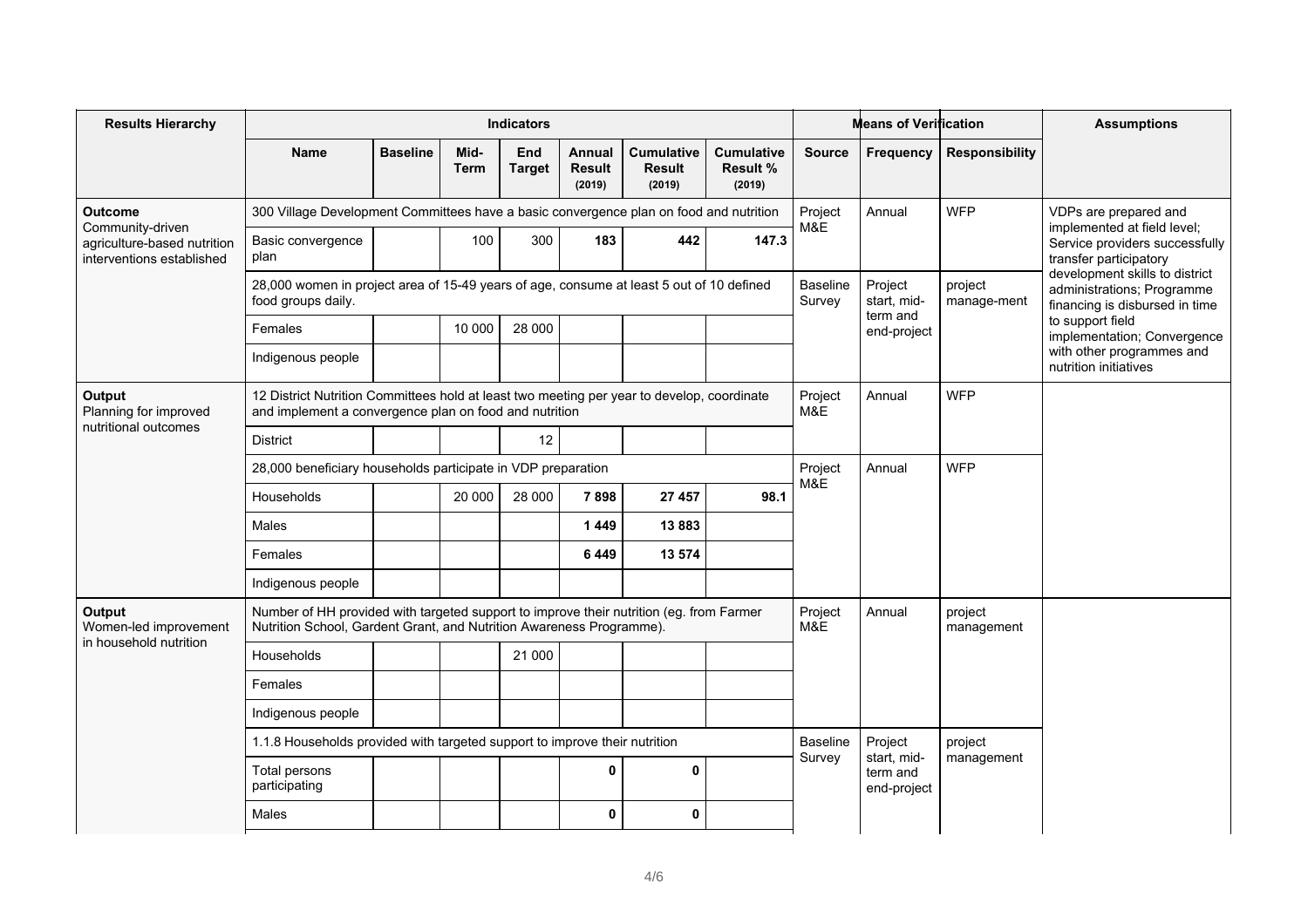| <b>Results Hierarchy</b>                            |                                                                             |                 |                     | <b>Indicators</b>    |                                          | <b>Means of Verification</b>                 |                                         |                           | <b>Assumptions</b>     |                       |                                                                                                                                                                                                                                                                                                                       |
|-----------------------------------------------------|-----------------------------------------------------------------------------|-----------------|---------------------|----------------------|------------------------------------------|----------------------------------------------|-----------------------------------------|---------------------------|------------------------|-----------------------|-----------------------------------------------------------------------------------------------------------------------------------------------------------------------------------------------------------------------------------------------------------------------------------------------------------------------|
|                                                     | <b>Name</b>                                                                 | <b>Baseline</b> | Mid-<br><b>Term</b> | End<br><b>Target</b> | <b>Annual</b><br><b>Result</b><br>(2019) | <b>Cumulative</b><br><b>Result</b><br>(2019) | <b>Cumulative</b><br>Result %<br>(2019) | <b>Source</b>             | Frequency              | <b>Responsibility</b> |                                                                                                                                                                                                                                                                                                                       |
|                                                     | Households                                                                  |                 |                     | 21 000               | $\mathbf 0$                              | 0                                            | $\mathbf 0$                             |                           |                        |                       |                                                                                                                                                                                                                                                                                                                       |
|                                                     | Females                                                                     |                 |                     |                      | $\mathbf 0$                              | 0                                            |                                         |                           |                        |                       |                                                                                                                                                                                                                                                                                                                       |
|                                                     | Indigenous people                                                           |                 |                     |                      | $\mathbf 0$                              | 0                                            |                                         |                           |                        |                       |                                                                                                                                                                                                                                                                                                                       |
|                                                     | Young                                                                       |                 |                     |                      | $\mathbf 0$                              | $\mathbf 0$                                  |                                         |                           |                        |                       |                                                                                                                                                                                                                                                                                                                       |
|                                                     | Women-headed<br>households                                                  |                 |                     |                      | $\mathbf 0$                              | 0                                            |                                         |                           |                        |                       |                                                                                                                                                                                                                                                                                                                       |
| Outcome<br>Sustainable and inclusive                | 10,000HH participating the the project activities increase income by 30%.   |                 |                     |                      |                                          |                                              |                                         | <b>Baseline</b><br>Survey | Project<br>start, mid- | project<br>management | Adequate and timely solutions<br>provided to smallholders                                                                                                                                                                                                                                                             |
| market-driven partnerships                          | Males                                                                       |                 |                     | 8 0 0 0              |                                          |                                              |                                         |                           | term and               |                       | (aggregation, technology and<br>policy, financing); Contract                                                                                                                                                                                                                                                          |
| established                                         | Females                                                                     |                 |                     | 2 0 0 0              |                                          |                                              |                                         |                           | end-project            |                       | farming and cooperative laws                                                                                                                                                                                                                                                                                          |
|                                                     | Indigenous people                                                           |                 |                     |                      |                                          |                                              |                                         |                           |                        |                       | put in place and implemented<br>by GoL institutions to ensure<br>fair treatments and<br>reasonable benefits for farmer<br>groups/ associations and<br>cooperatives; Productivity<br>improvements in areas with<br>continued growth in market<br>demand; Villages receive fair<br>terms of trade for their<br>products |
| Output<br>Profitable investment in                  | 300 hectares of new irrigated land established                              |                 |                     |                      |                                          |                                              |                                         | Project<br>M&E            | Annual                 | project<br>management |                                                                                                                                                                                                                                                                                                                       |
| nutrient-sensitive, climate-<br>adapted agriculture | Hectares of land                                                            |                 |                     | 300                  |                                          | 145                                          | 48.3                                    |                           |                        |                       |                                                                                                                                                                                                                                                                                                                       |
|                                                     | 1.1.2 Farmland under water-related infrastructure constructed/rehabilitated |                 |                     |                      |                                          |                                              |                                         | Project<br>M&E            | Annual                 | project<br>management |                                                                                                                                                                                                                                                                                                                       |
|                                                     | Hectares of land                                                            |                 |                     | 300                  | $\mathbf 0$                              | 145                                          | 48.3                                    |                           |                        |                       |                                                                                                                                                                                                                                                                                                                       |
|                                                     | 2.1.5 Roads constructed, rehabilitated or upgraded                          |                 |                     |                      |                                          |                                              |                                         | Project<br>Annual<br>M&E  |                        | project<br>management |                                                                                                                                                                                                                                                                                                                       |
|                                                     | Length of roads                                                             | $\mathbf 0$     | 200                 | 400                  | 314                                      | 373                                          | 93.3                                    |                           |                        |                       |                                                                                                                                                                                                                                                                                                                       |
|                                                     |                                                                             |                 |                     |                      |                                          |                                              |                                         |                           |                        |                       |                                                                                                                                                                                                                                                                                                                       |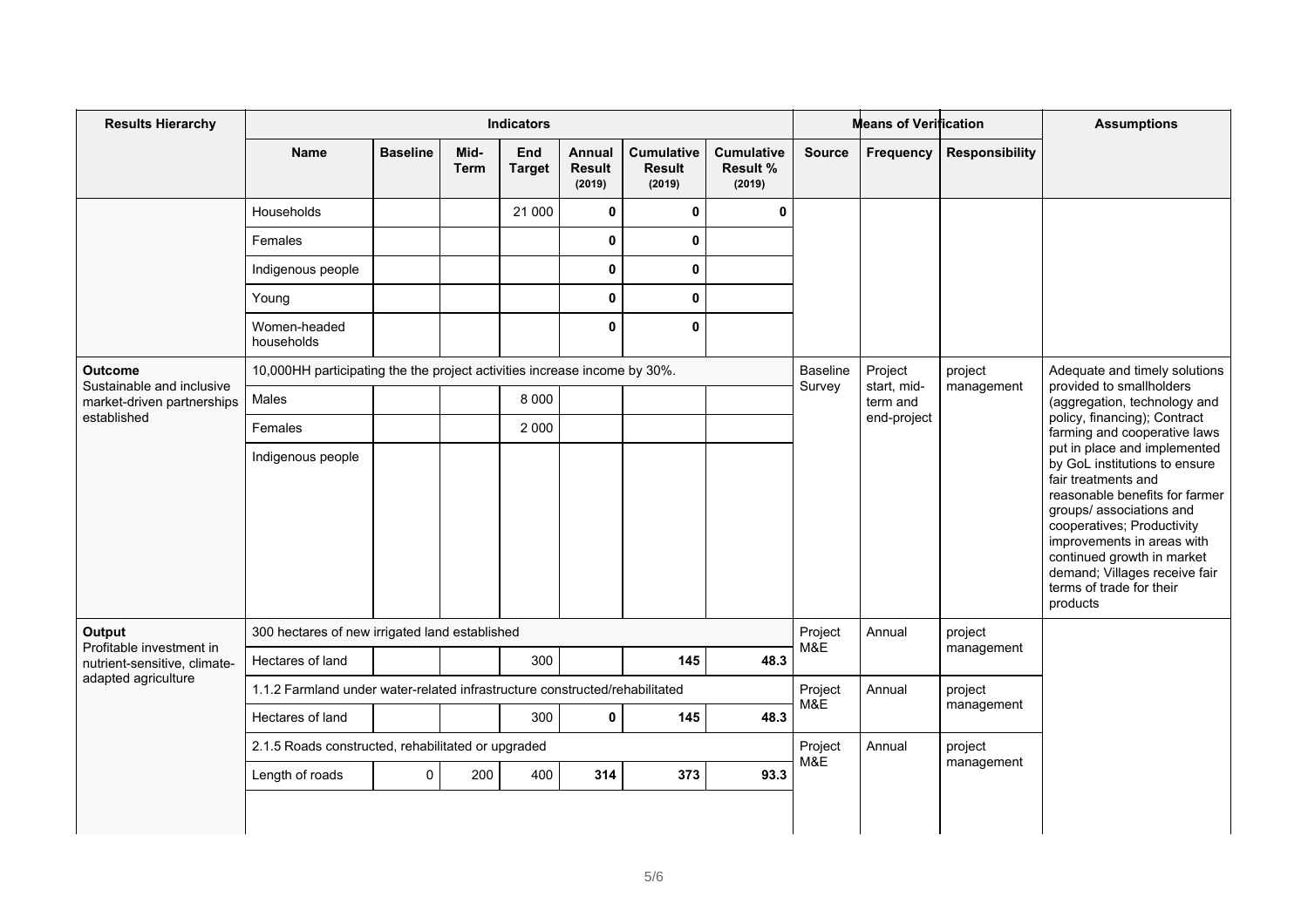| <b>Results Hierarchy</b>   |                                                                                   |                   |              | <b>Indicators</b>    |                                   |                                              | <b>Means of Verification</b>                   | <b>Assumptions</b> |           |                |  |
|----------------------------|-----------------------------------------------------------------------------------|-------------------|--------------|----------------------|-----------------------------------|----------------------------------------------|------------------------------------------------|--------------------|-----------|----------------|--|
|                            | <b>Name</b>                                                                       | <b>Baseline</b>   | Mid-<br>Term | End<br><b>Target</b> | Annual<br><b>Result</b><br>(2019) | <b>Cumulative</b><br><b>Result</b><br>(2019) | <b>Cumulative</b><br><b>Result %</b><br>(2019) | <b>Source</b>      | Frequency | Responsibility |  |
| Output                     | At least 7 private or public-private partnership agreement signed and implemented |                   |              |                      |                                   |                                              | Project<br>Annual                              |                    | project   |                |  |
| Linking farmers to markets | Agreement<br>Implemented                                                          |                   |              |                      |                                   |                                              |                                                | M&E<br>system      |           | management     |  |
|                            | 2000HH benefiting from the PPCP                                                   | Project<br>Annual |              | project              |                                   |                                              |                                                |                    |           |                |  |
|                            | Households                                                                        |                   |              | 2 0 0 0              |                                   |                                              |                                                | M&E                |           | manage-ment    |  |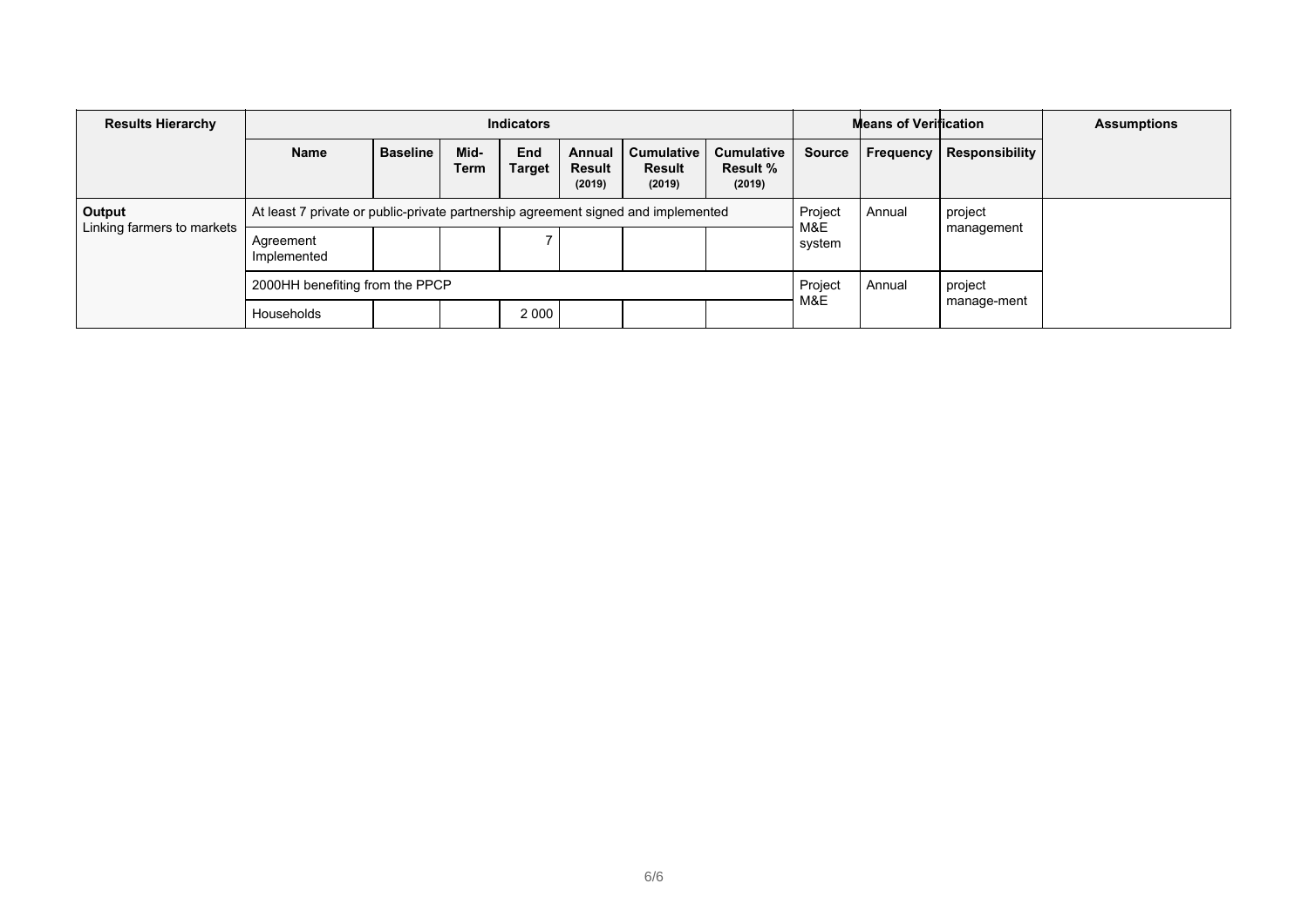

## **Lao People's Democratic Republic**

**Strategic Support for Food Security and Nutrition Project - GAFSP funds**

**Mid-term Review**

**Appendix 1: Financial: actual financial performance; by financier by component and disbursements by category**

Mission Dates: 18/02/2020 - 04/03/2020 Document Date: 23/04/2020 Project No. 2000001131 Report No. 5386-LA

Asia and the Pacific Division Programme Management Department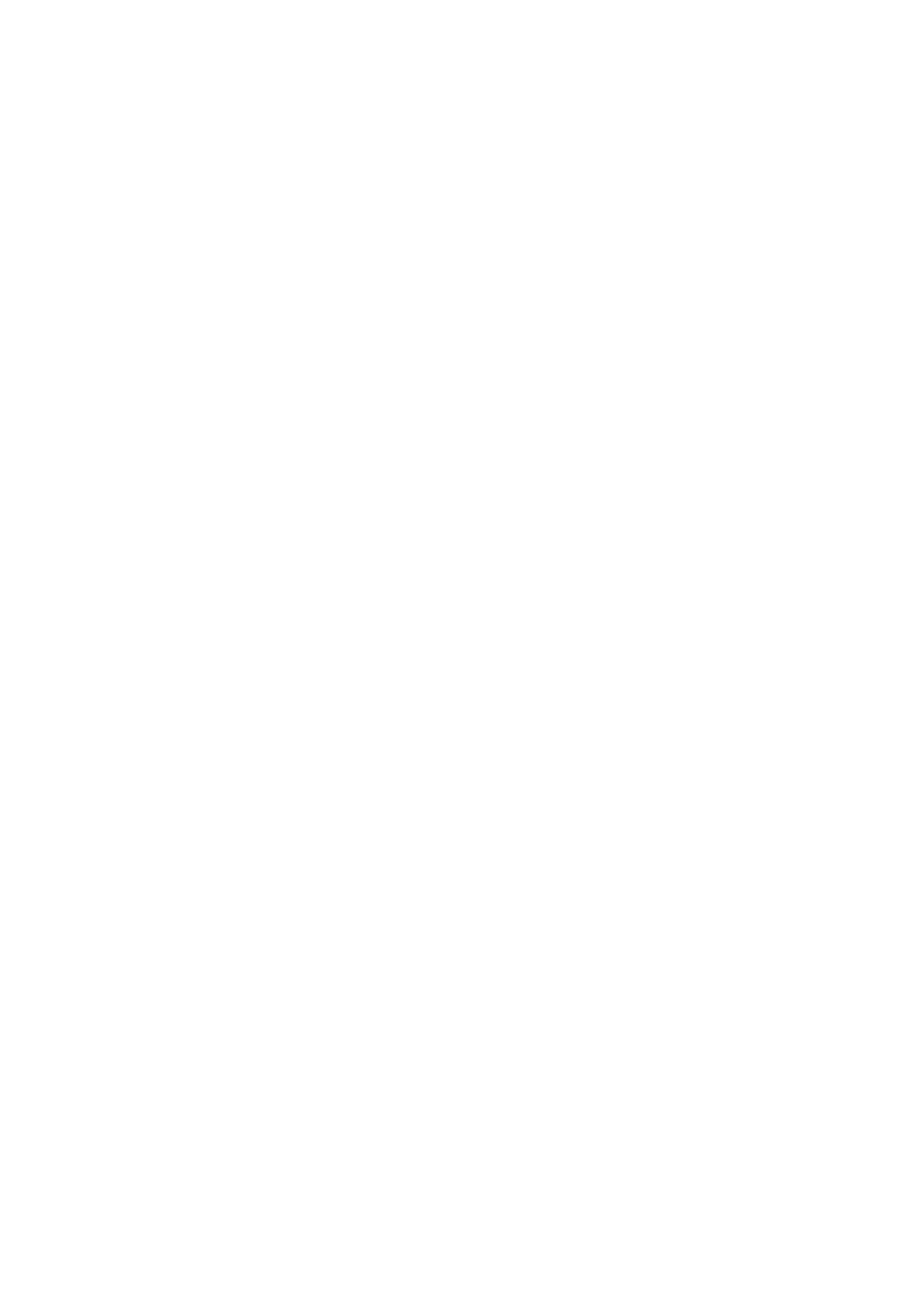## **Appendix 1: Financial: actual financial performance by financier; by component and disbursements by category**

#### **Table 1A: Disbursement by financier**

|                                  |               |         | <b>Actual</b> |           |            |              |               |
|----------------------------------|---------------|---------|---------------|-----------|------------|--------------|---------------|
| <b>Financier</b>                 | <b>Budget</b> | 2016    | 2017          | 2018      | 2019       | <b>Total</b> | $\frac{9}{6}$ |
| <b>IFAD</b> grant                | 24,000,000    | 294,596 | 1,234,534     | 5,469,012 | 8,347,856  | 15,345,998   | 63.94%        |
| <b>WFP</b>                       | 6,000,000     | 44,409  | 570,906       | 1,230,442 | 1,063,243  | 2,909,000    | 48.48%        |
| Government                       | 5,420,000     | 109,054 | 539,776       | 1,384,045 | 471,908    | 2,504,783    | 46.21%        |
| <b>Beneficiaries</b>             | 2,900,000     |         |               | 118,565   | 435,822    | 554,387      | 19.12%        |
| <b>Local Private Enterprises</b> | 500,000       |         |               |           |            |              |               |
| <b>Total</b>                     | 38,820,000    | 448,059 | 2,345,216     | 8,202,063 | 10,318,829 | 21,314,168   | 54.91%        |

### **Table 1B: Financial performance by component and by financier (actual expenditure)**

|                                                    |              | <b>WFP</b><br><b>IFAD</b><br><b>Government</b> |               | <b>Beneficiaries</b> |                   |          | <b>Local Private</b><br><b>Enterprises</b> |                  |  |                            |                |               |                    |  |  |
|----------------------------------------------------|--------------|------------------------------------------------|---------------|----------------------|-------------------|----------|--------------------------------------------|------------------|--|----------------------------|----------------|---------------|--------------------|--|--|
| Component                                          | Approval     | <b>Actutal</b>                                 | $\frac{9}{6}$ | Approval             | <b>Actutal</b>    | %        | Approval                                   | Actutal          |  | Approval                   | <b>Actutal</b> | $\frac{9}{6}$ | Approval Actutal % |  |  |
| Component 1 Strengthened Public Services           | 3,246,000    | 3,019,871 93.03%                               |               | 258,000              | 10.055            | 3.90%    |                                            |                  |  |                            |                |               |                    |  |  |
| Component 2 Nutrition Sesitive planning            |              |                                                |               | 444,000              |                   |          | 0.00% 6,000,000                            | 2.909.000 48.48% |  |                            |                |               |                    |  |  |
| Component 3 Sustainable market driven partnerships | 16, 132, 000 | 9,307,707 57.70%                               |               | 2,323,000            |                   | $0.00\%$ |                                            |                  |  | 2,900,000                  | 553,137 19.07% |               | 500,000            |  |  |
| Component 4 Project Management                     | 4,622,000    | 3,018,421 65.31%                               |               | 2,395,000            | 2.499.884 104.38% |          |                                            |                  |  |                            |                |               |                    |  |  |
| <b>TOTALS</b>                                      |              | 24,000,000 15,345,998 63.94%                   |               | 5,420,000            |                   |          | 2,509,938 46.31% 6,000,000                 |                  |  | 2,909,000 48.48% 2,900,000 | 553.137 19.07% |               | 500,000            |  |  |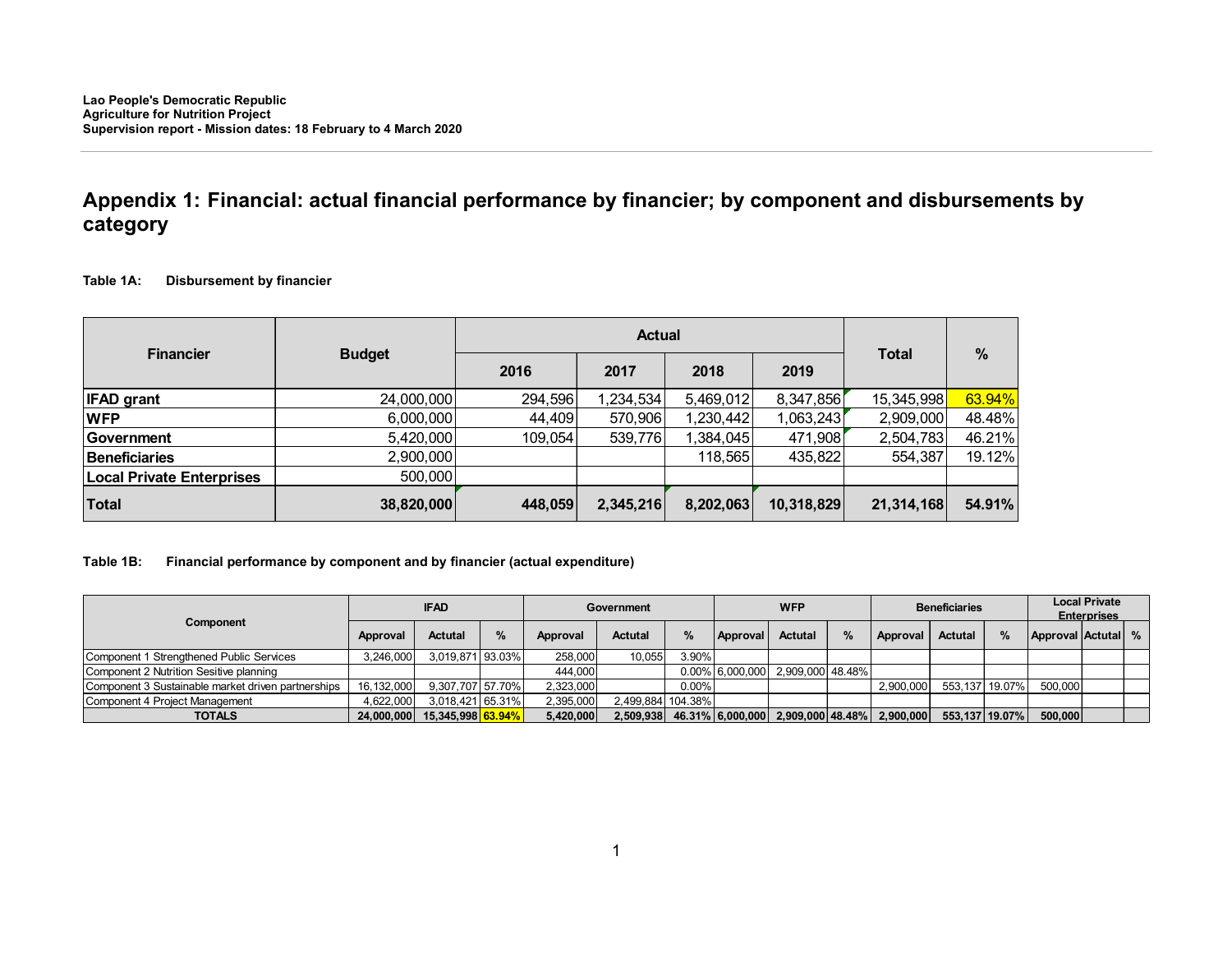| Caterory code |              | <b>Category Description</b> | <b>Original Allocation</b> | <b>Disbursed</b> | <b>WA pending in</b><br><b>MOF</b> | <b>Balance</b> | % disbursed |
|---------------|--------------|-----------------------------|----------------------------|------------------|------------------------------------|----------------|-------------|
| 200003        |              | <b>Works</b>                | 290,000                    | 76.242           | 22,398.00                          | 191.360        | 26.29%      |
| 200013        | $\mathbf{H}$ | Goods, services and inputs  | 2,200,000                  | 1,207,293        |                                    | 992,707        | 54.88%      |
| 200012        | Ш            | Grants and subsidies        | 12,500,000                 | 7,869,867        | 181,371.03                         | 4,448,762      | 62.96%      |
| 200008        | IV           | Consultancies               | 3,830,000                  | 4,698,231        | 53,914.83                          | $-922,146$     | 122.67%     |
| 200016        |              | Operating costs             | 2,800,000                  | 1,494,364        | 81,730.18                          | l,223,905      | 53.37%      |
| 290001        |              | Unallocated                 | 2,380,000                  |                  |                                    |                | $0.00\%$    |
|               |              | <b>TOTAL</b>                | 24,000,000                 | 15,345,998       | 339,414.04                         | 8,314,588      | 63.94%      |

**Table 1C: Financial performance per disbursement category** 

**Figure 1: IFAD grant disbursement, comparisons between original and revised allocations and actual disbursement** 

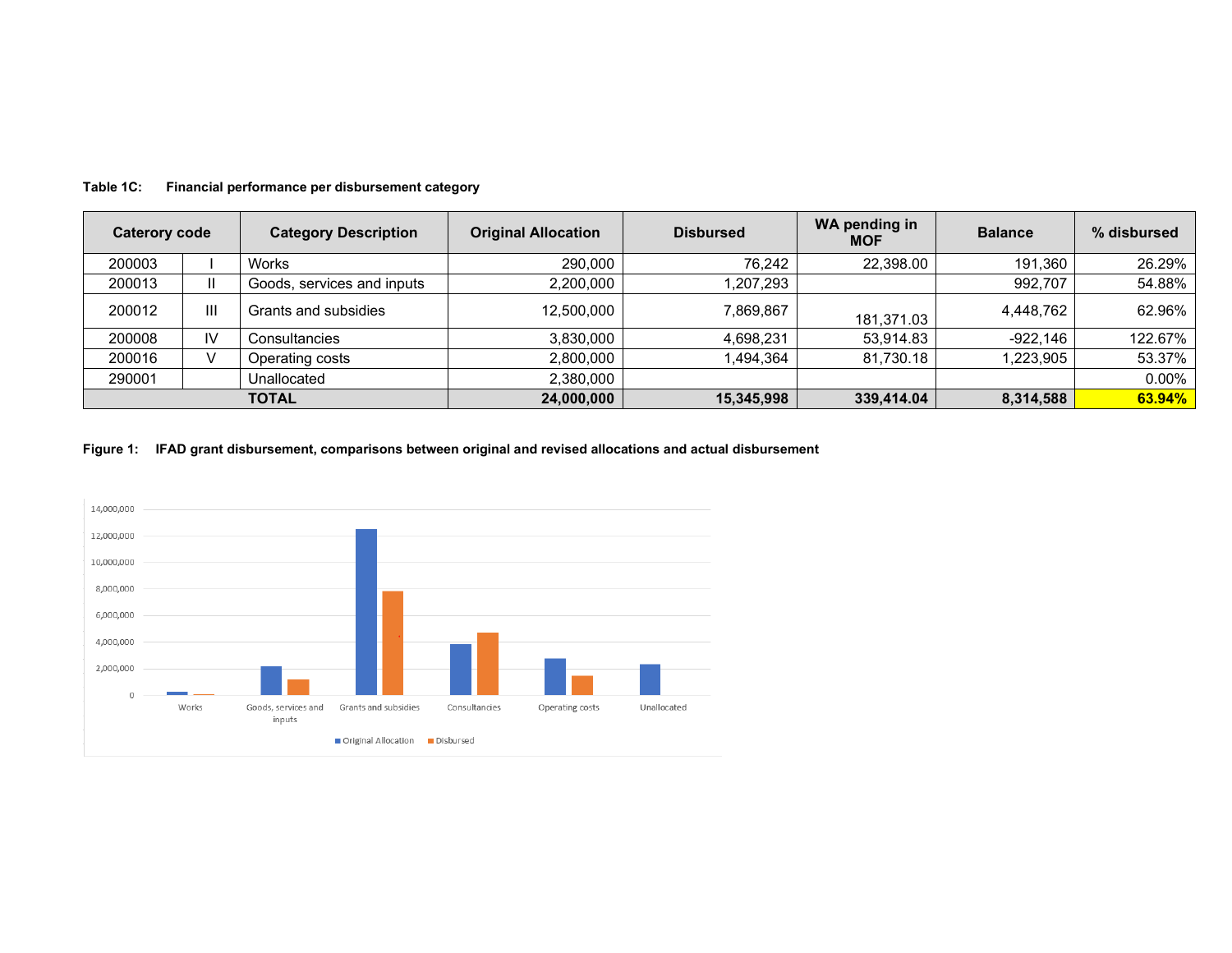

## **Lao People's Democratic Republic**

**Strategic Support for Food Security and Nutrition Project - GAFSP funds Mid-term Review**

**Appendix 2: Physical progress measured against AWP&B**

Mission Dates: 18/02/2020 - 04/03/2020 Document Date: 23/04/2020 Project No. 2000001131 Report No. 5386-LA

Asia and the Pacific Division Programme Management Department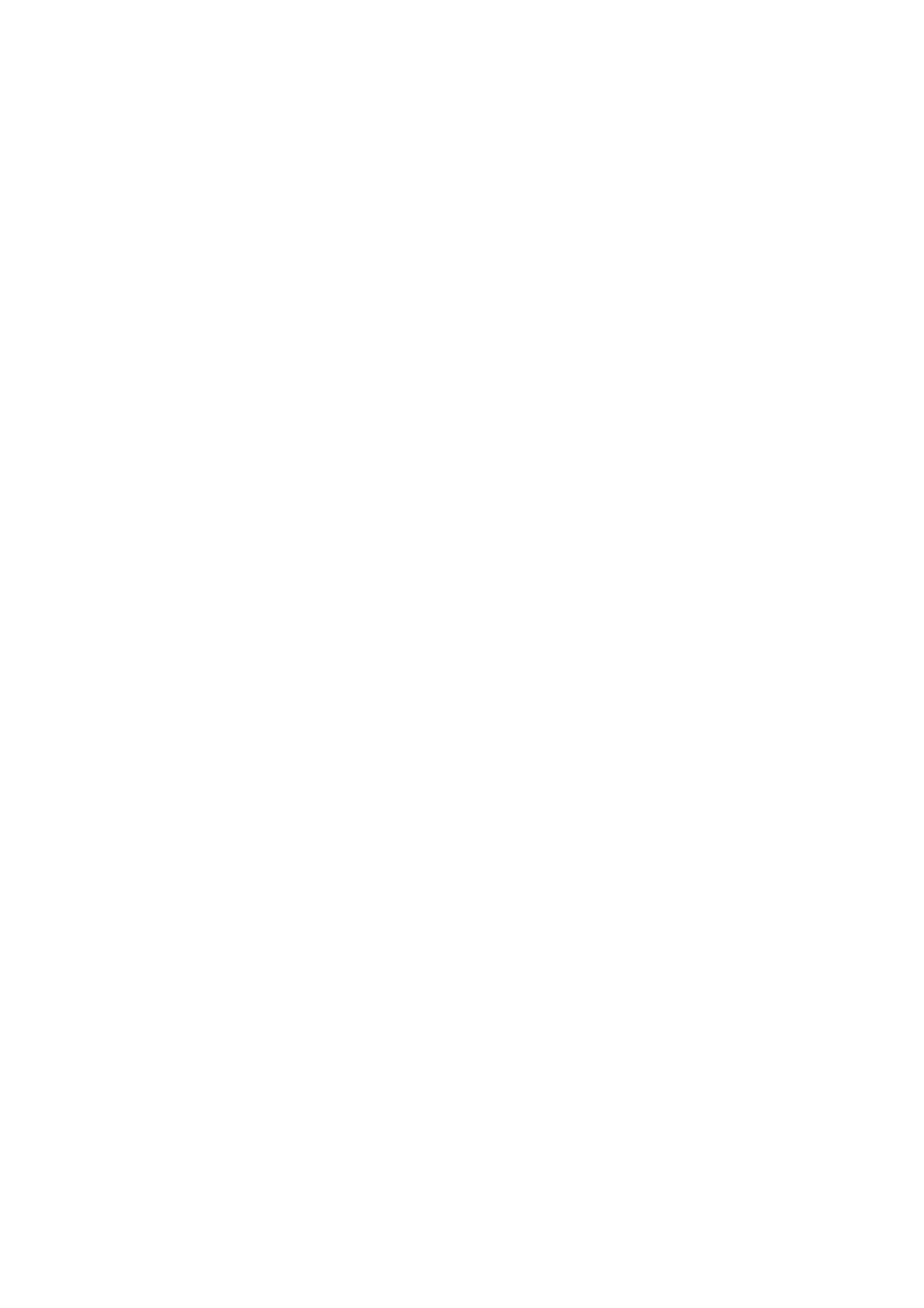|                                                                                                                                         |                                                                                                                                                                                                                                      |             |                      | Period: to 31-12-2019            |       |                                    |                                   |       |
|-----------------------------------------------------------------------------------------------------------------------------------------|--------------------------------------------------------------------------------------------------------------------------------------------------------------------------------------------------------------------------------------|-------------|----------------------|----------------------------------|-------|------------------------------------|-----------------------------------|-------|
| <b>Component/Outcome</b><br>Sub-component or Output                                                                                     | Indicator                                                                                                                                                                                                                            | <b>Unit</b> | <b>MTR</b><br>target | <b>End 2019</b><br><b>Actual</b> | %     | <b>Cumulative</b><br><b>Actual</b> | <b>Appraisal</b><br><b>Target</b> | ℅     |
| <b>Component 1: Strengthened public services</b>                                                                                        |                                                                                                                                                                                                                                      |             |                      |                                  |       |                                    |                                   |       |
| Outcome 1<br>Strengthened public services                                                                                               | 15 technical service centres operating<br>sustainably using outcome-based farmer<br>contracts                                                                                                                                        | Nr.         | 5                    | 5                                | 100   | 5                                  | 15                                | 33.3  |
|                                                                                                                                         | 10 sustainable climate-adapted and<br>nutrition-sensitive agriculture and natural<br>resource management technologies<br>adopted by more than 10,000 farmers                                                                         | Nr.         | 4                    | $\overline{2}$                   | 50    | $\overline{c}$                     | 10                                | 20    |
| Output 1<br>Build government staff<br>technical packages to support<br>and converge community<br>implementation of selected<br>National | 12 districts have guidelines, tools and core<br>competencies for participatory nutrition-<br>capacities and procedures and sensitive, climate-adapted market-led<br>agriculture and rural development planning<br>and implementation | Nr.         | $\overline{2}$       | $\overline{2}$                   | 100   | 12                                 | 12                                | 100   |
|                                                                                                                                         | At least 70% rural household satisfaction<br>with farmer-level technical information<br>services                                                                                                                                     | $\%$        | 50                   | 89.2                             | 178.4 | 89.2                               | 70                                | 127.4 |
|                                                                                                                                         | Component 2 : Community-Driven agriculture-based Nutrition interventions established                                                                                                                                                 |             |                      |                                  |       |                                    |                                   |       |
| Outcome 2<br>Community-driven agriculture-<br>based nutrition interventions<br>established                                              | 400 participatory village infrastructure plans<br>promote nutrition-sensitive, climate-adapted<br>agricultural infrastructure and reflect the<br>priorities of women                                                                 | Nr.         | 80                   | 80                               | 100   | 400                                | 400                               | 100   |
|                                                                                                                                         | At least 21,000 households achieve a<br>household dietary diversity score of at least<br>75% of the HDDS of the top income tercile<br>of households sampled at baseline                                                              | Nr.         | 17,000               | 13,988                           | 82.3  | 13,988                             | 21,000                            | 66.6  |

# **Appendix 2: Physical progress measured against AWP&B at MTR**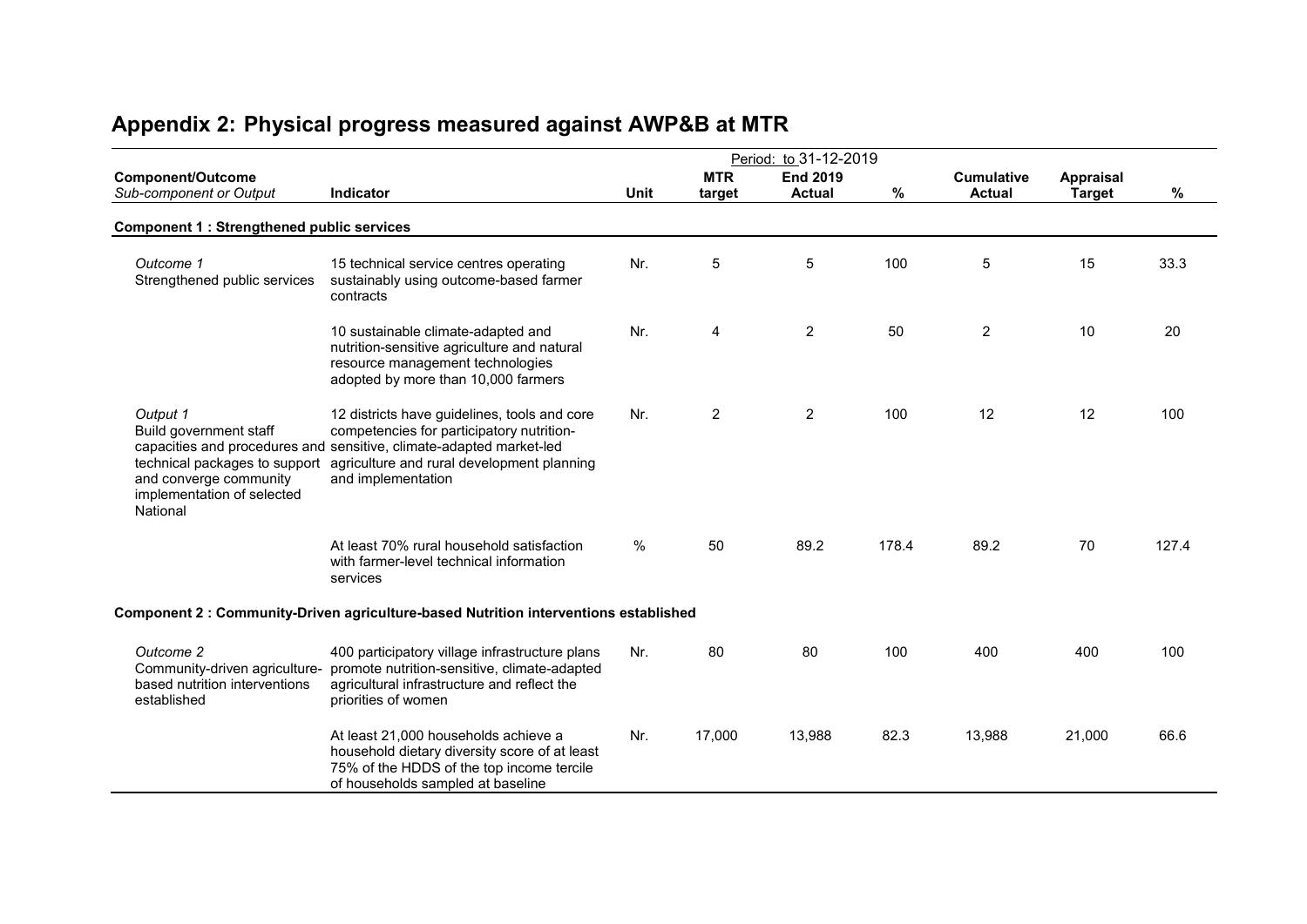| Output 2                                                                                   | 34,000 beneficiary households participate in                                                                                            | Nr. | 20,000 | 27,457       | 137.3       | 27,457      | 34,000 | 80.8        |
|--------------------------------------------------------------------------------------------|-----------------------------------------------------------------------------------------------------------------------------------------|-----|--------|--------------|-------------|-------------|--------|-------------|
| Planning for improved<br>nutritional outcomes                                              | VDP preparation                                                                                                                         |     |        |              |             |             |        |             |
| Output 3<br>Women-led improvement in<br>household nutrition                                | 28,000 women in project area of 15-49<br>years of age, consume at least 5 out of 10<br>defined food groups daily                        | Nr. | 10,000 | 22,320       | 223.2       | 22,320      | 28,000 | 79.7        |
|                                                                                            | Component 3 : Sustainable and inclusive market-driven partnerships established                                                          |     |        |              |             |             |        |             |
| Outcome 3<br>Sustainable and inclusive<br>market-driven partnerships<br>established        | Market-driven partnerships increase income<br>of at least 2,000 participating farmers by at<br>least 40%                                | Nr. | 600    | $\mathbf{0}$ | $\mathbf 0$ | 0           | 2,000  | 0           |
|                                                                                            | 10,000 farmers with new land use rights<br>recorded in a manner recognized by<br>national or customary law,                             | Nr. | 2,000  | $\mathbf 0$  | $\mathbf 0$ | 485         | 10,000 | 4.9         |
| Output 4<br>Profitable investment in<br>nutrient-sensitive, climate<br>adapted agriculture | 2,000 hectares of new irrigated land<br>established                                                                                     | ha  | 700    | 281          | 40.1        | 281         | 2,000  | 14.1        |
|                                                                                            | 400 km of roads constructed or rehabilitated                                                                                            | km  | 300    | 314          | 104.7       | 373         | 400    | 93.3        |
| Output 5<br>Linking farmers to markets                                                     | At least 20 private or public-private agro-<br>processing and quality control facilities<br>installed                                   | Nr. | 6      | $\mathbf 0$  | $\mathbf 0$ | $\mathbf 0$ | 20     | $\mathbf 0$ |
|                                                                                            | 25 registered agricultural cooperatives or<br>community-based agro-enterprises<br>established with sound charters and<br>business plans | Nr. | 5      | $\mathbf 0$  | 0           | $\mathbf 0$ | 25     | $\mathbf 0$ |
| <b>Component 4 : Project management</b>                                                    |                                                                                                                                         |     |        |              |             |             |        |             |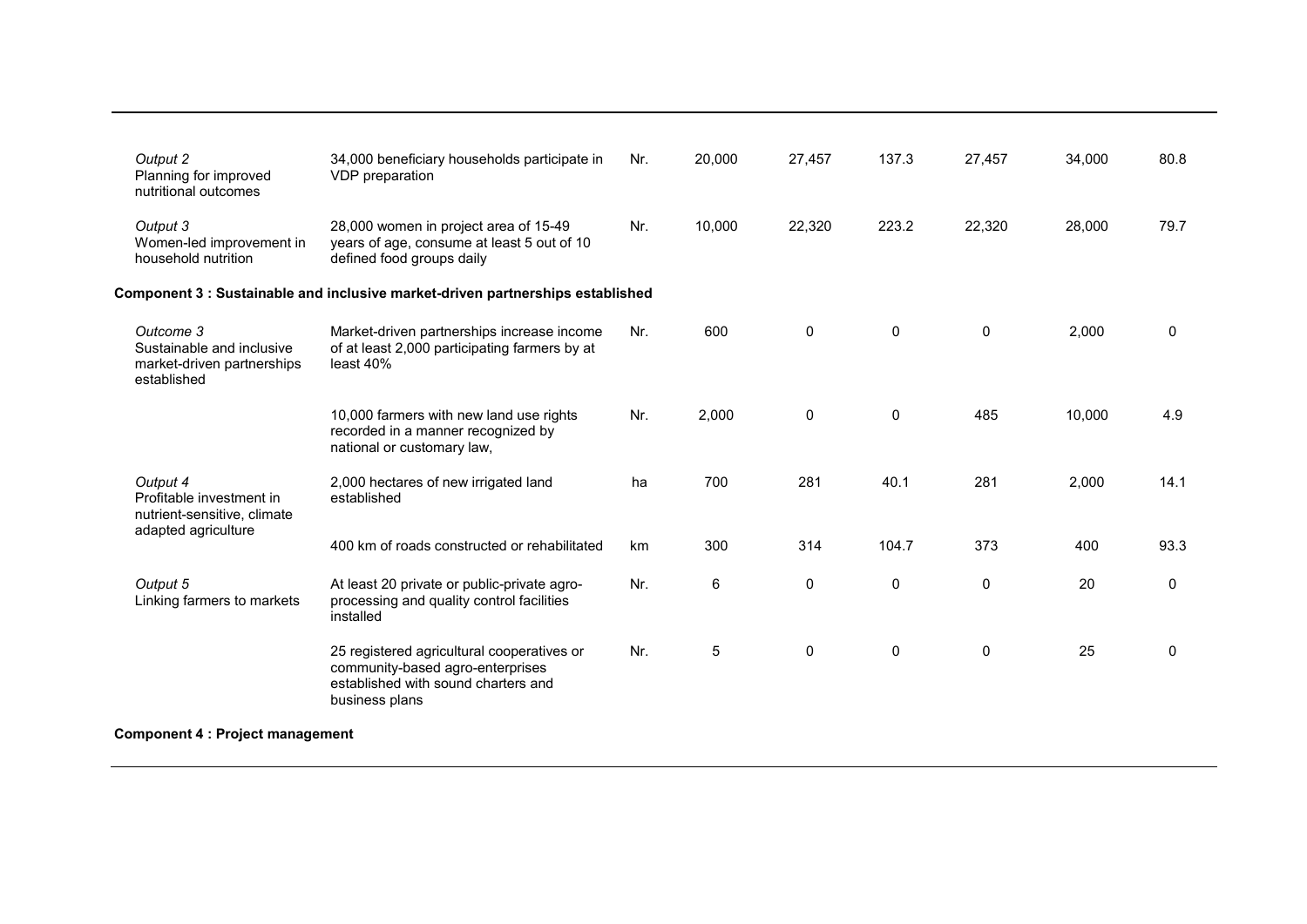

## **Lao People's Democratic Republic**

**Strategic Support for Food Security and Nutrition Project - GAFSP funds Mid-term Review**

**Appendix 3: Compliance with legal covenants: status of implementation**

Mission Dates: 18/02/2020 - 04/03/2020 Document Date: 23/04/2020 Project No. 2000001131 Report No. 5386-LA

Asia and the Pacific Division Programme Management Department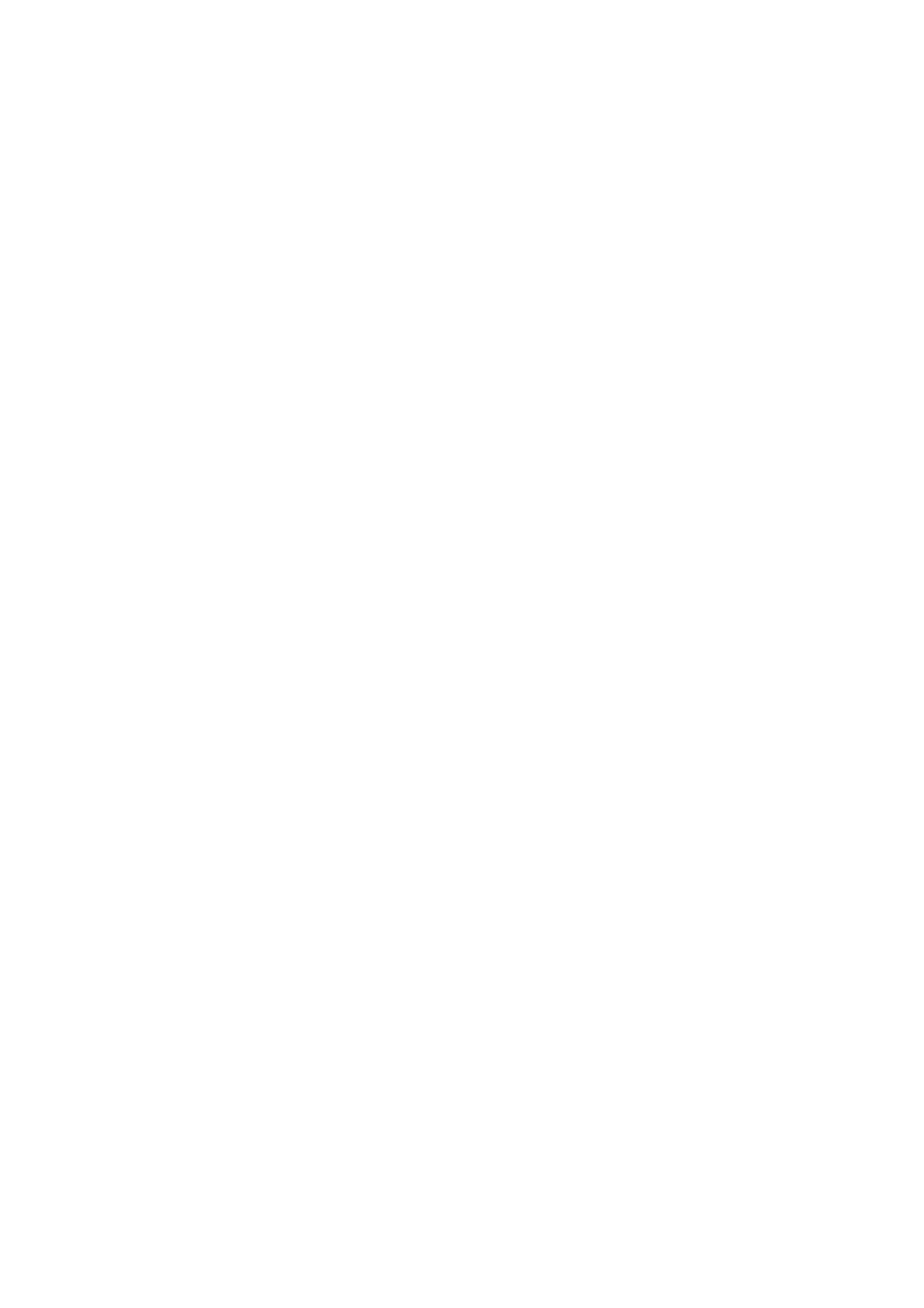# **Appendix 3: Compliance with legal covenants: status of implementation**

| $B-3$                | <b>Financing Agreement</b><br>There shall be a Designated Account in USD for the purpose of financing the IFAD financed project activities. The Designated<br>Account shall be opened and maintained in the Bank of the Lao PDR or any other Bank acceptable to IFAD. Upon the<br>Recipient's request, IFAD shall make one or more withdrawals from the Grants accounts on behalf of the Recipient and<br>deposit such amount in the Designated Account. The Designated account shall be operated by the Ministry of Finance of<br>the Recipient and shall be protected against set off, seizure or attachment on terms and conditions proposed by the Recipient | On loan<br>effectiveness<br>28-04-2016 | Complied                                                                                                                                                       |
|----------------------|------------------------------------------------------------------------------------------------------------------------------------------------------------------------------------------------------------------------------------------------------------------------------------------------------------------------------------------------------------------------------------------------------------------------------------------------------------------------------------------------------------------------------------------------------------------------------------------------------------------------------------------------------------------|----------------------------------------|----------------------------------------------------------------------------------------------------------------------------------------------------------------|
|                      |                                                                                                                                                                                                                                                                                                                                                                                                                                                                                                                                                                                                                                                                  |                                        |                                                                                                                                                                |
|                      | and accepted by IFAD.                                                                                                                                                                                                                                                                                                                                                                                                                                                                                                                                                                                                                                            |                                        |                                                                                                                                                                |
| $B-4$                | There shall be Project accounts at the National Project Coordination Office (NPCO) the District Agriculture and Forestry<br>(DAFOs) of participating districts where project activities will be implemented and at the Department of Agricultural Extension<br>and Cooperatives (DAEC). The Project accounts will be denominated in LAK and opened in commercial banks, acceptable<br>to the Fund for project operations. The National Project Coordinator and DAEC Director at central level and Managers at<br>district levels shall be authorized to operate their respective accounts.                                                                       | 28-04-2016                             | Complied.<br>Project accounts have<br>been opened in USD at<br>NPCO and in LAK at<br>DAFOs (12) at<br>commercial banks.                                        |
| $B-5$                | The Recipient shall provide counterpart financing for the Project in the amount of approximately USD 5.4 million. The<br>Government contribution covers taxes, duties and some rural infrastructure, land use registration, salaries for technical and<br>Project coordinators, and operating costs as specified in Schedule II of the Agreement.                                                                                                                                                                                                                                                                                                                | Throughout<br>project period           | Partially complied.                                                                                                                                            |
| $C-1 & 2$            | The Lead Project Agency shall be the Ministry of Agriculture and Forestry, through its Department of Planning and<br>Cooperation (DPC). The Ministry of Health is designated as additional Project Party                                                                                                                                                                                                                                                                                                                                                                                                                                                         |                                        | Complied                                                                                                                                                       |
| $C-4$                | A joint mid-term review shall be organized by the Recipient, the Fund and WFP after approximately 30 months of Project<br>implementation. The terms of reference of the mid-term review shall be agreed by the three Parties.                                                                                                                                                                                                                                                                                                                                                                                                                                    | February 2020                          | Complied                                                                                                                                                       |
| $C-5$                | For the purposes of Section 8.03 (a) of the General Conditions, the Recipient shall provide IFAD with annual progress reports<br>on the implementation of the IFAD financed project activities in the form requested by the Fund.                                                                                                                                                                                                                                                                                                                                                                                                                                | Throughout<br>project period           | Complied                                                                                                                                                       |
| $E-2(b)$             | The Designated Account and the Project Account shall have been duly opened for advance payments.                                                                                                                                                                                                                                                                                                                                                                                                                                                                                                                                                                 | 28-04-2016                             | Complied                                                                                                                                                       |
| $E-2(c)$             | The National Project Coordinator, Financial Manager/Key Staff with qualifications acceptable to the Fund have been duly<br>appointed.                                                                                                                                                                                                                                                                                                                                                                                                                                                                                                                            | 28-04-2016                             | Complied                                                                                                                                                       |
| $E-2(d)$<br>$E-2(e)$ | A computerized accounting system acceptable to the Fund shall have been procured.<br>A Project Implementation Manual (PIM) shall be drafted and shared with the Fund for its approval.                                                                                                                                                                                                                                                                                                                                                                                                                                                                           | 30/04/2017<br>28-04-2016               | Complied<br>Accounting software was<br>installed in 2017 and is<br>being used Accounting<br>data from the beginning of<br>the project was entered.<br>Complied |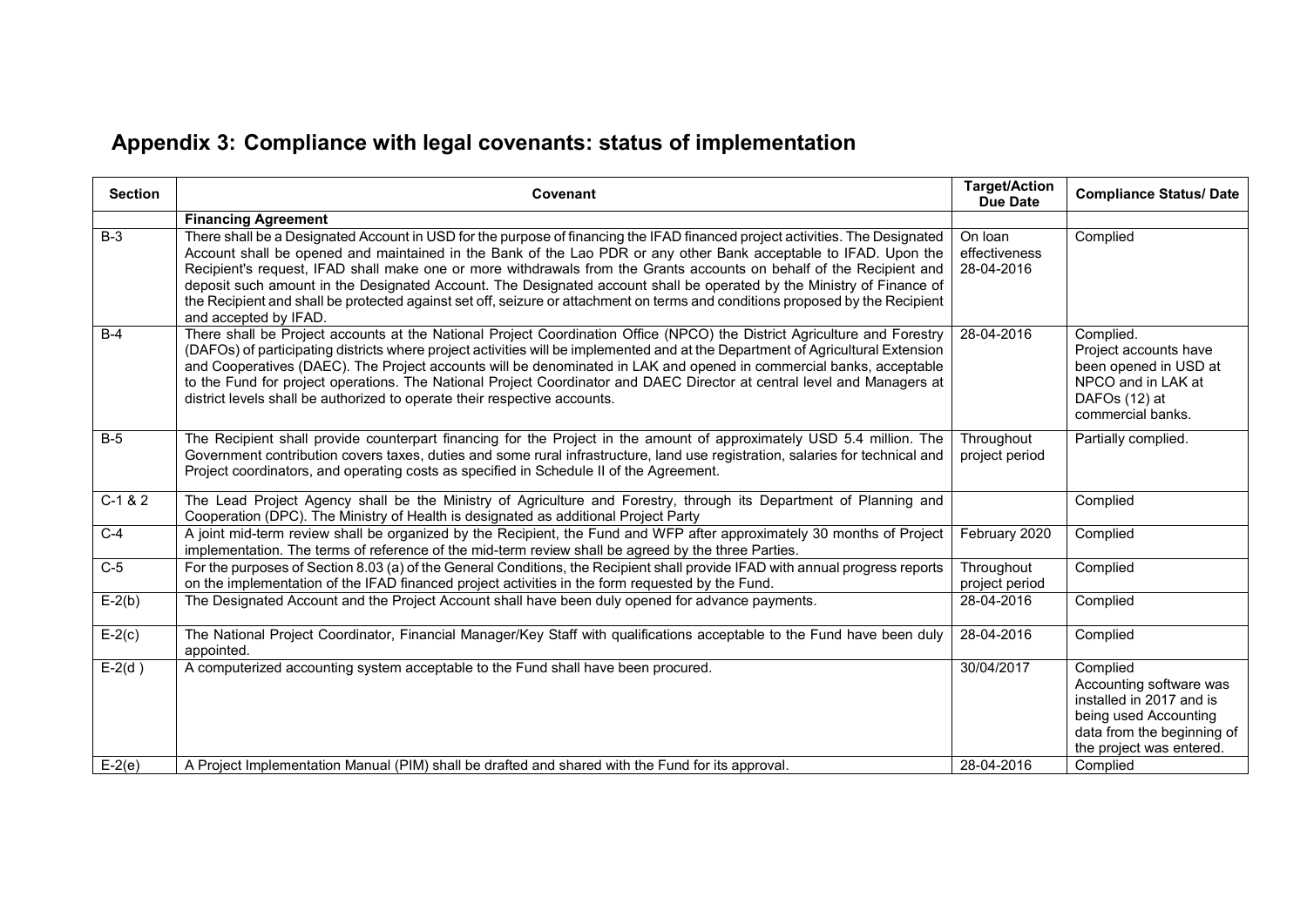| Sch 1-II-6       | The MAF, in its capacity as the Lead Project Agency, shall have the overall responsibility for implementation of the Project.<br>MAF, through its Department of Planning and Cooperation (DPC), will delegate assigned responsibilities to the National<br>Programme Coordination Office (NPCO) based in Vientiane and to the provincial and district line agencies concerned.                                                                                                                                                                                                                                                                                                                                                                                                                                                                                 |                                                 | Ongoing compliance |
|------------------|----------------------------------------------------------------------------------------------------------------------------------------------------------------------------------------------------------------------------------------------------------------------------------------------------------------------------------------------------------------------------------------------------------------------------------------------------------------------------------------------------------------------------------------------------------------------------------------------------------------------------------------------------------------------------------------------------------------------------------------------------------------------------------------------------------------------------------------------------------------|-------------------------------------------------|--------------------|
| Sch-1-II-7       | The Secretariat of the National Nutrition Committee shall act as the National Project Steering Committee (NPSC). At<br>provincial level the Provincial Nutrition Committee will act as the Provincial Project Steering Committees (PPSC) and, at<br>district level, the District Socio Economic Development Committee (DSEDC) shall act as the District Project Steering<br>Committee (DPSC                                                                                                                                                                                                                                                                                                                                                                                                                                                                    | 28-04-2016                                      | Complied           |
| Sch-1-II-<br>7.1 | The NPSC will be responsible for overall project guidance and direction, approval of AWPBs and for progress reports for<br>submission to Ministry of Finance (MoF) and IFAD, and will be the final arbitrator on issues relating to project design and<br>management.                                                                                                                                                                                                                                                                                                                                                                                                                                                                                                                                                                                          | Throughout<br>project period                    | Ongoing compliance |
| Sch-1-II-<br>7.2 | At the provincial level, each PPSC will approve its respective AWPBs and annual progress and financial reports prepared<br>by participating Kum bans (village clusters) and districts. In addition to representatives of the Provincial Department of<br>Agriculture and Forestry (PAFO), Department of Finance (DoF), Department of Planning and Investment (DPI), Department<br>of Health (DoH), and Department of Industry and Commerce (DoIC), it will include provincial agri-business Lao Women's<br>Union (LWU), Lao Farmers Network (LFN); international NGOs and civil society representation. The Provincial Governor or<br>his or her designate will head the PPSc. The participating provinces will conduct PPSC meetings at provincial level on a<br>semi basis. The PPSC will report to the existing Provincial Nutrition Committee as required. | Throughout<br>project period                    | Ongoing compliance |
| Sch-1-II-<br>10  | The NPCO shall be responsible for the preparation of a PIM that shall describe (i) implementation of Project activities; (ii)<br>the administration of Grant proceeds and Project Parties' responsibilities; and (iii) monitoring and evaluation of Project<br>progress and results. The Lead Project Agency shall forward the draft PIM to IFAD for its non-objection. If IFAD does not<br>comment on the draft PIM within thirty (30) days after receipt, it shall be deemed to have no objections and LPA shall adopt<br>the PIM, substantially in the form approved by IFAD.                                                                                                                                                                                                                                                                               | 28-04-2016                                      | Complied           |
| Sch- 2-2         | Withdrawals in respect of expenditures for start-up costs (computerized accounting system, PIM and start up related<br>expenditures) incurred before the satisfaction of the conditions precedent to withdrawal but after entry into force of this<br>Agreement shall not exceed an aggregate amount of USD 50 000.                                                                                                                                                                                                                                                                                                                                                                                                                                                                                                                                            |                                                 | Not required.      |
|                  | Letter to the Recipient                                                                                                                                                                                                                                                                                                                                                                                                                                                                                                                                                                                                                                                                                                                                                                                                                                        |                                                 |                    |
| Para 5           | Before disbursement can begin, IFAD must receive from the designated representative specified in Section E of the<br>Agreement a letter designing the names of officials authorized to sign withdrawal applications, which includes their<br>authenticated specimen signatures.                                                                                                                                                                                                                                                                                                                                                                                                                                                                                                                                                                                | Prior to first<br>withdrawal i.e.<br>02-09-2016 | Complied           |
| Para $-6$        | Withdrawals in respect of expenditures for start-up costs (computerized accounting system, PIM and start up related<br>expenditures) incurred before the satisfaction of the conditions precedent to withdrawal but after entry into force of this<br>Agreement shall not exceed an aggregate amount of USD 50 000. Any unused balance of the start-up advance will be<br>considered as part of the initial advance under the authorized allocation                                                                                                                                                                                                                                                                                                                                                                                                            |                                                 | Not required       |
| Para -7          | Withdrawal application for advance withdrawal and reimbursements may be submitted once ninety days have lapsed from<br>the submission of the previous withdrawal application. If, however, the requested withdrawal amount is at least thirty (30%)<br>of the advance described in paragraph 15, a withdrawal application may be submitted even if ninety (90) days have not<br>lapsed.                                                                                                                                                                                                                                                                                                                                                                                                                                                                        | Throughout<br>project period                    | Ongoing compliance |
| Para $-8$        | The Direct Payment procedure should preferably be used only for payments of more than USD 100,000 equivalent. Project<br>expenditures below the threshold should be paid from the project's Designated or Project Accounts.                                                                                                                                                                                                                                                                                                                                                                                                                                                                                                                                                                                                                                    | Throughout<br>project period                    | Ongoing compliance |
| Para - 14        | In accordance with section B.3 of the Financing Agreement and Section 4.04(d) of the General Conditions, the Recipient is<br>required to open and maintain a Designated Account (DA) denominated in the USD in the Bank of the Lao PRD or any other<br>Bank acceptable to IFAD in order to receive Grant resources in advance as soon as possible after entry into force of the                                                                                                                                                                                                                                                                                                                                                                                                                                                                                | 28-04-2016                                      | Complied           |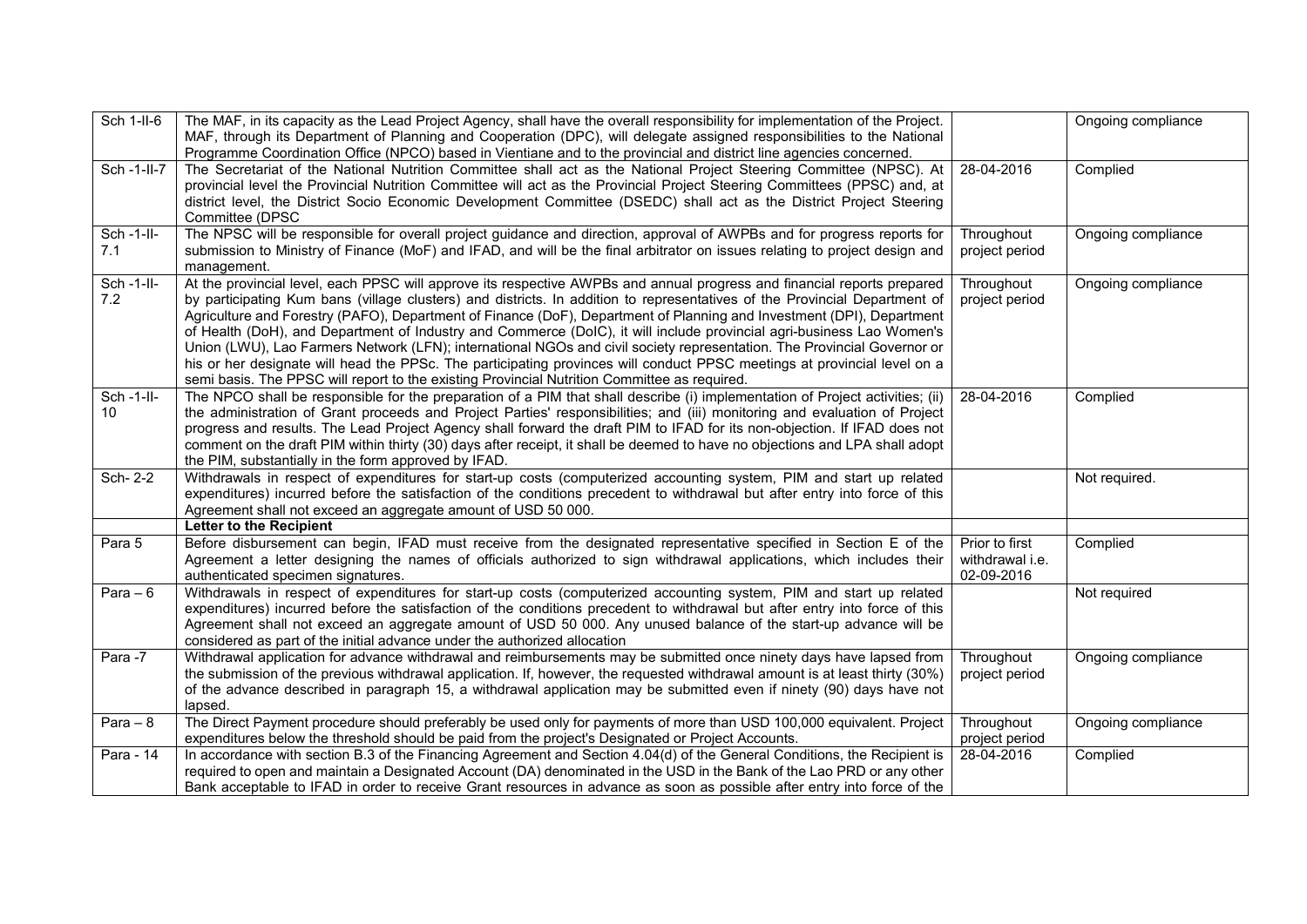|                         | Agreement. In accordance with section 3.1 of the LDH, the DA shall be administered following Imprest Account<br>arrangements. Advances from this Financing must be segregated from other funds for the project                                                                                                                                                                                                                                                                                                                                                                                                                                                     |                              |                                                                                                                                                             |
|-------------------------|--------------------------------------------------------------------------------------------------------------------------------------------------------------------------------------------------------------------------------------------------------------------------------------------------------------------------------------------------------------------------------------------------------------------------------------------------------------------------------------------------------------------------------------------------------------------------------------------------------------------------------------------------------------------|------------------------------|-------------------------------------------------------------------------------------------------------------------------------------------------------------|
| $\overline{P}$ ara - 15 | Under imprest arrangements, the maximum authorized allocation to the Designated Account will be USD 2.5 million. One or<br>more advances may be withdrawn within this authorized allocation. All withdrawals shall be in line with projected<br>expenditures as detailed in the approved AWPB.                                                                                                                                                                                                                                                                                                                                                                     |                              | Complied-Advance of<br>USD 2.5 million provided                                                                                                             |
| Para $-18$              | There shall be Project Accounts at the National Project Coordination Office (NPCO) and the District Agriculture and Forestry<br>Office (DAFOs) of participating districts where project activities will be implemented and at the Department of Agricultural<br>Extension and Cooperatives (DAEC). The Project accounts will be denominated in LAK and opened in commercial banks<br>acceptable to the Fund, to receive funds from the DA for eligible expenditure for project activities. The NPC and DAEC<br>Director at central level, and Managers ar District levels, shall be authorized to operate their respective accounts.                               | Throughout<br>project period | Complied.<br>Project accounts have<br>been opened in USD at<br>NPCO and LAK at DAFOs<br>at the commercial banks.                                            |
| Para $-20$              | The Recipient shall provide counterpart financing for the Project in the amount of approximately USD 5.4 million. The<br>Government contribution covers taxes, duties and some rural infrastructure, land use registration, salaries for technical and<br>Project coordinators, and operating costs as specified in Schedule II of the Agreement. The local private enterprise is<br>expected to contribute approximately USD 0.50 million, and the village beneficiary contribution will be approximately USD<br>2.9 million in kind.                                                                                                                             | Throughout<br>project period | Partially complied.                                                                                                                                         |
| Para $-26$              | All contracts must be listed in the Register of Contracts, which should be updated and submitted to the IFAD Country<br>Programme Manager on a monthly basis.                                                                                                                                                                                                                                                                                                                                                                                                                                                                                                      | Ongoing                      | Partially complied.<br>Register of contracts are<br>being maintained but not<br>submitted to IFAD.                                                          |
| Para $-27$              | In accordance with Section 9.01 and 9.02 of the General Conductions, the Recipient must prepare and submit to IFAD<br>detailed financial statements of all the operations, resources and expenditures related to the Project of each fiscal year. All<br>Project financial sources, whether provided in cash or in the form of tax exemption, must be duly valued and accounted for<br>in the Project financial statements.                                                                                                                                                                                                                                        | Ongoing                      | Being complied<br>GoL staff salary and<br>operating cost are being<br>accounted based on the<br>statement of expenditures<br>provided by the<br>government. |
| <b>Para - 28</b>        | Summary interim Financial Reports (IFR) must be submitted to IFAD at half yearly intervals within 45 days after the period-<br>end.                                                                                                                                                                                                                                                                                                                                                                                                                                                                                                                                | Aug 15 of each<br>vear       | Partially complied.                                                                                                                                         |
| Para $-29$              | The Recipient must appoint independent auditors acceptable to IFAD within 120 days after entry into force of the agreement,<br>selected in accordance with the procedures and criteria set forth in the IFAD Guidelines on Project audit, to audit the financial<br>statements relating to the Project. Thereafter, as soon as practicable, but not later than 120 days after the beginning of each<br>succeeding fiscal year, the Recipient will either confirm the appointment of the same independent auditor, subject to<br>satisfactory performance, or will follow the same procedure to appoint new independent auditors for the successive fiscal<br>year. | Every year                   | Complied                                                                                                                                                    |
| Para $-30$              | The log of audit observations should be maintained and updated regularly.                                                                                                                                                                                                                                                                                                                                                                                                                                                                                                                                                                                          | Throughout<br>project period | Not complied.<br>The mission prepared one<br>log of audit and shared<br>with the project.                                                                   |
|                         | <b>General Conditions</b>                                                                                                                                                                                                                                                                                                                                                                                                                                                                                                                                                                                                                                          |                              |                                                                                                                                                             |
| Sec 4.08                | The financing shall be used exclusively to finance expenditure meeting eligibility requirements.                                                                                                                                                                                                                                                                                                                                                                                                                                                                                                                                                                   | Throughout<br>project period | Ongoing compliance                                                                                                                                          |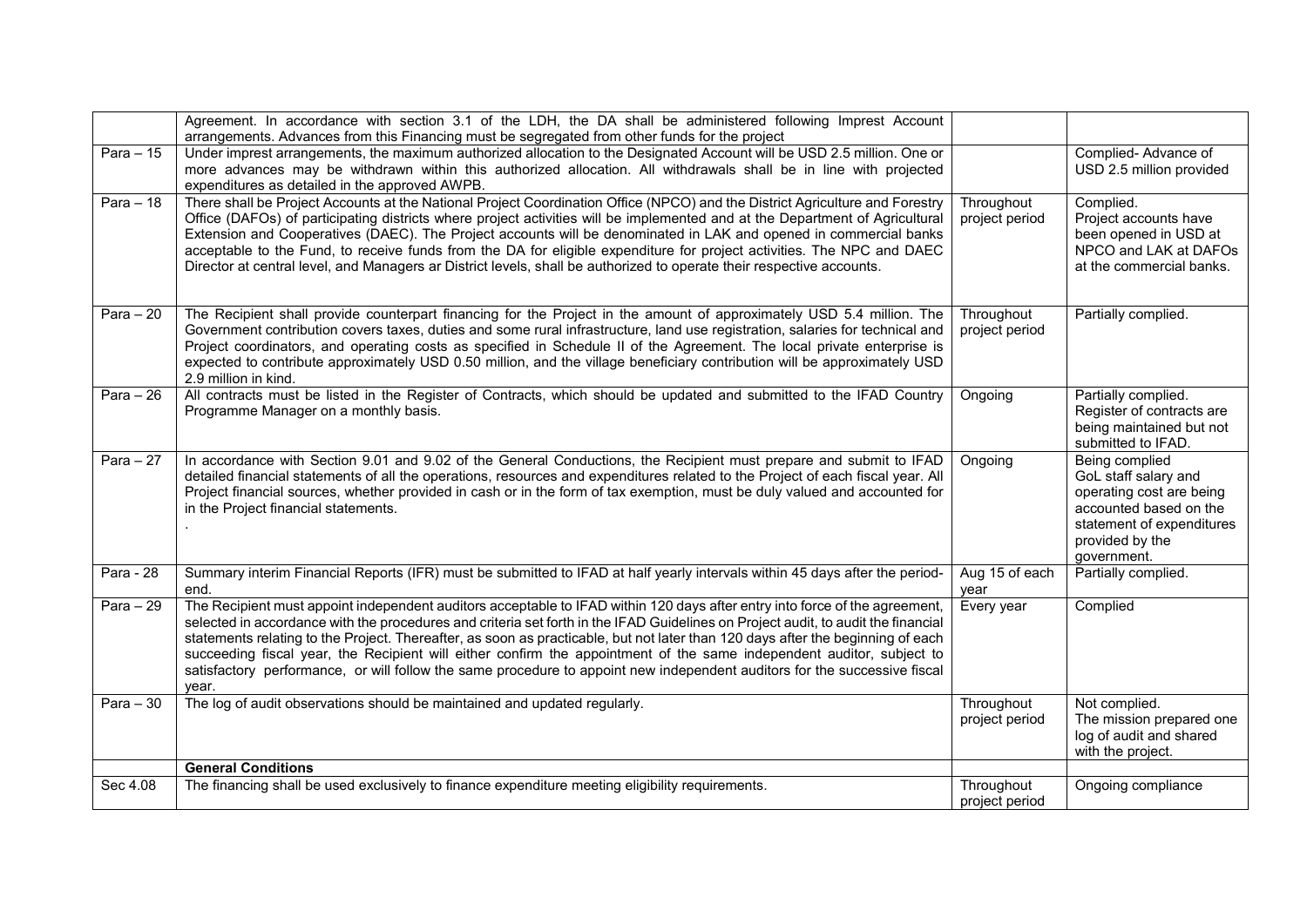| Sec -<br>7.01(b)  | The LPA shall submit the draft AWPB and Procurement Plan to the Fund no later than 60 days before the beginning of the<br>project year                                                                                                                                                                                                                                                                                                                                                                                                                              | By 31 <sup>st</sup> October<br>each year                    | Delayed compliance for<br>FY 2018 and 2019.<br>For 2019 the AWPB was<br>submitted on 23rd<br>November. The AWPB for<br>2020 was approved but a<br>revision is needed.              |
|-------------------|---------------------------------------------------------------------------------------------------------------------------------------------------------------------------------------------------------------------------------------------------------------------------------------------------------------------------------------------------------------------------------------------------------------------------------------------------------------------------------------------------------------------------------------------------------------------|-------------------------------------------------------------|------------------------------------------------------------------------------------------------------------------------------------------------------------------------------------|
| Sec-<br>7.03(b)   | Recipient shall make available to the Project Parties during the Project Implementation Period counterpart funds from its<br>own resources in accordance with its customary national procedures for development assistance.                                                                                                                                                                                                                                                                                                                                         | Throughout<br>project period                                | Ongoing compliance                                                                                                                                                                 |
| Sec - 7.05<br>(a) | Procurement of goods, works and services financed by the Financing shall be carried out in accordance with the provisions<br>of the Recipient's procurement regulations, to the extent such are consistent with the IFAD Procurement Guidelines. Each<br>Procurement Plan shall identify procedures which must be implemented by the Recipient in order to ensure consistency with<br>the IFAD Procurement Guidelines                                                                                                                                               | Throughout<br>project period                                | Ongoing compliance                                                                                                                                                                 |
| Sec -7.06         | All goods, services and buildings financed by the Financing shall be used exclusively for the purposes of the Project.                                                                                                                                                                                                                                                                                                                                                                                                                                              | Throughout<br>project period                                | Ongoing compliance                                                                                                                                                                 |
| Sec - 7.08<br>(a) | All goods and buildings used in the project shall be insured against such risks and in such amounts as shall be consistent<br>with sound commercial practice.                                                                                                                                                                                                                                                                                                                                                                                                       | Ongoing                                                     | Not complied.<br>Office equipment's are not<br>insured. Only vehicles are<br>insured                                                                                               |
| Sec - 7.09<br>(a) | The Recipient shall ensure that no Project Party shall enter into any Subsidiary Agreement, or consent to any modification<br>thereof, inconsistent with the Financing Agreement or the Project Agreement.                                                                                                                                                                                                                                                                                                                                                          | During<br>implementation<br>period                          | Complied                                                                                                                                                                           |
| $Sec -$<br>7.11   | The LPA shall appoint the Project Director and all other key Project Personnel in the manner specified having qualification<br>and experiences in the Agreement or otherwise approved by the Fund. The Recipient shall exercise best efforts to ensure<br>continuity in key project personnel throughout the Project Implementation Period and shall insure key personnel against<br>health and accident risks to the extent consistent with sound commercial practice or its customary practice in respect of<br>national civil service, whichever is appropriate. | Throughout<br>project period                                | Partially complied.<br>Project staff need to<br>insure themselves                                                                                                                  |
| Sec - 8.01        | The project shall maintain records and documents adequate to reflect their operations in implementing the project until the<br>Project Completion Date, and shall retain such records and documents for at least ten years thereafter.                                                                                                                                                                                                                                                                                                                              | Throughout<br>project period<br>and ten years<br>thereafter | Ongoing compliance                                                                                                                                                                 |
| Sec - 8.02<br>(a) | The LPA shall establish and thereafter maintain an appropriate information management system in accordance with the<br>Fund's operational guidelines and Results Measurement Framework.                                                                                                                                                                                                                                                                                                                                                                             | Throughout<br>project period                                | Partially complied<br>Information are recorded<br>in excel file by the PAFOs<br>and DAFOs and submitted<br>to NPCO to consolidate.<br>NPCO consolidated using<br>excel spreadsheet |
| Sec - 8.03<br>(a) | The LPA shall furnish to the Fund periodic progress reports on the Project, in such form and substance as the Fund shall<br>reasonably request.                                                                                                                                                                                                                                                                                                                                                                                                                     | Throughout<br>project period                                | Ongoing compliance                                                                                                                                                                 |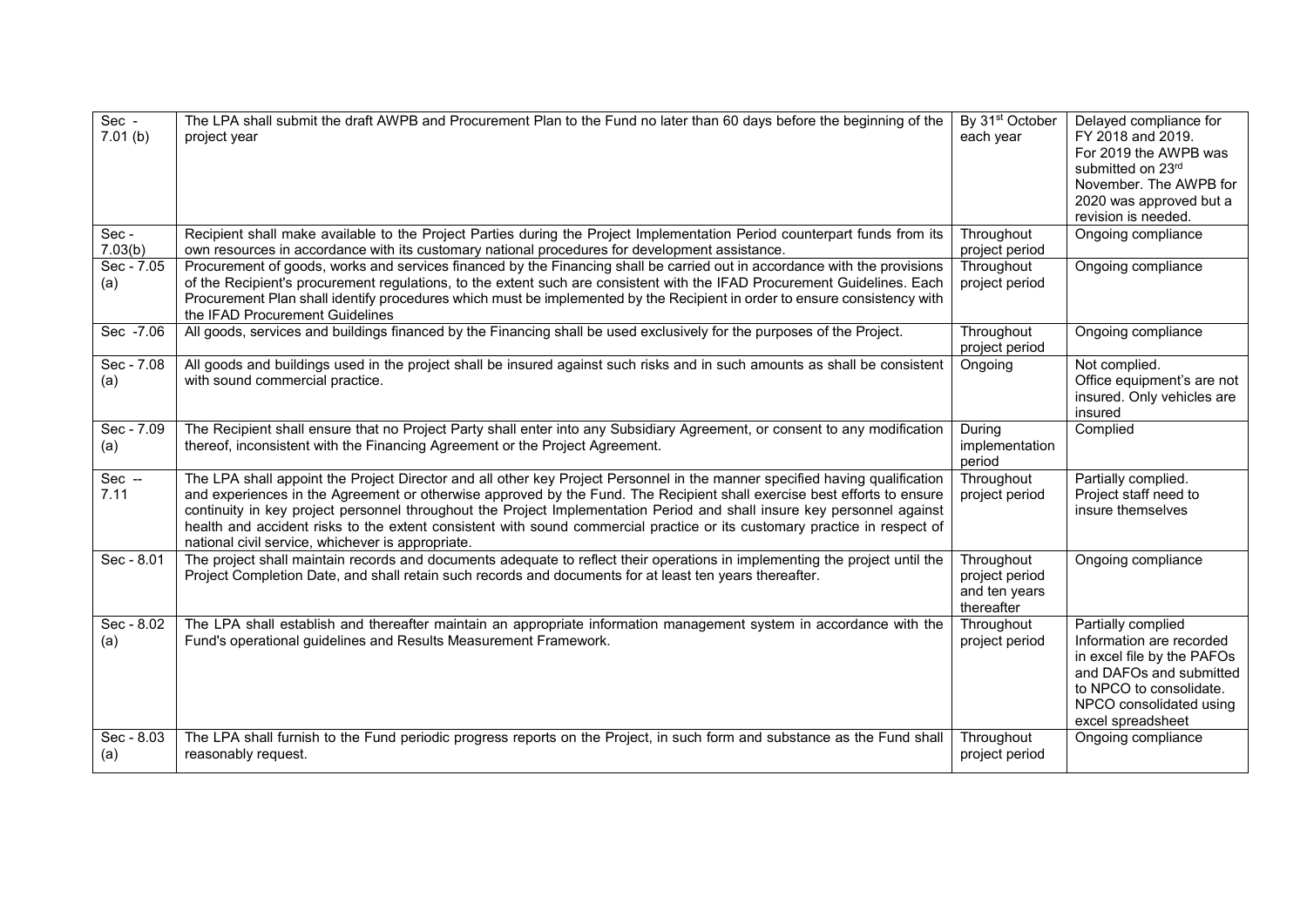| Sec - 8.03 | Mid-Term Review: The Lead Project Agency and the Fund shall jointly carry out a review of Project implementation no later      | February 2020      | Complied                    |
|------------|--------------------------------------------------------------------------------------------------------------------------------|--------------------|-----------------------------|
| (b)        | than the midpoint of the Project Implementation Period (the "Mid-Term Review") based on terms of reference prepared by         |                    |                             |
|            | the LPA and approved by the Fund.                                                                                              |                    |                             |
| Sec - 8.04 | Completion Report: The Recipient shall submit to the Fund the completion report on the overall implementation of the           | <b>By Dec 2022</b> | Not yet applicable          |
|            | project as promptly as possible after the Programme Completion Date but in any event no later than the Financing Closing       |                    |                             |
|            | Date, in such form and substance as may be specified in the Financing Agreement or as the Fund shall reasonably request.       |                    |                             |
| Sec - 8.05 | Plans and Schedules: The Project Parties shall furnish to the Fund promptly upon their preparation, such plans, design         | Throughout         | Ongoing compliance          |
|            | standards, reports, contract documents, specifications and schedules relating to the Project, and any material modifications   | project period     |                             |
|            | subsequently made therein.                                                                                                     |                    |                             |
| Sec - 9.01 | The Project shall maintain separate accounts and records in accordance with consistently maintained appropriate accounting     | Throughout         | Ongoing compliance          |
|            | practices adequate to reflect the operations, resources and expenditures related to the project until the Financing Closing    | project period     |                             |
|            | Date and retain such accounts and records for at least ten years thereafter.                                                   | and ten years      |                             |
|            |                                                                                                                                | thereafter         |                             |
| Sec - 9.02 | Financial Statements: The Recipient shall deliver to the Fund detailed financial statements of the operations, resources       | April 30 each      | Complied with some          |
|            | and expenditures related to the project for each fiscal year prepared in accordance with standards and procedures              | vear               | delays.                     |
|            | acceptable to the Fund and deliver such financial statements to the Fund within four months of the end of each fiscal year.    |                    |                             |
| Sec - 9.03 | The Recipient shall have the accounts audited each fiscal year in accordance with auditing standards acceptable to the Fund    | June 30 each       | Complied                    |
|            | and IFAD's Guidelines on Project Audits by an independent auditor acceptable to the Fund and submit the audit report to        | vear               |                             |
|            | the Fund within six months of the end of each fiscal year along with the reply to the management letter of the auditors within |                    |                             |
|            | one month of receipt thereof.                                                                                                  |                    |                             |
| Sec-       | (a) The Financing and all Loan Service Payments shall be exempt from all Taxes, and all Loan Service Payments shall be         | Throughout         | Complied                    |
| 11.01      | made free and clear of Taxes.                                                                                                  | project period     | For the expenses made       |
|            | (b) The Agreement shall be exempt from any Taxes on signature, delivery or registration.                                       |                    | before the tax exemption    |
|            | (c) The use of any proceeds of the Financing to pay for Taxes is subject to the Fund's policy of requiring economy and         |                    | is effective, the project   |
|            | efficiency in the use of its Financing. Therefore, if the Fund at any time determines that the amount of any such Tax is       |                    | needs to show that the tax  |
|            | excessive, discriminatory or otherwise unreasonable, the Fund may, by notice to the Recipient, reduce the percentages          |                    | was efficiently tracked and |
|            | of Eligible Expenditures to be financed by the Financing which are specified in the Financing Agreement.                       |                    | compensated to IFAD.        |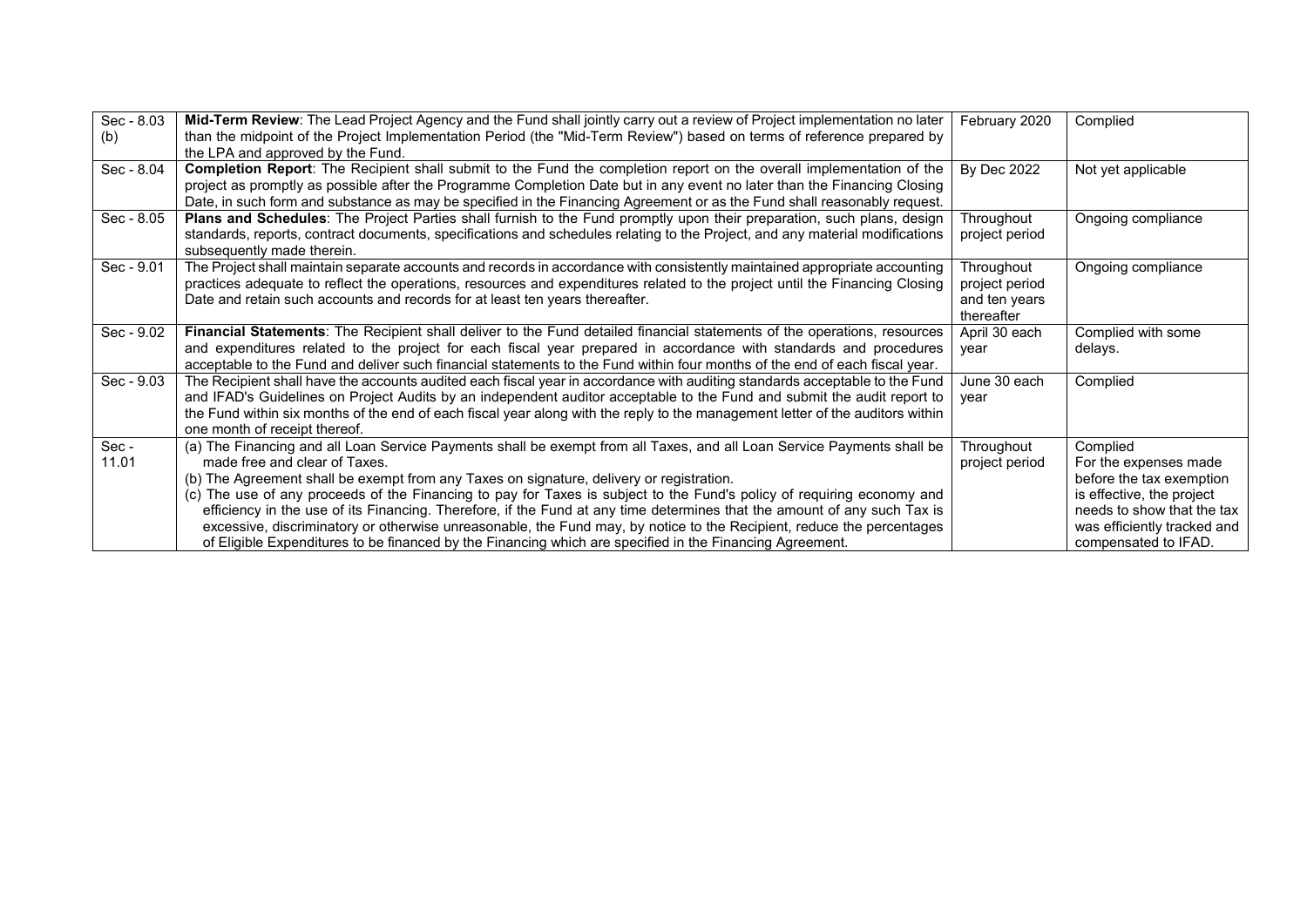

## **Lao People's Democratic Republic**

**Strategic Support for Food Security and Nutrition Project - GAFSP funds Mid-term Review**

**Appendix 4: Technical background analysis**

Mission Dates: 18/02/2020 - 04/03/2020 Document Date: 23/04/2020 Project No. 2000001131 Report No. 5386-LA

Asia and the Pacific Division Programme Management Department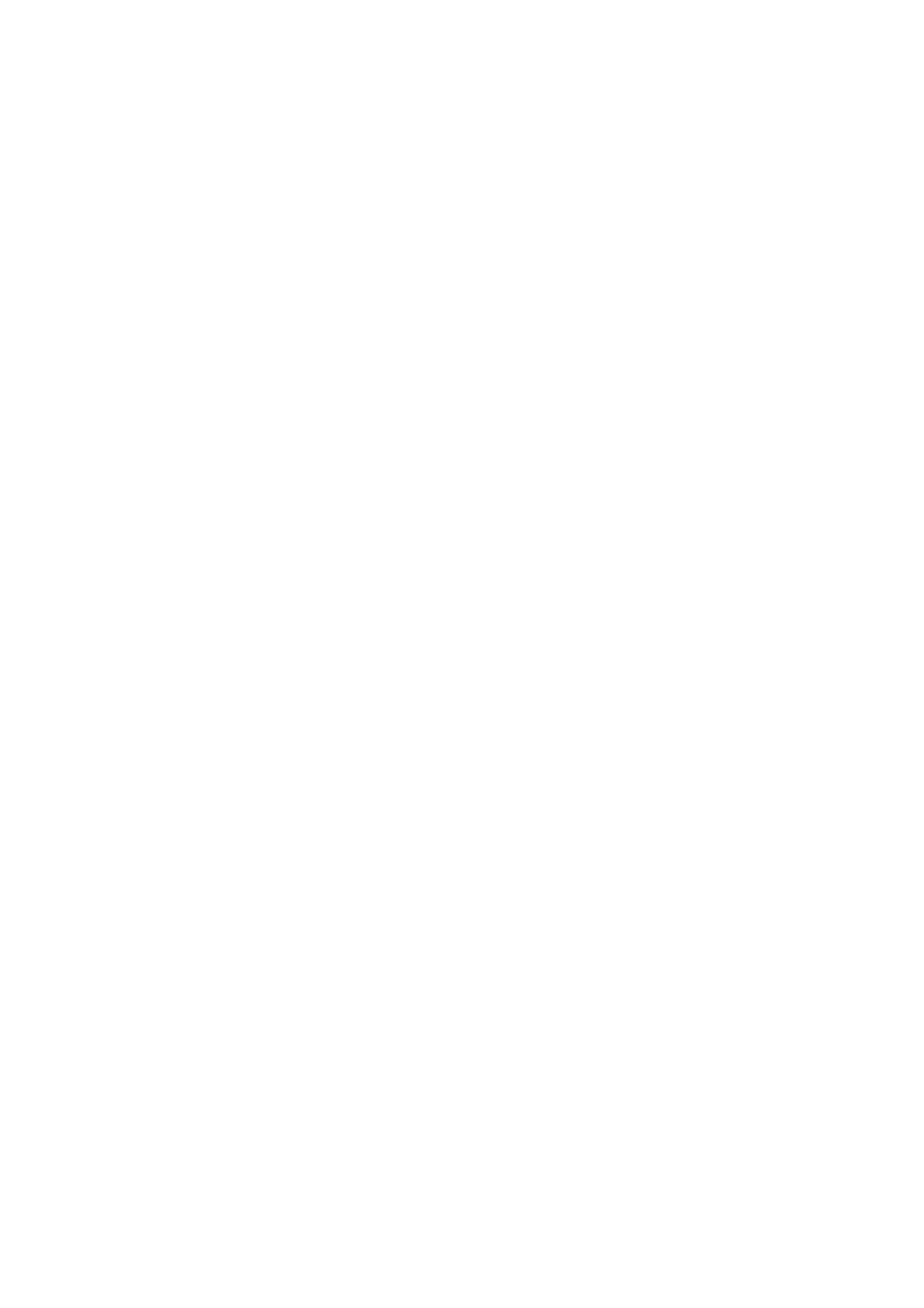## Convergence of Nutrition Interventions

Due to the fact that the causes of malnutrition are multi-faceted, addressing malnutrition does require a multi-sectoral approach that brings together sectors such as health, agriculture, social protection, education etc. To address the problem of stunting, these interventions should be converge in the nutritionally vulnerable individuals especially in the first 1000 days which starts from conception to a child's second birthday. The Laos government through its National Nutrition strategy and plan of action has prioritised 22 interventions. The Agriculture Food and Nutrition Programme (AFN) implemented through the Ministry of Agriculture and Forestry, aimed to increase the diversity and seasonal improvement of household supply of nutritious food, particularly household vegetable and small livestock production through NNSPA intervention 15, expanding and intensifying the production of nutritionally-rich plat-based foods and intervention 16 "production and promotion of animal-based protein for household consumption". To effectively reduce the prevalence of stunting, the projects was supposed to ensure convergence of the 22 interventions at implementation.

During the field mission, convergence of nutrition interventions was visible in several villages, mainly at two levels (i) geographical and (ii) implementation/service delivery. In regards to geographic convergence- efforts by the agriculture and health sectors through the AFN and HGNP investments were made to ensure targeting of the same villages this was a commendable approach. Discussions with the beneficiaries revealed that convergence was also being achieved at implementation. Through the AFN, most villages showed good collaboration between the FNS facilitators and the community health workers. This ensured that the pregnant women and mothers of children under two benefited not only from the FNS four modules training and the establishment of home gardens but also from the needed health interventions. The Food and Nutrition Centre (FNC) provided the space for learning and knowledge sharing among women, to conduct food demonstrations, monthly growth monitoring and Social Behaviour Change Communication (SBCC) among other interventions. Children with growth challenges were provide with follow-up activities such as visits from health workers, advice from the Facilitators and CHWs on how to prepare food for their children and grants for supplementary feeding to help them catch up on the growth.

This is definitely an emerging good practice on convergence between two investments and should be replicated in other villages where it is not happening and broadened to include other development partners providing services in each village. This will avoid duplication and allow for better coordination of services and target groups at the village level. For coordination at this level to be effective, the capacity of the village leadership to prepare and coordinate the implementation of integrated plans and for the District nutrition coordination committees to engage and coordinate all service providers in each district is essential.

In terms of the sustainability, the FNS has been emerged as a mother's club where experiences and lessons on food and nutrition are shared. The operation cost of hosting demonstrations is minimal and can be easily be absorb by the beneficiaries since they already provide most of the cooking ingredients from their gardens. Broader outreach on nutrition awareness can be also anchored on community events such as cultural events performed by Chief of Tribal.

### Agriculture Production Groups

The mission team met with a number of ADG members who had benefited from the grants. While ADP grants were presented to groups, each individual member chose an enterprise and implemented individually. However being a member of the group helped in sharing experiences for those with common enterprises, benefiting from economies of scale when procuring inputs such as feeds and vaccines and technical training by DAFO. Most of the farmers invested in chickens, ducks, fish, and pigs. Regardless of the starting point, most farmers were diversifying their production for example, those who started with poultry, procured ducks from the profits accrued and then moved on to pigs or fish, frogs and vegetable gardens mainly for own consumption. Women who benefited from garden grants also joined the APGs based on interest on the enterprise that they were investing in.

When asked what their produce, most of them said selling and own consumption. Regarding sustainability, several models had emerged from the groups own initiatives to create a savings fund to benefit the farmers and other people in the village that had not benefitted. For example in one group, each member was to put aside 80,000 Kip per year as a saving fund. The fund would benefit new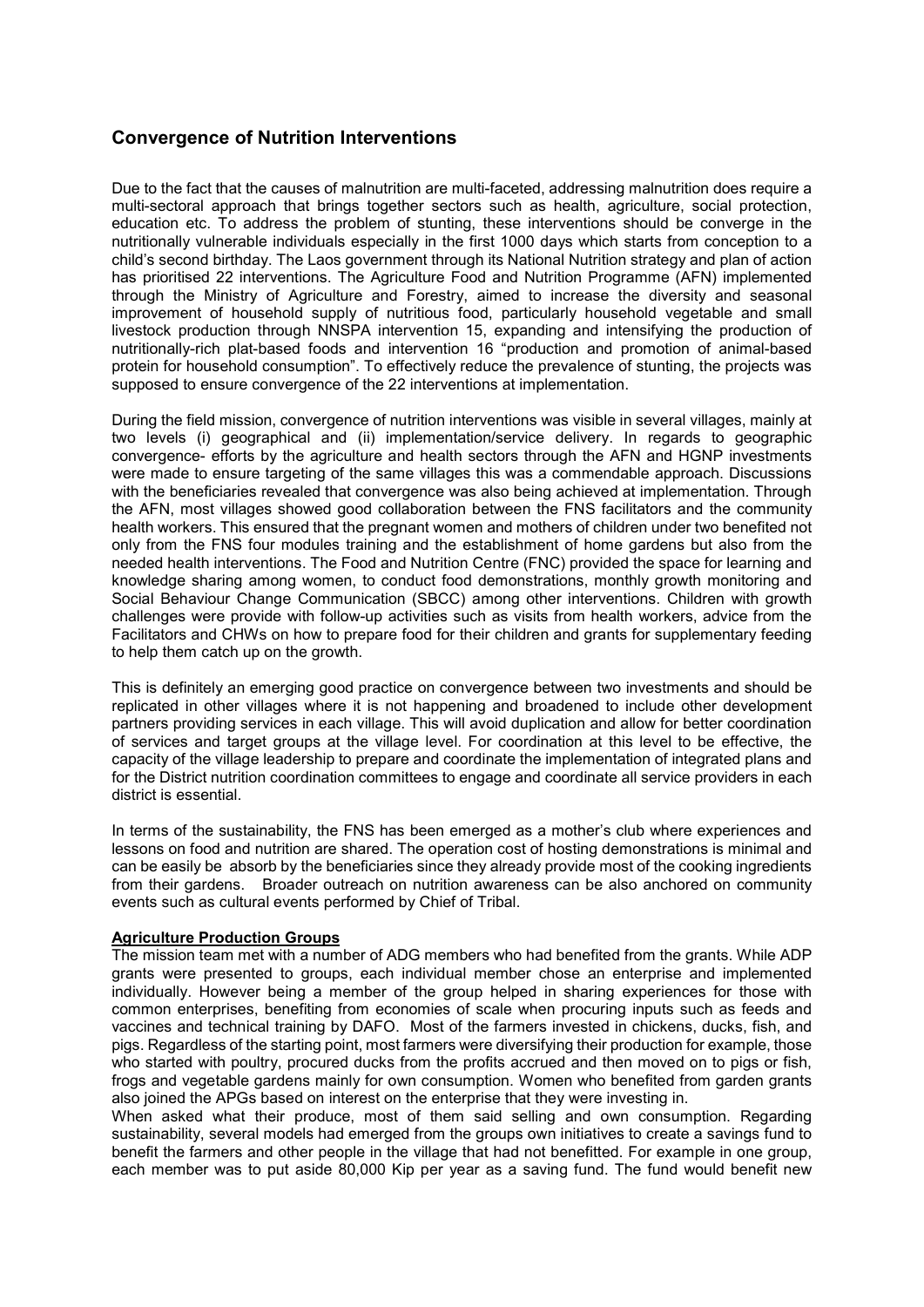investors who would also receive a grant and when the enterprise is established also start paying 80,000 Kips per year. In other models, all beneficiaries were expected to pay back the full grant in full to create a savings fund that would be extended to other members that had not benefited. These initiatives are the beginning steps of creating a cash economy and could be nurtured to grow into more organised groups that can in future be able to borrow from more formal financial institutions. It is however too early to know what direction this could take in future.

Project is focusing on the on-farm demonstration. Once it is successful, it creates a local learning site for the farmer to learn and share the technical issue. In the long term, the demonstration could evolve to be an elite farmer who will play a champion role to run a cash economy in the local area.

Although the PPCP implementation to date are still very limited, it is expected that the private sector has an interest to continue working with the farmer in the long run. The partnership could result in better extension service, postharvest technology, and logistics management. The current cash crop that have enough scale to attract private sector are cardamom and galangal.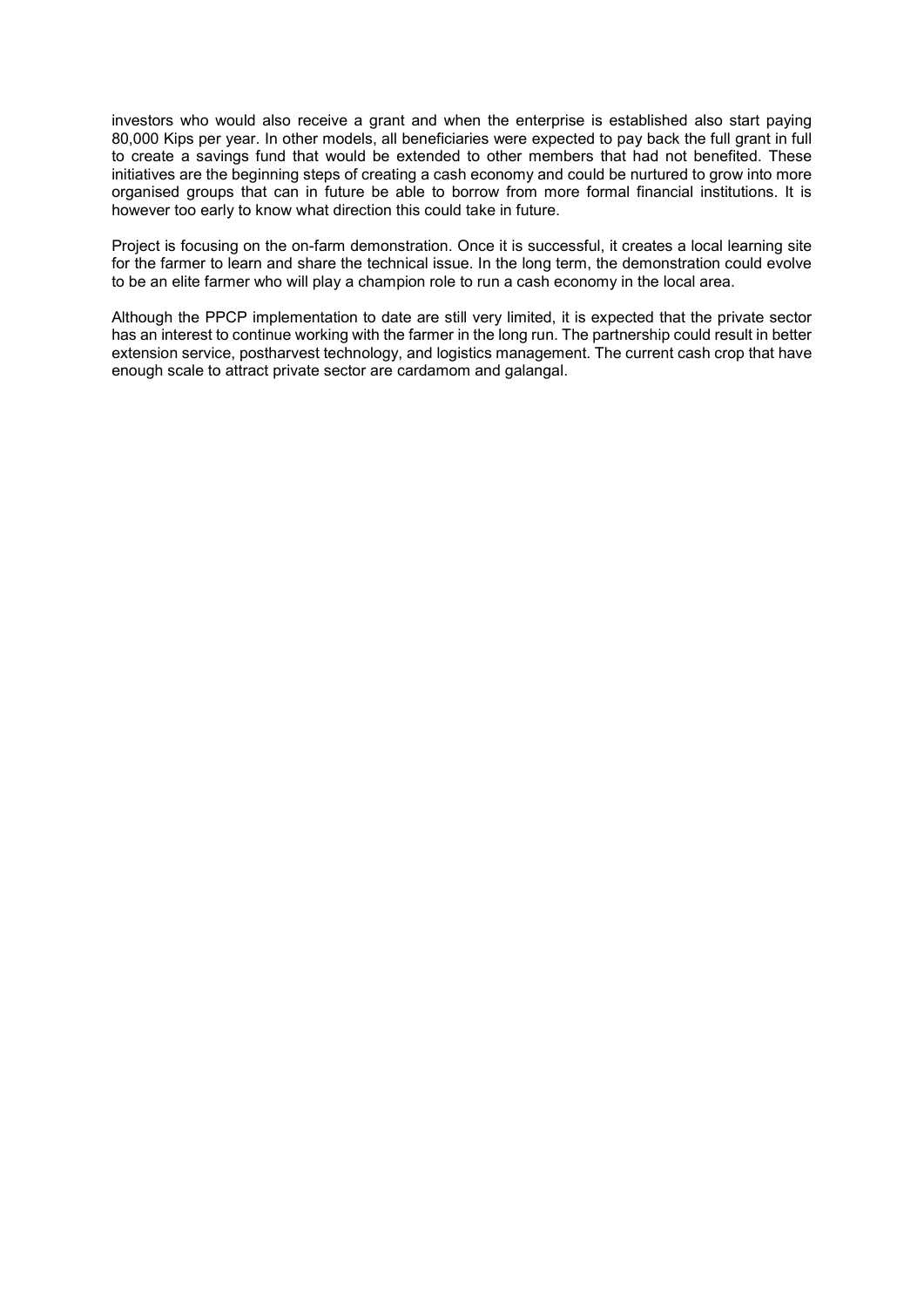

## **Lao People's Democratic Republic**

**Strategic Support for Food Security and Nutrition Project - GAFSP funds Mid-term Review**

**Appendix 5: Mission preparation and planning, TORs, schedules, people met**

Mission Dates: 18/02/2020 - 04/03/2020 Document Date: 23/04/2020 Project No. 2000001131 Report No. 5386-LA

Asia and the Pacific Division Programme Management Department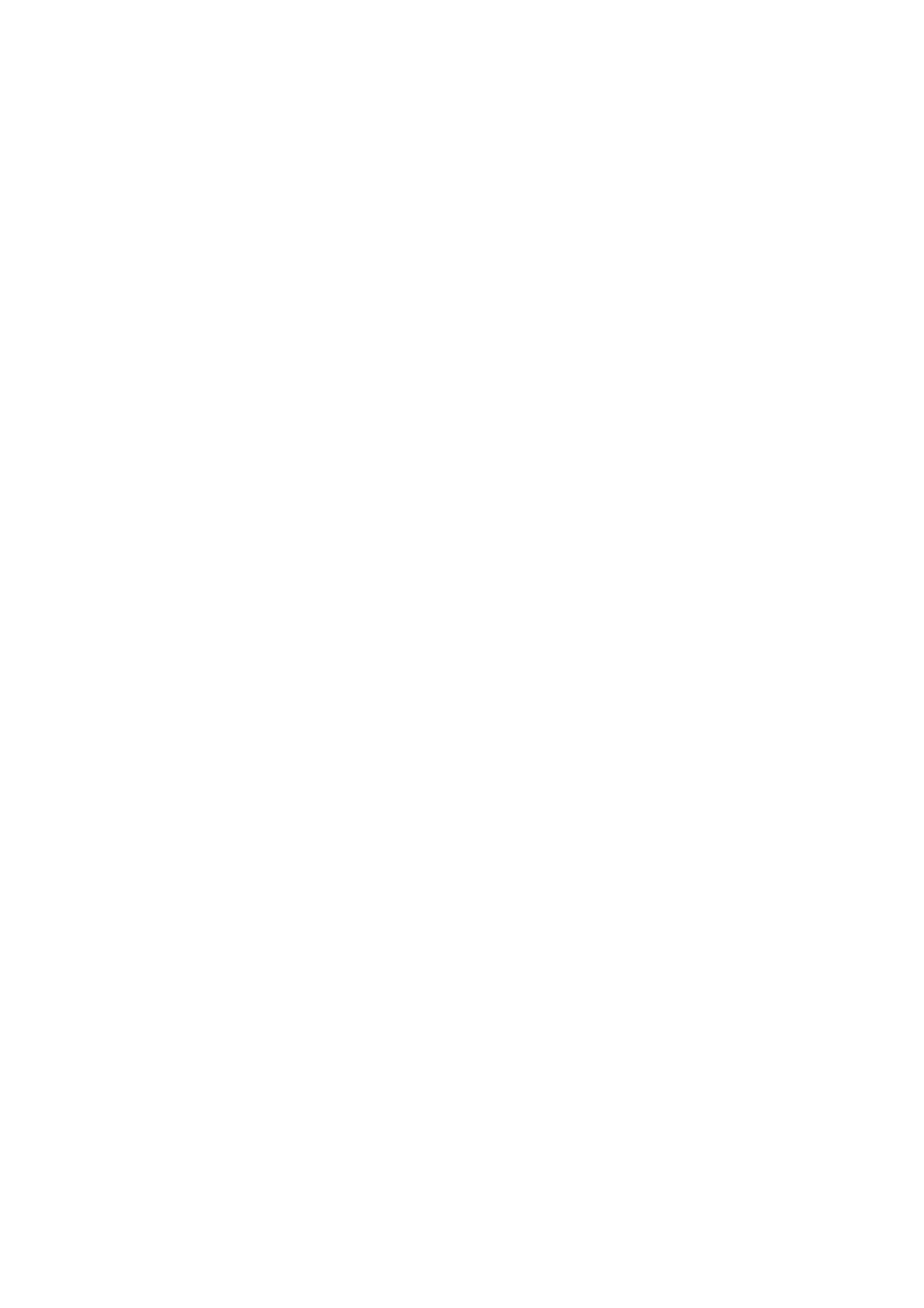## **Appendix 5: Mission preparation and planning, TORs, schedules, people met.**

### **Terms of Reference**

**COUNTRY OF ASSIGNMENT/LOCATION:** Lao Peoples Democratic Republic (Lao PDR)

**MISSION NAME:** Agriculture for Nutrition (AFN)/ Strategic Support for Food Security and Nutrition Project (SSFSNP) Project, **Mid-term Review Mission**

**MISSION START AND END DATES:** 18 Feb - 4 March 2020

**COUNTRY DIRECTOR:** Thomas Rath, IFAD APR/PMD

### **MISSION COMPOSITION:**

Julian Abrams**, Team Leader** Sakphouseth Meng, Project Management and M&E Specialist Álvaro Fernández, Financial Management Specialist Phan Duy Toan, Procurement Specialist Ms. Marie Aude, IFAD Senior Agriculture Specialist Ms. Joyce Njoro , IFAD Lead Nutrition Specialist Nguyen Ngoc Quang, Value Chain and Rural Development Specialist

## **BACKGROUND:**

The GAFSP<sup>1</sup> finances the Agriculture for Nutrition (AFN) / SSFSN project. The latter is implemented over a six-year period starting from project effectiveness 28 April 2016. The project addresses chronic malnutrition and food insecurity in Lao PDR upland areas, through support of National Nutrition Strategy to 2025 and Plan of Action 2016 – 2020 (NNSPA), and through piloting new development approaches and technologies in this framework. The total cost for the project is USD 38.8 million . The GAFSP approved a grant of USD 24 million to IFAD and USD 6 million to WFP to finance the AFN, while Lao PDR government contributes about USD 5.4 million .Contributions form beneficiary groups and local private sector were estimated to total at about USD 3.3 million.

The Lao PDR MAF Department of Planning and Finance (DoPF), is the AFN lead agency that has overall responsibility for Project implementation. IFAD administers and supervises the GAFSP financing is organized through IFAD and WFP and IFAD is the main supervising entity of implementation.

The project aims to promote food security and better nutrition through improved and diversified agricultural production. The key interventions include: (i) participatory village development planning (VDP) is conducted at all project villages, and village agriculture investments are financed per the VDP identified priorities; (ii) Multi-sector district planning for NNSPA activities is facilitated; (iii) Family diets are improved through Farmer Nutrition Schools and financing of garden investments, in particular for women and children; (iv) Agricultural extension approach is diversified to include farmer-to-farmer and enterpriseto-farmer extension methodologies; (v) Grass root farmers' organizations are developed, capacitated and their required farm investments are co-financed to improve production of nutritious food; (vi) Value chains are developed through co-investment with lead enterprises, to create employment and sustainably increase demand for farm products.

The AFN Goal is to "contribute to reduced extreme poverty and malnutrition in poorest

 1 Global Agriculture and Food Security Programme (GAFSP)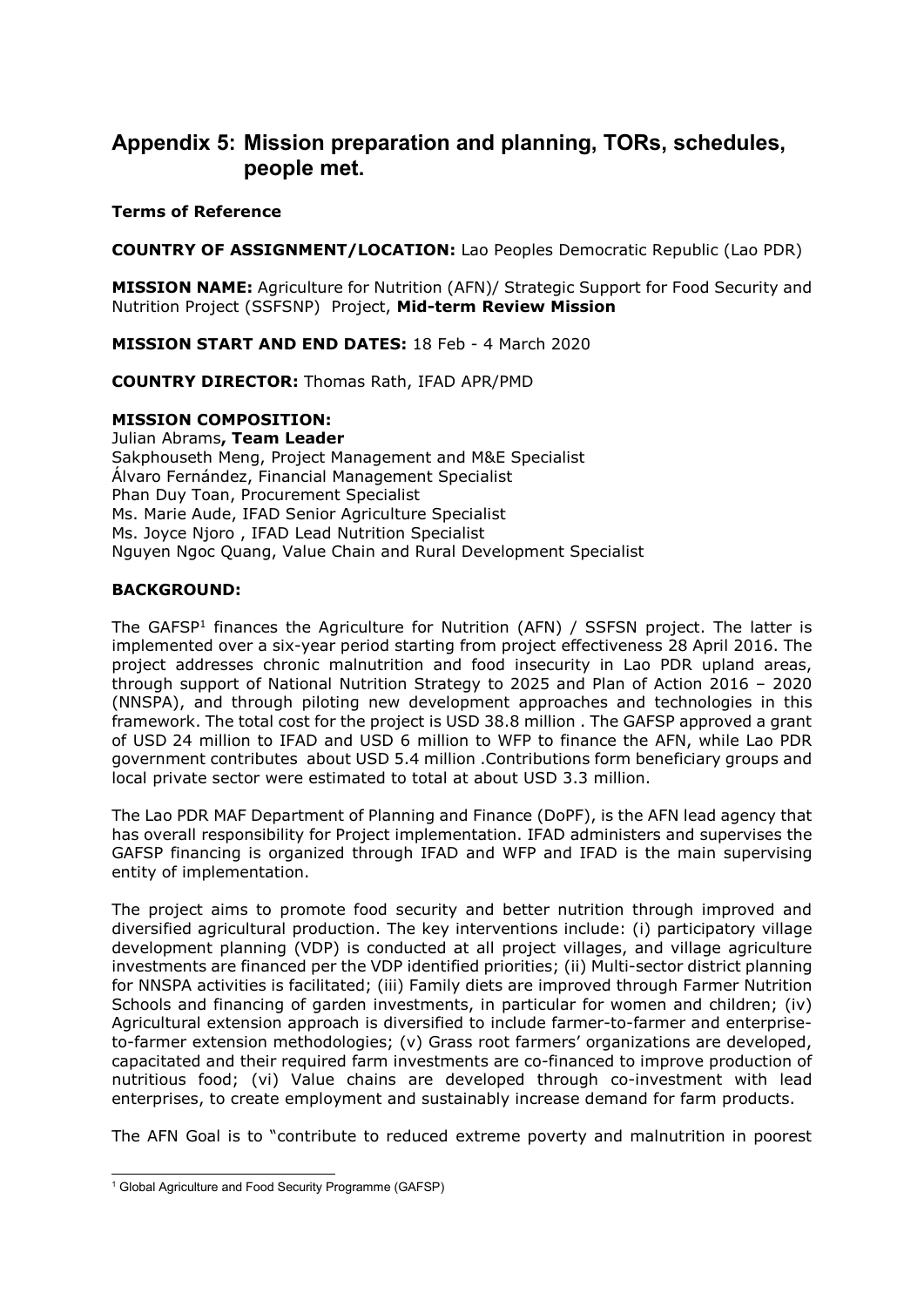communities". The Development Objective is "improved and diversified agricultural production and household nutrition enhance life prospects". The project is implemented in 400 villages of 12 districts in four Northern provinces: Oudomxai, Phongsaly, Xieng Khouang and Houaphanh.

## **MISSION OBJECTIVES AND OUTPUTS:**

The IFAD MTR Mission of AFN will be undertaken in partnership with the Government of Lao PDR (Ministry of Agriculture and Forestry, Ministry of Finance and the Provincial and District relevant line agencies of the AFN targeted provinces and districts) and the World Food Programme to Lao PDR.

The objectives of the mission are to assess project performance at mid-point in implementation. The purpose of the Mid-term Review is to assess the operational aspects of the project such as project management and implementation of activities, financial management and disbursement arrangements, monitoring, evaluation arrangements, and the extent to which project objectives have been fulfilled. The Mid-Term Review will focus on corrective actions needed for the project to achieve its potential outputs, outcomes and impact. To this extent, the Mid-Term Review team will examine progress of each component, identify achievements and any constraints that have hindered project progress; identify lessons learnt and make recommendations regarding project design, management, institutional arrangements, monitoring and evaluation aspects, etc.

The mission will take place in selected project implementing provinces and districts. Technical review meetings will be held with various MAF technical agencies (DOPF, DETEAP, NAFRI, etc.,), Ministry of Public Health, WFP and FAO. Meetings will be also held with provincial and district project partners and the project implementation locations are visited. At the end of the mission, wrap-up meeting will be held with participation of key implementing partners at central, provincial and district levels. Thomas Rath, IFAD Country Director and Sub-Regional Coordinator, will participate in the kick-off and wrapup sessions.

Project performance will be understood in its broad meaning to include relevance, effectiveness, efficiency, emerging project impact and likelihood to achieve its stated development objectives in a sustainable way. In doing so, the mission will pay adequate attention to project fiduciary aspects and the continuing compliance with grant covenants. The mission will make recommendations for the future strategy and directions of the project proposing any necessary adjustments in project design and the institutional and implementation arrangements. Any subsequent reallocation of the financing proceeds and amendments to the Project Financing Agreement will be made accordingly.

### **Mission outputs:**

The mission will prepare the following documents with the Team Leader, taking the main responsibility for all the key deliverables with specific assignments to the mission members:

- Aide Memoire and MTR report, following IFAD standard requirements. The mission's Aide memoire and MTR report will be discussed at the Wrap-up Meeting with GoL and stakeholders;
- annexes and appendixes as per MTR template; and
- Proposed Amendments to the Project Financing Agreement, if needed.

### **INDIVIDUAL RESPONSIBILITIES, EXPECTED OUTPUTS AND REQUIRED COMPLETION DATES**

### **Mr Julian Abrams, IFAD Team Leader**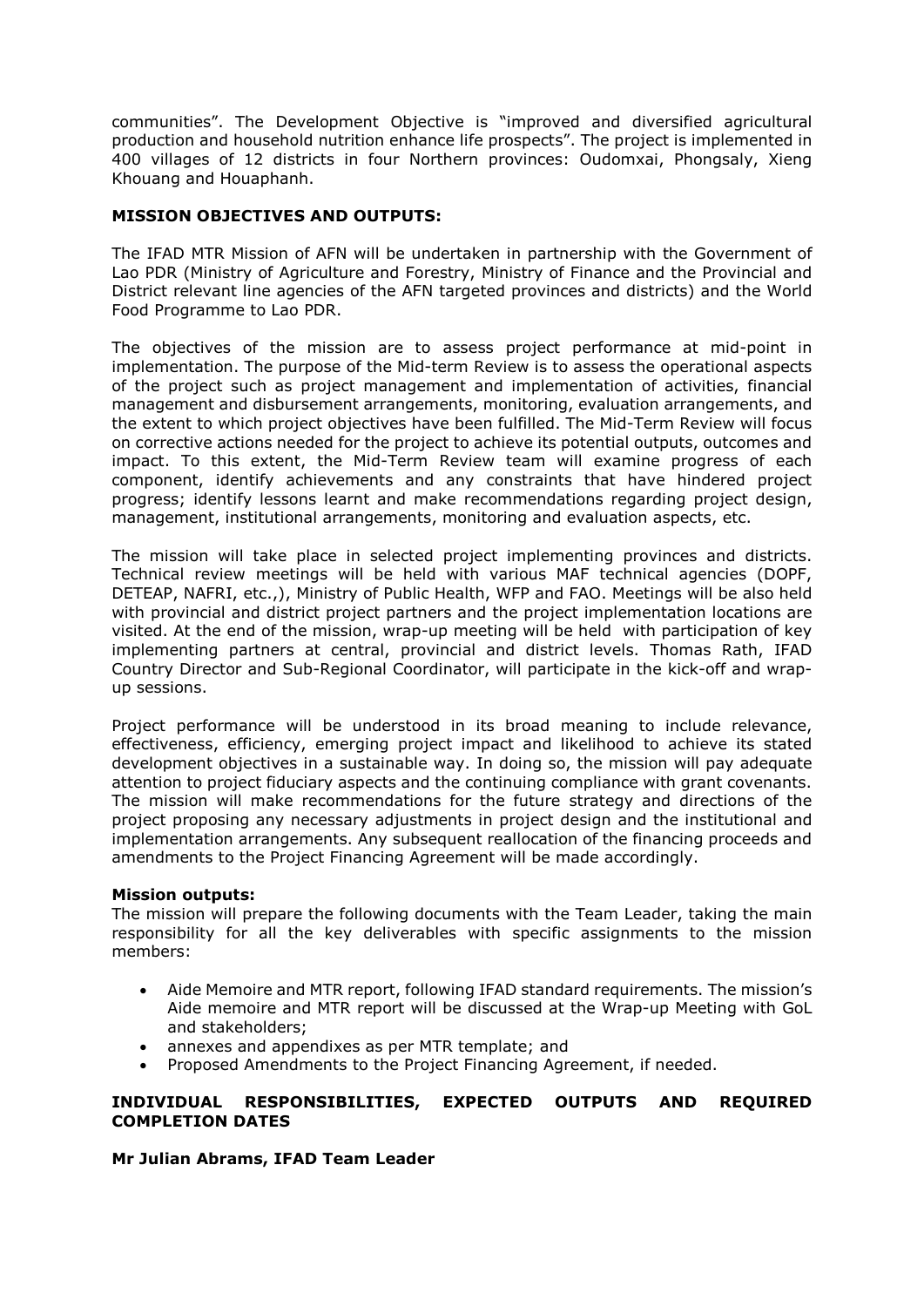The Team Leader (TL) will be responsible for leading the mission and ensuring that the terms of reference are fully met in a professional, efficient, effective and timely manner in line with IFAD Supervision guidelines. Specifically, the TL will:

- Prior to the supervision mission, agree with the project management on how the supervision mission will be best conducted, how implementing partners, project staff and primary stakeholders will be involved, the timetable for fieldwork and reporting, and how feedback on the conclusions will be organized; and collect all relevant documentation for AFN project and distribute among mission members;
- Supervises the outputs of each mission member and for ensuring the overall consistency and quality of all of the mission's written contributions;
- Assign specific responsibility to the team members at the start of the mission; Ensure the overall consistency and quality of all of the mission's written contributions;
- Based on your and team members' assessments and inputs, you will prepare the MTR aide memoire, outlining the findings and recommendations of the MTR mission and highlighting issues that need to be discussed at the Wrap-up Meeting with key stakeholders;
- Prepare a draft management letter;
- Overall responsibility for the draft Project Implementation Plan for the remaining period of the project;
- Assess the overall Project performance and quality of implementation in line with the defined result objectives, legal and financial agreements;
- Assess the sustainability of project interventions and results achieved.
- Validate the appropriateness and effectiveness of the current design strategy and approaches in relation to Project Implementation Arrangement of the Project Design Report;
- Review project implementation progress and specifically the ability of project management and implementing agencies to co-ordinate and manage project activities and translate them into impact on the ground;
- With support of the project management specialist, review the effectiveness of NPCO in supporting project implementing agencies concerned at provincial and district levels;
- Review partnership and cooperation among MAF, IFAD, WFP, FAO and WB;
- Propose institutional arrangement to support and move toward AFN implementation;
- With support by the M&E specialist, identify the key innovations and learning aspects implemented under the project and draft the project section on lessons learned / innovation;
- Summarize the overall programme implementation performance in view of SECAP/climate change/environmental aspects;
- Outline the proposed changes to the original project design

## **Project management and M&E specialist (Sakphouseth Meng)**

*The Results and Project management Specialist will be responsible for assessing the management performance of the AFN and the performance of project. Specifically, he will:* 

- Collaborate closely with the TL in assessing the overall project management performance and quality of implementation in view of the project development objectives;
- Review the overall Project Coordination Unit and implementing line agency planning mechanism and quality of AWPB both for consultations and resulted documents;
- Perform an analysis of strengths and weaknesses of the institutional set-up namely NPCO, PAFOs and DAFOs and Project Implementing Agencies at provincial and district levels and provide recommendations for the remaining project period;

M&E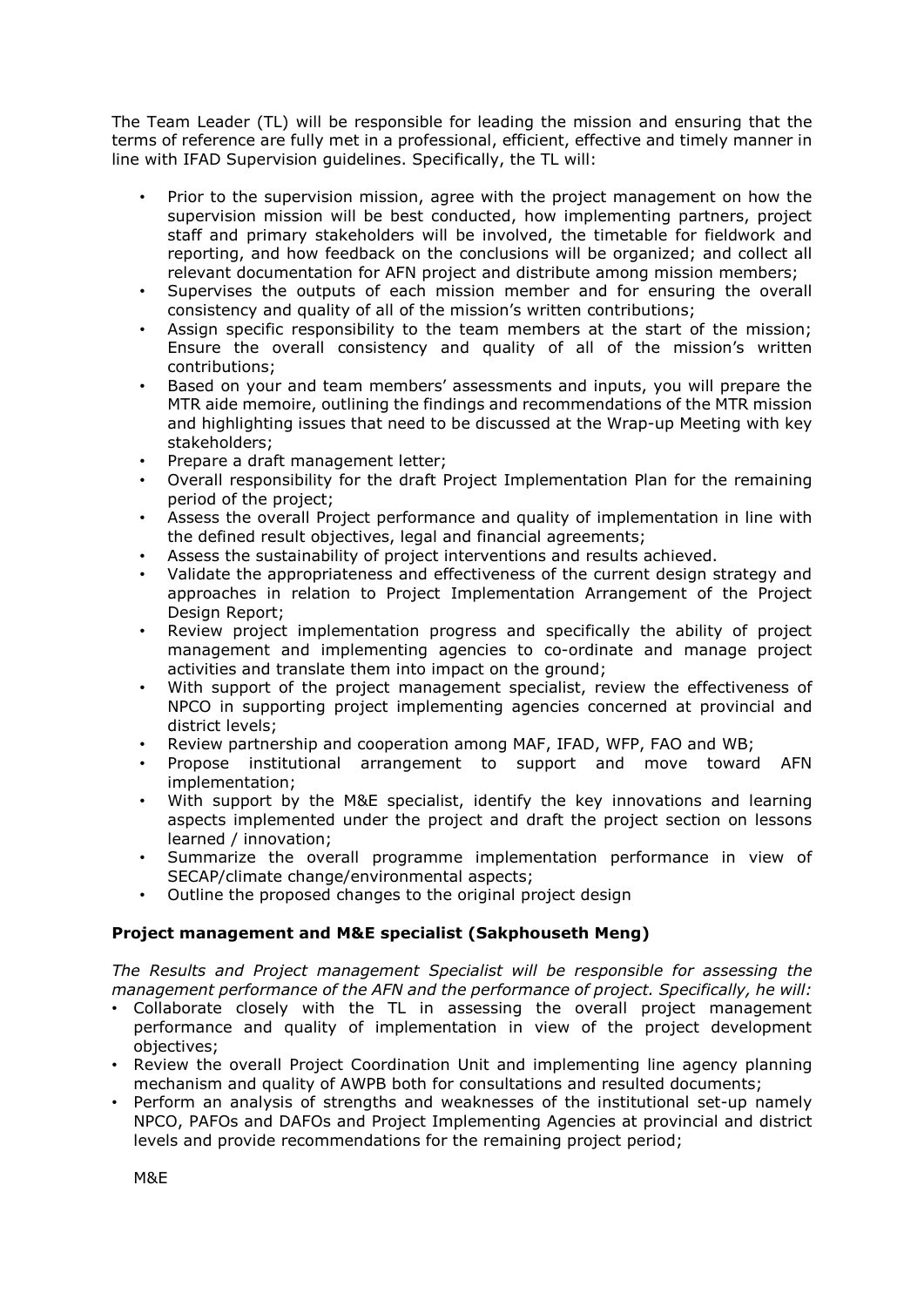- Undertake an overall assessment of the performance of M&E system and mid term survey;
- Validate the results of project mid-term impact survey;
- Conduct the assessment and rating of the performance of M&E system and related MIS;
- Assess the progress of programme interventions in the field of M&E, knowledge management and make time-bound recommendations to ensure knowledge and best practices are systematically captured and shared
- Review and update the first and second level RIMS indicators and overall project log frame.
- Update the Appendices "Updated logical framework": (Progress against objectives, outcomes and outputs) and "Physical progress measured against AWP&B" (including RIMS indicators) of the mission MTR report;
- identify the key innovations and learning aspects implemented under the project and draft the project section on lessons learned / innovation;
- Summarize the overall programme implementation performance in view of (i) M&E (ii) knowledge management, (ii) potential for scaling up, (iii) responsiveness of service providers, (iv) quality of beneficiary participation, and (v)
- Assess the progress of programme interventions in the field of knowledge management and make time-bound recommendations to ensure knowledge and best practices are systematically captured and shared;
- Provide guidance and examples to the project for preparation of an exit strategy;
- Summarize the overall programme implementation performance in view of (i) Institutions and Policy Engagement, (ii) partnership-building, (iii) quality of project management, (iv) targeting;
- Develop project cost tables along the revised design proposals and adjustments to guide the AWPB processes in the future;
- Propose changes to the original design ;
- Provide inputs to the Aide memoire and MTR report as agreed with the TL; and
- Any other tasks as agreed with the Team Leader.

## **Financial Management Specialist (Álvaro Fernández)**

The Financial Management Specialist will assess strengths and weaknesses of FM systems, internal controls and financial reporting to ensure that they satisfy IFAD's fiduciary requirements and comply with the Financing Agreement, LTB and applicable financial/ accounting manual. The assessment will include:

- Update the project´s FMAQ for supervision;
- Review the financial performance of the project by expenditure category and component to assess the project's overall financial performance. Identify actual or potential problems and bottlenecks;
- Review the financial execution of the current AWPB and obtain from the NPCO explanations for significant budget-to-actual variances. Comment on the project's budget monitoring system;
- Perform a reconciliation of funds (Designated account and project accounts);
- Assess the financial management capacities of the implementing partners;
- Review project's administrative management procedures related to personnel, travel, vehicles/fuel and IT;
- Review the fixed asset register, inventory processes and latest inventory report;
- Identify financing agreement covenants and verify project's compliance;
- Follow up on previous supervision mission recommendations;
- Follow up on internal and external audit observations;
- Provide inputs to the Aide memoire and MTR report as agreed with the TL, and
- Any other tasks as agreed with the Team Leader.

## **Phan Duy Toan, Procurement Specialist**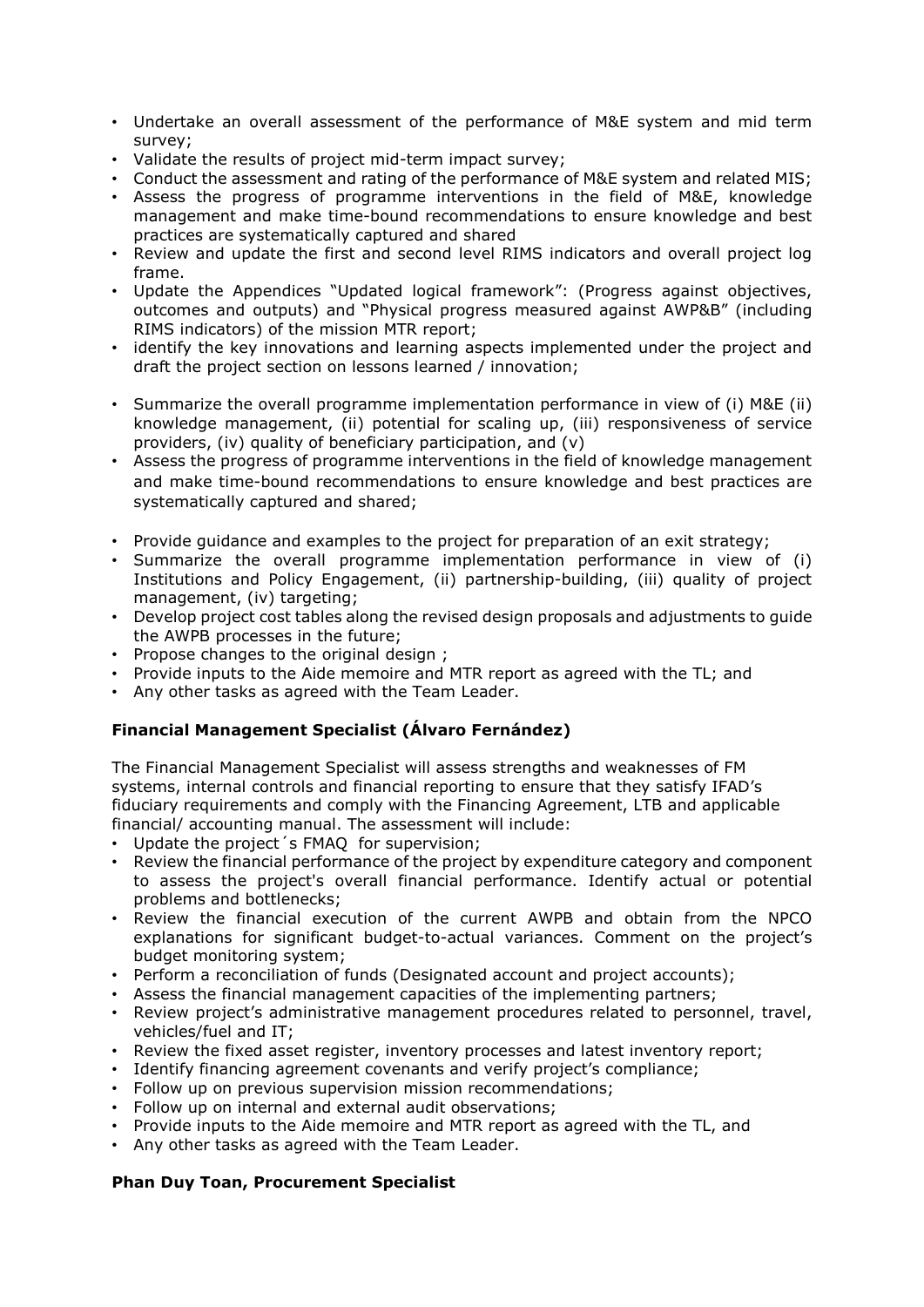The Procurement Specialist will be responsible for assessing the overall performance of the procurement and asset management. Specifically, he will:

- Randomize post review on some procurement activities from the project start according to guidelines and agreements in place;
- Review the procurement procedures which include TOR and selection method for consultancies, documentation, correspondences, contracts and records management of procurement which establishes evidence in support of decisions and actions taken, and provide an audit trail for verification of transparency, accountability and effectiveness;
- Review project level internal controls of the procurement systems and processes in place and assess compliance with IFAD Guidelines;
- Update the procurement section of the PIM and recommend amendments to the Letter To Borrower as necessary;
- Validate and review the management of contracts and disbursement against the contracts and highlight any deficiencies in the contract management system of the Project;
- Identify key constraints in contract execution and delay in delivery of services and recommend mitigation actions and remedies. The quality of the documentation and number and severity of substantiated complaints should be considered.
- Review the progress of procurement and disbursement based on comparisons of the records of IFAD and the project, verify the terms of the contracts awarded and the commitments and disbursements made, and obtain copies of approved contracts not yet submitted to IFAD;
- Assess the procurement capacities and training needs and make recommendations to mobilise additional resources for training, capacity building and technical assistance;
- Draft and propose procurement plan and identify the procurement method for the remaining period of the project;
- Highlight and bring to IFAD attention any collusive, corrupt and fraudulent practises resulting in potential losses; or non-delivery of services and substandard services;
- Review achievement and mechanisms of the VDF and assess the quality of infrastructure planned and built under this facility;
- Propose changes to the design as appropriate.
- Provide inputs to the Aide memoire and MTR report as agreed with the TL, and
- Any other tasks as agreed with the Team Leader.

## **Ms Marie-Aude Even, IFAD agriculture specialist.**

*The agriculture specialist will be responsible for assessing the AFN outcome 1 and all agriculture related aspects of the project. Specifically, she will:* 

- Review the overall progress and focus on outcome 1 (Strengthened public services), in terms of targeting, effectiveness, achievements at all levels from community to provincial and national levels.
- Support the review of outcome 2 and 3 as fa as it relates to agricultural and livestock related technical issues, and in close collaboration with the relevant technical experts of the team.
- Assess the effectiveness of the current AFN strategy and approaches in relation to participatory research, agricultural technologies, forage development , extension services and other on-farm activities, including livestock as supported by the project. Assess the effectiveness of the project support extension approach and make recommendations to address eventually issues encountered.
- Review the effectiveness of capacity building activities of government entities and service providers,
- Discuss with stakeholders how the project could address relevant key constraints in order to achieve its targets.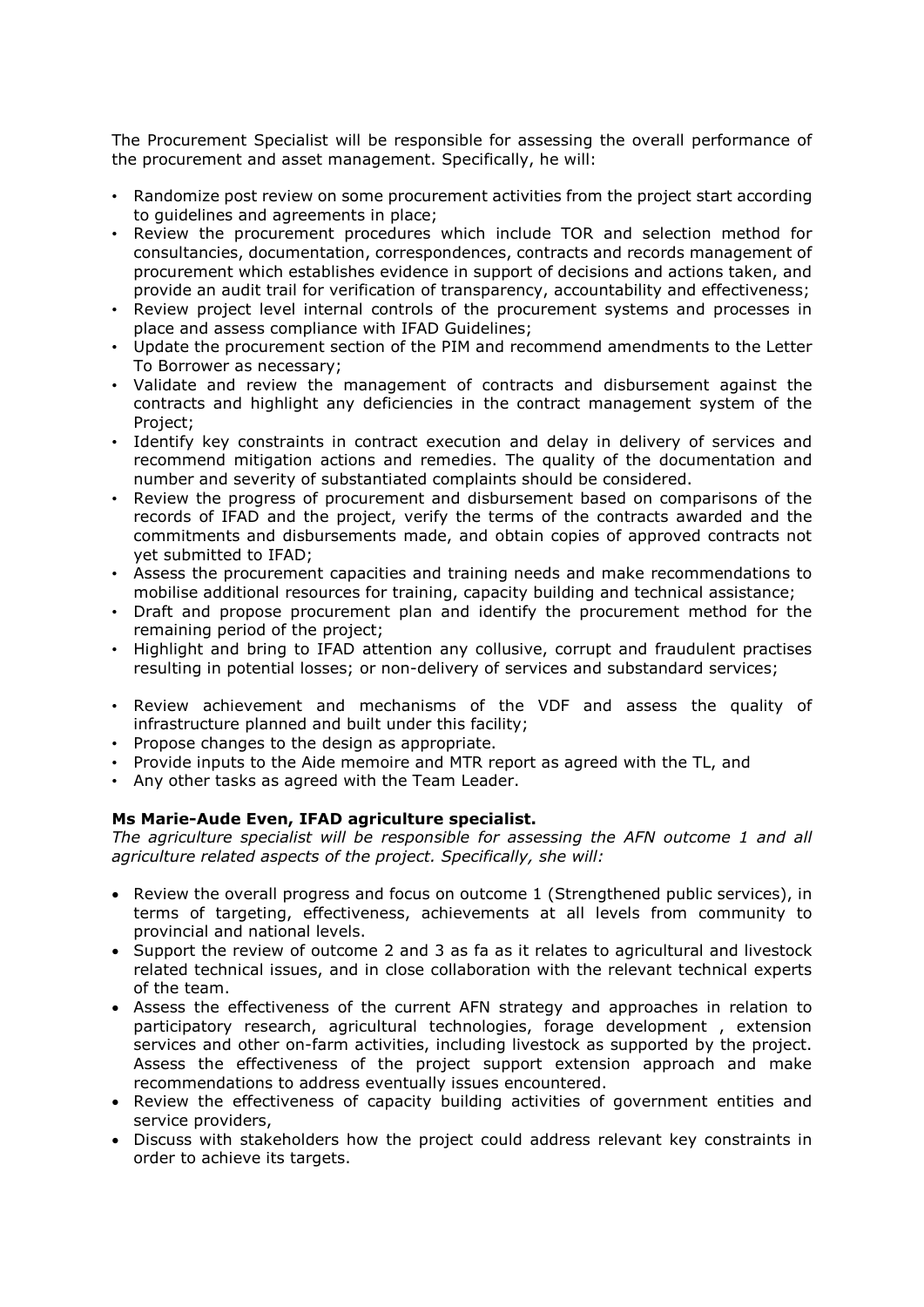- In consultation with stakeholders and based on the above analysis, the expert will make recommendation to adjust / update the design of component 1 and related activities under component 2 and 3.
- Provide inputs to the Aide memoire and MTR report as agreed with the TL,
- Any other tasks as agreed with the Team Leader.

### **Joyce Njoro, Nutrition and Gender Specialist**

*The Nutrition Specialist will be responsible for assessing the AFN outcome 2 and all nutrition-related aspects. She will also lead all gender and targeting related aspects of the MTR. Specifically, she will:* 

- Summarize the overall programme implementation progress of the targeting, nutrition, gender, poverty and institutional aspects and make recommendations to improve program performance;
- Assess the effectiveness of the gender and targeting mainstreaming approach of the project and recommend changes to the design as deemed required;
- Assess the effectiveness of the Village Development Planning mechanisms and outcomes in support of the NNSPA.
- Assess the results and impact achieved on food security and nutrition and income among the target group (outcome 2). Assess the effectiveness of the project interventions chosen (from all outcomes) and make recommendations for the project to address constraints and support opportunities;
- Assess the capacity of implementation partners to pilot and up-scale agricultural solutions for improved nutrition;
- Assess the AFN progress and potential in supporting the District/Provincial Multi-Sector Convergence Planning;
- Assess the strategy and action plan for Village Nutrition Schools;
- Assess potential of identified agricultural commodities / models in promotion of nutrition;
- Assess the nutrition aspects of (i) Annual Work Plan and Budget, and (ii) the setup for local implementation mechanism;
- Draft all inputs to the Aide memoire and MTR report related to (i) targeting (ii) gender and (ii) nutrition impact.
- Provide inputs to the Aide memoire and MTR report as agreed with the TL, and
- Any other tasks as agreed with the Team Leader.

## **Nguyen Ngoc Quang , Value Chain and Rural Development Specialist**

*The specialist will be responsible for review of Outcome 3 – Sustainable and inclusive market-driven partnerships established. Specifically, he will:* 

- Assess the effectiveness of project support to outcome 3 in terms value chain development aspects of the programme;
- Review the quality of the strategic investment plan and the district and village level planning mechanisms both for project action planning (AWPB) and for the Village Development Plans (VDP). For the latter, liaise closely with the nutrition specialist ;
- With support by the IFAD agricultural specialist, review the effectiveness and sustainability of agricultural interventions and services in support of the establishment of sustainable and inclusive PPPP.
- Assess the project support to old and new farmer groups / organisations (FO), review their by-laws and other operational arrangements and assess their institutional sustainability ;
- Assess the quality of service providers to the FOs as relevant;
- Assess performance public-private investment windows: Farmer groups co-investments PPCP grant mechanisms;
- Provide inputs to the Aide memoire and MTR report as agreed with the TL, and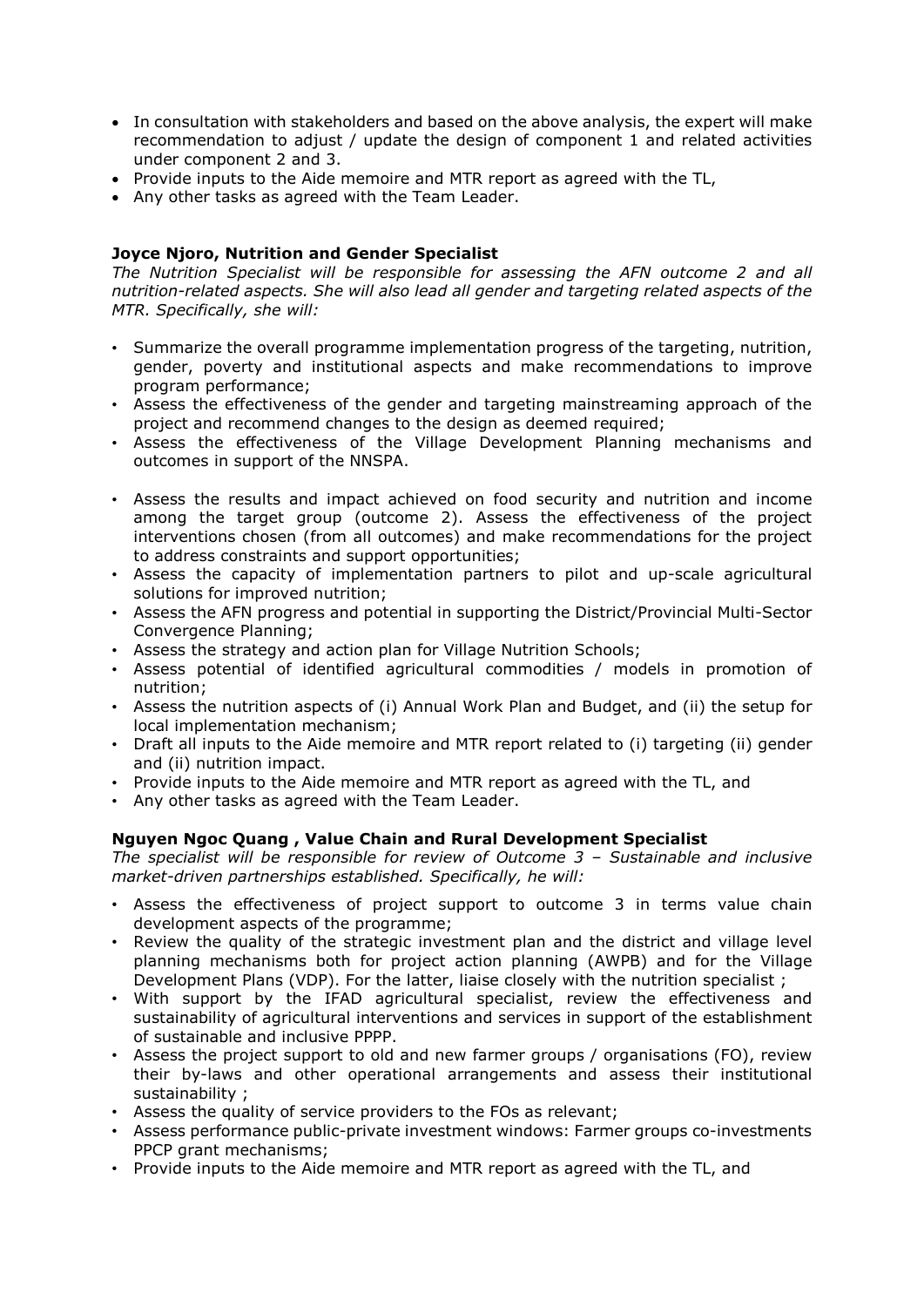• Any other tasks as agreed with the Team Leader.

## **SCHEDULE (20 FEB-6 MARCH 2020)**

Tentative mission schedule is as follows. It is recommended that the team visit the one provinces to make most use of the time in one location and to avoid losing time due to extended travels. Project stakeholders form other provinces would be invited for their identifications and presentations of issues and recommendations. :

| 17 Feb 2020   | Arrival of mission members                                                                                                                                                                                                                                         |
|---------------|--------------------------------------------------------------------------------------------------------------------------------------------------------------------------------------------------------------------------------------------------------------------|
| 18 Feb        | Kick-off meeting and technical meeting with MAF, MPI, MOF<br>senior officials, NPCO and project implementing partners<br>(DETEAP, NAFRI, WFP and FAO).<br>Presentation on the performance of AFN including, results<br>from mid-line survey, financial results etc |
|               | Technical discussions with project team, DETEAP and NAFR<br>and other partners on good practices, challenges during the<br>implementation. Suggest areas for changes of AFN                                                                                        |
|               | Relationship with programmes by WB and others in the<br>same target areas, e.g. HANSA (health access), WASH,<br>cash for nutrition mothers                                                                                                                         |
| 19 - 20Feb    | Travel to target province; kick off meeting: presentation of<br>key issues by project staff from district and province levels                                                                                                                                      |
| 21-24 Feb     | Field Work in project target province, districts and villages                                                                                                                                                                                                      |
| 25-26 Feb     | Presentation and discussions of findings / technical<br>meetings with stakeholders from all provinces and districts                                                                                                                                                |
| $27 - 28$ Feb | Team meetings and AM/report reporting                                                                                                                                                                                                                              |
| 29 Feb        | Review on draft AM with NPCO and stakeholders                                                                                                                                                                                                                      |
| 1-2 March     | Finalisation of AM and submission to GoL, WFP and IFAD                                                                                                                                                                                                             |
| 3 March       | Preparation of wrap up meeting; location: tbc                                                                                                                                                                                                                      |
| 4 March       | Wrap up meeting and departure                                                                                                                                                                                                                                      |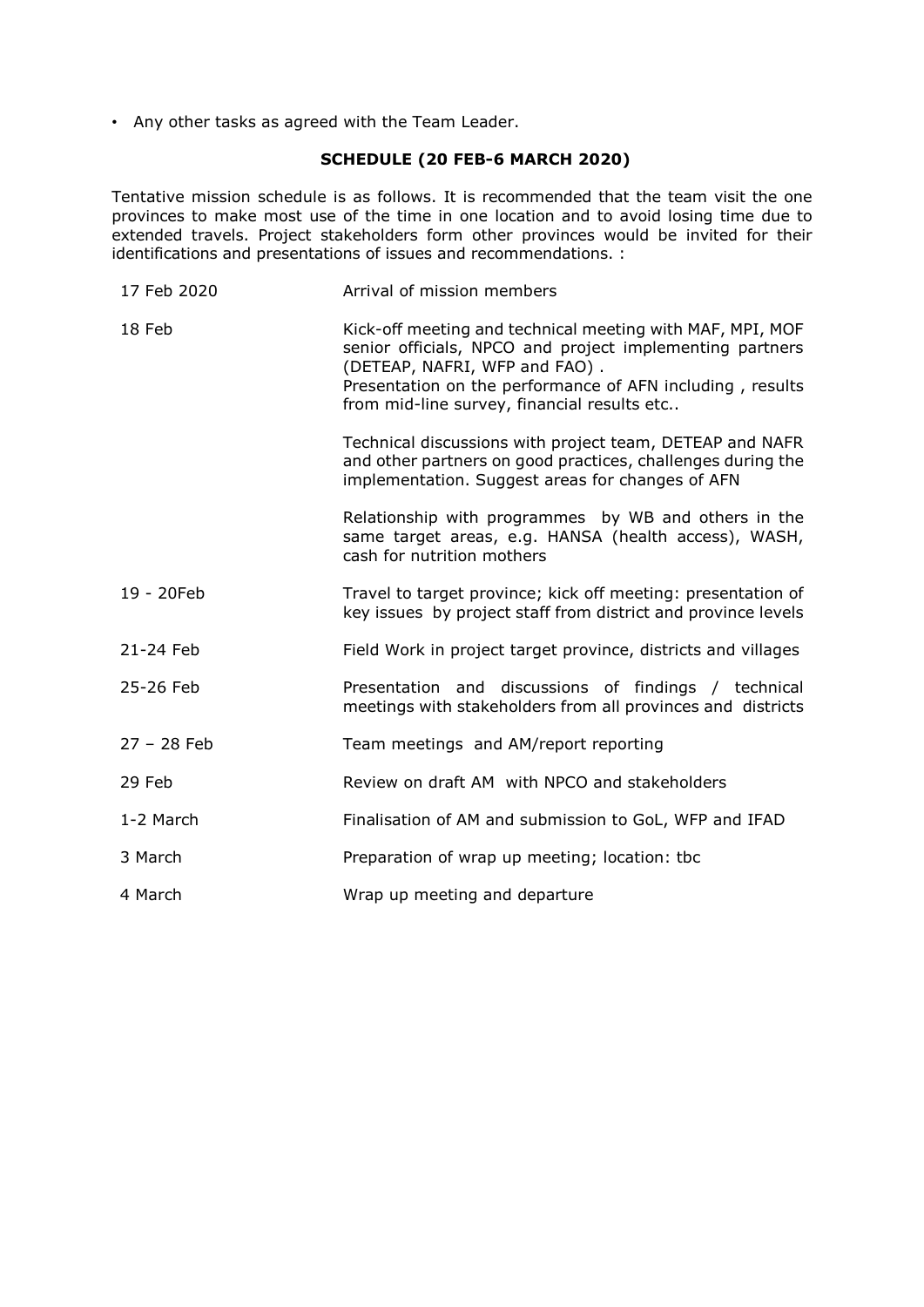

## **Lao People's Democratic Republic**

**Strategic Support for Food Security and Nutrition Project - GAFSP funds Mid-term Review**

**Appendix 6: Procurement**

Mission Dates: 18/02/2020 - 04/03/2020 Document Date: 23/04/2020 Project No. 2000001131 Report No. 5386-LA

Asia and the Pacific Division Programme Management Department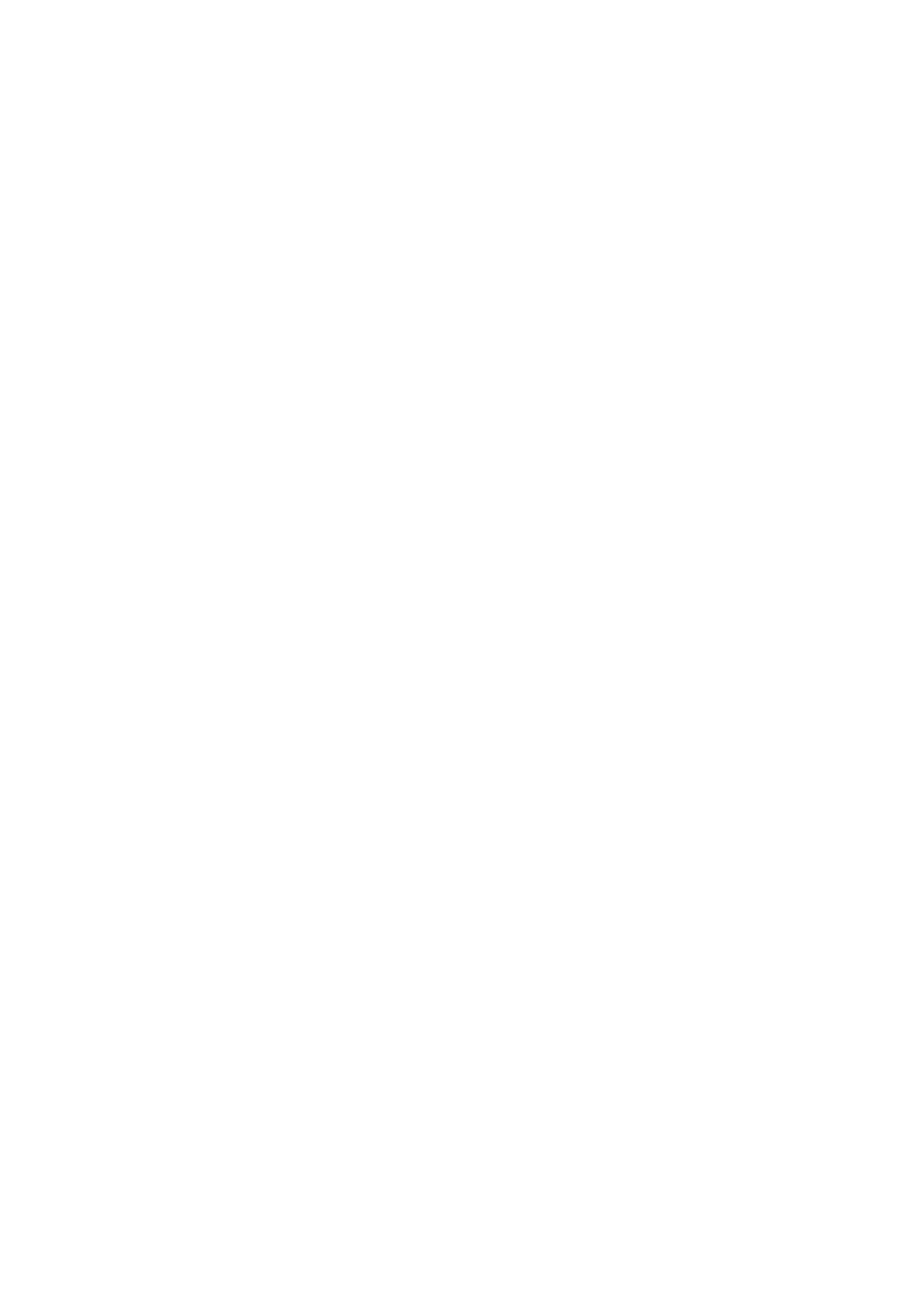## **Appendix 6 – Procurement review working paper**

### **1. Review of Procurement Plan**

The procurement plan for 2019 was approved in December 2018 and revised twice with IFAD's no objection to reflect changes during implementation. However, there are significant delays in implementation of a number of activities under the 2019 procurement plan. By the end of 2019, four out of 12 district agriculture extension advisers and five out of 10 district M&E officers are not yet recruited; upgrading 10 out of 12 Technical Service Centre (TSC) facilities and construction of a TSC office building in Xam Tai district are not yet completed.

A draft procurement plan for 2020 using IFAD's template was submitted late to IFAD for prior reviews on 05 Feb 2020. Late preparation and finalization of the procurement plan will have negative impact on implementation progress for planned activities. There are still a number of shortcomings in the draft procurement plan for 2020 such as inconsistencies with the AWPB and prior/post review requirements, missing information on time schedules, etc. that require modifications and/or corrections. Following revisions of the AWPB for 2020 in line with the MTR agreed actions, the draft procurement plan for 2020 need to be updated and submitted to IFAD for review and no objection.

### **2. Review of Ongoing/Completed Procurement Activities and Documentation**

### 2.1. **Process and procedures from prequalification to bidding**

Procurement activities were carried out in line with procurement methods specified in the approved procurement plans. Procurement notices for procurement of goods, works and services done by National Project Coordination Office (NPCO) are often advertised on both Vientiane Mai Newspaper (in Lao language) and Vientiane News (in English). No objection letters were obtained and recorded for contracts subjected to IFAD prior reviews. Justifications for application of direct purchases were prepared and submitted for IFAD no objections. Three or 4 bids/quotations were obtained and filed for procurement of goods by NPCO. There are some cases that only one bid was submitted at the bid closing deadline and the project obtained IFAD no objection before proceeding with the bid opening.

Village implementation teams (VIT) have very limited experience and lack of facilities (computer, printer, etc.) for conducting procurement and contract management of VDF infrastructure works. Request for quotations, quotation evaluation reports and contract documents were prepared with extensive support from District Agriculture and Forestry Office (DAFO) staff. All procurement and contract documents at DAFO and target villages were prepared in Lao language.

Water supply and irrigation schemes are constructed by community through force account. Construction material for water supply and irrigation schemes are purchased through shopping. Construction firms are selected though shopping for construction of Village Development Fund (VDF) access roads. Average amount of GAFSP grant for a VDF infrastructure subproject is US\$19,000. Procurement notices for procurement of construction materials or for selection of contractors are put on notice boards at district offices. Random post reviews of procurement and contract documents at DAFO and villages in Khua and Mai districts for VDF infrastructure subprojects show that procurement activities were carried out in general in compliance with IFAD project procurement guidelines and AFN manual for VDF infrastructure implementation. Three or 4 quotations were obtained and filed for procurement of goods and works for VDF infrastructure subprojects and TSC office buildings. VIT members and representatives of benefiting households were participated in procurement evaluation committee. There are still some shortcomings such us missing signature of VIT representatives in the quotation opening minutes (Kok Ngiew irrigation, Khua district).

Purchasing agricultural inputs and materials for Agriculture Production Groups (APG) , with an average amount of GAFSP grant below US\$ 5,000, are through simplified shopping with at least 3 quotations where available. Random post reviews of goods contract for APG farmer groups at Khua district showed that minimum three quotations were obtained and recorded. Agricultural inputs were purchased from district retail shops and some (poultry varieties) from households in villages.

### **2.2 Process and procedures from evaluation to awards**

Procurement evaluation committee for procurement of goods at NPCO is chaired by national project coordinator with representative from line agencies of MAF, Ministry of Finance and Ministry of Planning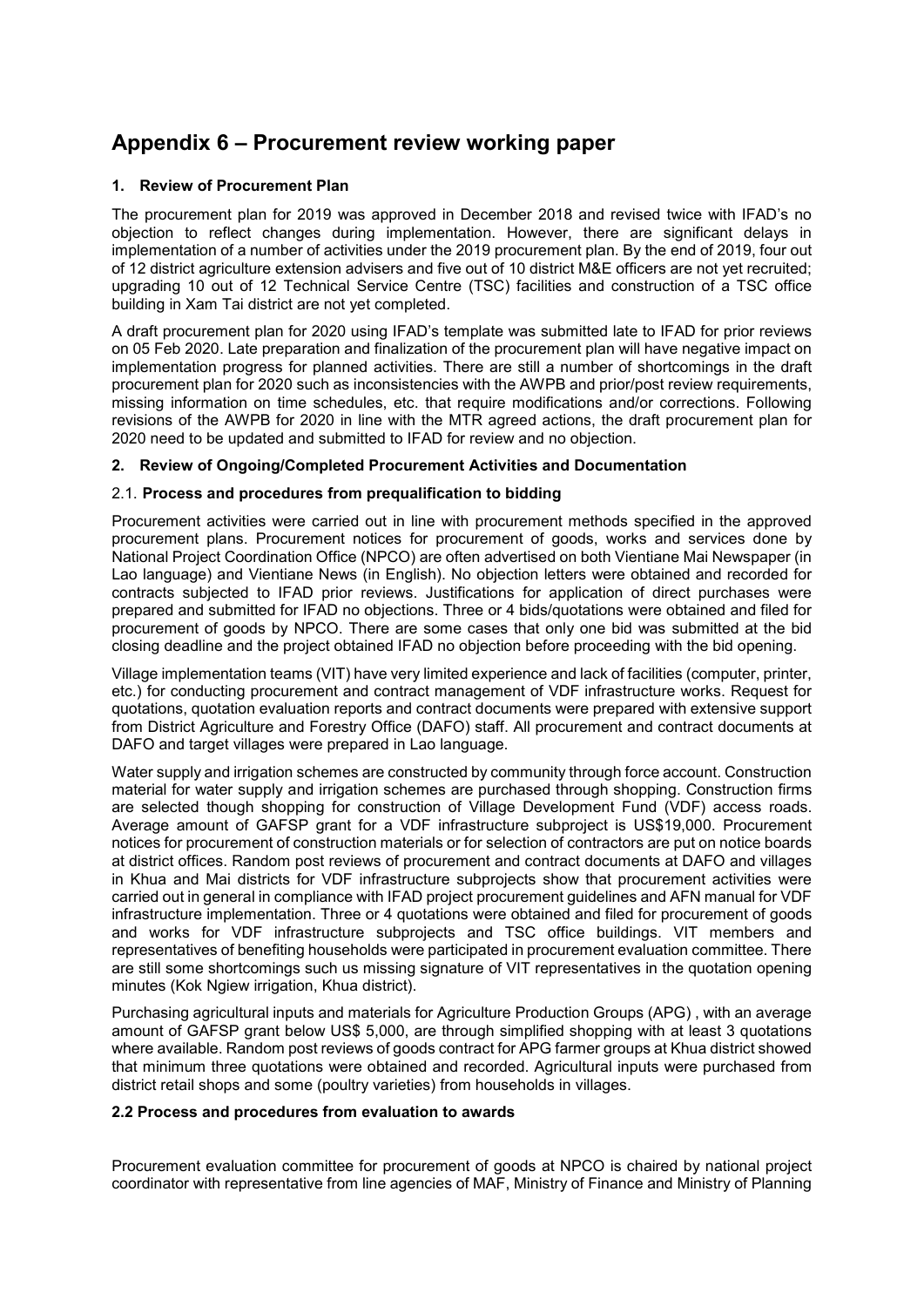and Investment. Procurement evaluation committee for procurement of VDF infrastructure subprojects includes members of Village Implementation Team and representatives of DAFO.

Evaluations of bids/quotations were conducted in general in line with the evaluation criteria specified in the bidding documents/request for quotations. Reasons for bid/quotation rejection (at preliminary/technical/financial evaluation stages) were mentioned in the bid evaluation report.

There were some VDF infrastructure subprojects (example, Huay Vangkao irrigation, Mai district) that all quotation prices are higher than the estimated cost for purchasing construction materials. Consequently, negotiation on contract prices was conducted by the procurement evaluation committee with the supplier during contract negotiation. The mission noted that negotiation on contract price should not be done for competitive bidding of goods and works contracts.

### **3. Review of Contract Administration and Management**

Several goods contracts (vehicles, motorcycles, IT equipment, agricultural machines, etc.) were purchased with tax and import duty exemptions. Current procedures for reviews and clearance of contract documents at concerned ministries are time-consuming that cause delays in implementation of goods contracts. For instance, the contract for purchasing agricultural machines for TSCs with 60 days for contract implementation was signed on 09 September 2019. However, by the end of February 2019, purchased goods are still not delivered due to lengthy procedures for clearance of import duty exemptions.

Village bank accounts are opened for receiving VDF infrastructure grants. GAFSP grants are transferred from NPCO to village bank account for each contract after approval of VDF infrastructure proposal. Contracts are signed between VIT and material suppliers/contractors for VDF infrastructure schemes. District support team provides extensive supports for contract administration and management of VDF infrastructure subprojects. Technical supervisions for construction of VDF infrastructure schemes are done by technical staff at district line agencies (DAFO, DHO, and DPWT) and project engineers.

Random post reviews by the mission show that implementation of VDF infrastructure contracts were in general in accordance with time schedules without significant delays and without contract amendments in term of cost and scope of works. No advance was made to material suppliers/contractors for implementation of VDF infrastructure schemes. Payments (100% contract amounts) were transferred to supplier/contractor bank accounts after completion of material delivery or certifying completion of construction works. Contract documents, records on material delivery certified by VIT members, minutes on certifying construction completion and handing over and copies of bank cheques for contract payments are filed and kept at villages and DAFOs. However, due to delays in processing withdrawal applications at MOF, a number of VDF infrastructure proposals were prepared but not implemented in 2019. These subprojects were carried over to 2020 AWPB for implementation.

Contract registers are prepared by NPCO procurement staff. However, the contract registers were not updated regularly with recently signed contracts.

According to IFAD policies on anticorruption, sexual harassment, sexual exploitation and abuse, all bidders and contractors/service providers/suppliers are required to sign self-certification forms as a part of bids and contract documents. This requirement was introduced at IFAD procurement training workshop in Beijing in December 2019 and must be compliant by AFN for new procurement activities and contracts from 2020.

### **4. Review of project's procurement filing system and the ease of document retrieval**

Procurement and contract documents are filed in separate files for each contract and accessible for the mission. However, space for storing procurement documents at NPCO is rather cramped for adding new files.

### **5. Review of issues identified in the previous procurement supervision and aide-mémoire and procurement related issues identified in project audit reports**

**Supervision Mission 2019:**

| <b>Agreed Actions</b>                                               | <b>Responsibility</b> | <b>Deadline</b>                | <b>Status</b>            |
|---------------------------------------------------------------------|-----------------------|--------------------------------|--------------------------|
| Identification tags and Physical verification of  <br><b>Assets</b> | <b>NPCO</b>           | March  <br>2019 and<br>ongoing | Partially<br>implemented |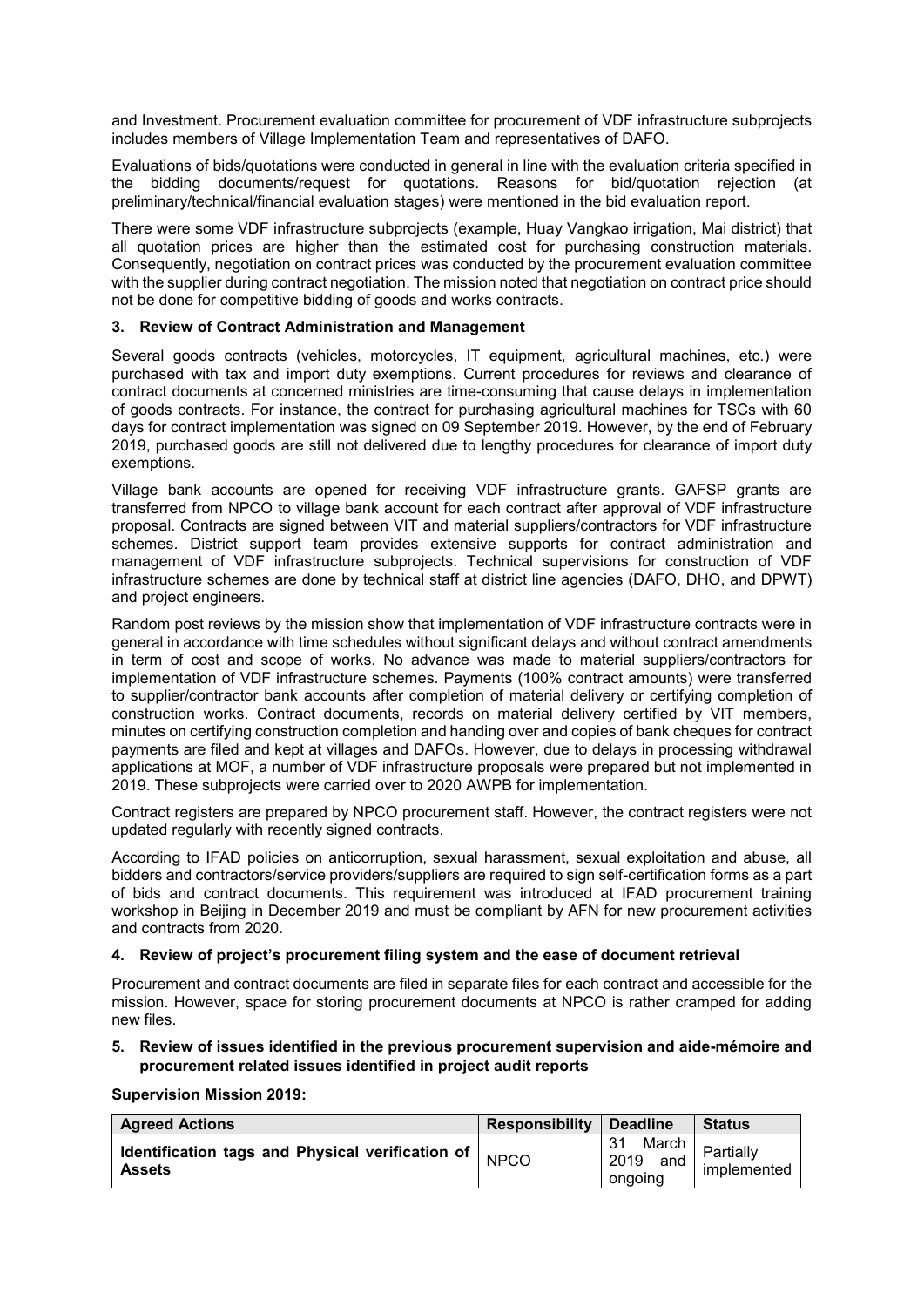| Tag the assets with identification numbers, conduct<br>physical verification of assets at least once a year<br>and document it |                                       |                      |
|--------------------------------------------------------------------------------------------------------------------------------|---------------------------------------|----------------------|
| <b>Vehicle Log</b><br>Update vehicle log books and maintain full details   NPCO<br>of the travel undertaken                    | March  <br>-31<br>2019 and<br>ongoing | Being<br>implemented |

**Project Audit for 2018.** Concerning the procurement of 42 motorbikes and 21 cars in the audit report 2018, the auditor observed that the total price (CIF and Taxes) was higher in comparison to the reference market value. The project explained that the difference is mainly because of a different "basic price" used in the calculations for import duties and VAT. The dealers can use a "reference price" instead of the price in the "invoice" of importation. Instead, for ODA funded projects, that are under duty and taxes exemption regime, this calculation is made over the price reflected in the "invoice" of importation. The mission noticed that even with this base of calculus, the total cost (CIF) is still lower than the price in the domestic market. The mission also noticed that there were adjustments of import tariff (duty) in Lao PDR from 40% down to 5% over 2016 – 2018 period and this may have implications on import duties and tax calculations and market prices.

### **6. Assessment of further procurement staff training needs**

At NPCO, there are one procurement consultant (working part-time), one procurement officer and one procurement assistant that have experience in donor-funded procurement for IFAD, ADB, WB, AFD/ EU projects. At district levels, some procurement officers are government officers who have limited procurement knowledge and experience. One NPCO assistant officer resigned in February 2019 and a new procurement assistant was recruited in May 2019.

So far, the project organized 4 procurement trainings for project staffs over 2017 – 2018 period. The project has a plan to conduct a procurement training course in 2020 for district procurement officers. NPCO procurement staff attended NOTUS rolling-out training organized in Vientiane in March 2019 and IFAD procurement training workshop in Beijing in December 2019. A procurement officer is in charge of using NOTUS for submitting procurement documents to IFAD for prior reviews.

### **7. Review of any significant changes in the Borrower/Recipient's procurement system and practices**

Following promulgation of Procurement Law No. 30, dated 02 November 2017, Instructions on Implementation of Law on Public Procurement No. 0477/MoF, dated February 13, 2019; and No. 1995/MoF, dated June 24, 2019 (Additional Instructions to Articles 23 and 31 of Implementation of Law on Public Procurement) were issued. Currently, the new regulations are only available in Lao language. According to new Instructions on Implementation of Public Procurement Law, there were adjustments of procurement method thresholds for direct contracting (increased from LAK 3 million to LAK 5 million). The threshold for shopping of goods reduced from LAK 500 million to LAK 200 million.

### **8. Key findings and conclusions from the PRM assessment update**

During the MTR, Procurement Risk Matrix was prepared for AFN. The inherent risk rating is Medium (scored 2.33) and the net risk rating is Medium (scored 2.46).

### **9. Procurement performance indicator rating and justification**

| <b>Pillars</b>                 | Rating | <b>Justification</b>                                                                                                                                                                                                                                                                                         |
|--------------------------------|--------|--------------------------------------------------------------------------------------------------------------------------------------------------------------------------------------------------------------------------------------------------------------------------------------------------------------|
| Review of Procurement planning | 3      | exhibits<br>Procurement<br>planning<br>significant shortcomings<br>and<br>inconsistencies across some of the<br>requirements. Project implementation is<br>negatively impacted and delayed;<br>implementation support is required;<br>resolution of issues/constraints is likely<br>but will take some time. |